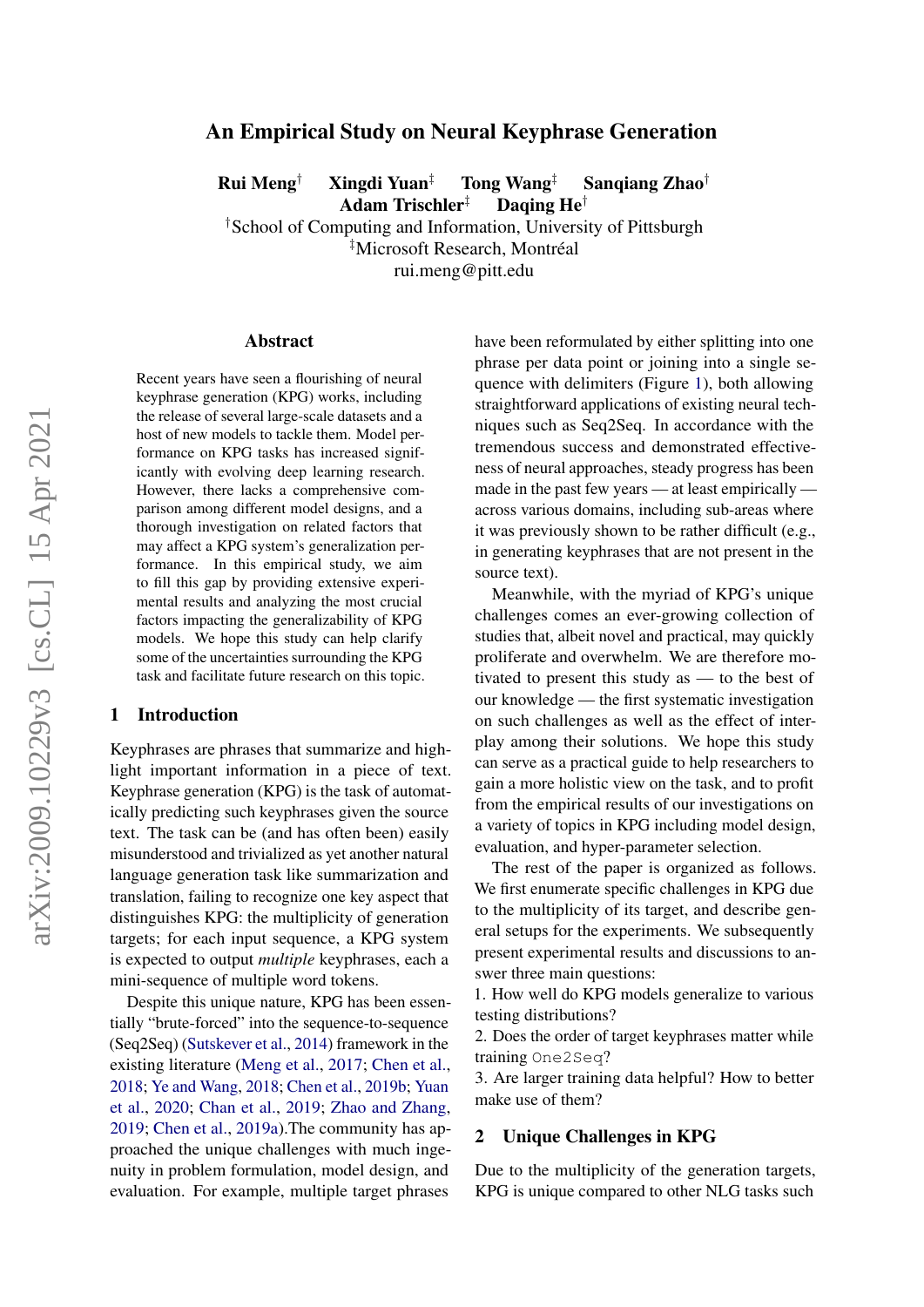<span id="page-1-0"></span>

can apply both beam search (mid) and greedy decoding (right). Figure 1: Top: comparison between One2One (left) and One2Seq (right) paradigms on the same data point. Bottom: demonstration of the decoding process for One2One (left) and One2Seq (mid/right) models. One2Seq

as summarization and translation. In this section, we start from providing background knowledge of the KPG problem setup. Then we enumerate the unique aspects in KPG model designing and training that we focus on in this work.

Problem Definition Formally, the task of keyphrase generation (KPG) is to generate a *set* of keyphrases  $\{p_1, \ldots, p_n\}$  given a source text t (a sequence of words). Semantically, these phrases summarize and highlight important information contained in  $t$ , while syntactically, each keyphrase may consist of multiple words. A keyphrase is defined as *present* if it is a sub-string of the source text, or as *absent* otherwise.

Training Paradigms To tackle the unique challenge of generating multiple targets, existing neural KPG approaches can be categorized under one of two training paradigms: One2One [\(Meng et al.,](#page-9-0) [2017\)](#page-9-0) or One2Seq [\(Yuan et al.,](#page-10-2) [2020\)](#page-10-2), both based on the Seq2Seq framework. Their main difference lies in how target keyphrase multiplicity is handled in constructing data points (Figure [1\)](#page-1-0).

Specifically, with multiple target phrases  $\{p_1, \ldots, p_n\}$ , One 20 ne takes one phrase at a time and pairs it with the source text  $t$  to form  $n$  data points  $(t, p_i)_{i=1:n}$ . During training, a model learns a one-to-many mapping from t to  $p_i$ 's, i.e., the same source string usually has multiple corresponding target strings. In contrast, One2Seq concatenates all ground-truth keyphrases  $p_i$  into a single string:  $P =$  <br/>bos> $p_1$ <sep> $\cdots$ <sep> $p_n$ <eos> (i.e., prefixed with  $\langle$ bos $\rangle$ , joint with  $\langle$ sep $\rangle$ , and suffixed with  $\leq \cos \geq 1$ , thus forming a single data point  $(t, P)$ . A system is then trained to predict the concatenated sequence  $P$  given  $t$ . By default, we construct P follow the ordering strategy proposed in [\(Yuan et al.,](#page-10-2) [2020\)](#page-10-2). Specifically, we sort present phrases by their first occurrences in source text, and append absent keyphrases at the end. This ordering is denoted as  $P$ **RES** $-\text{AB}$ **S** in [§4.](#page-4-0)

Architecture In this paper, we adopt the architecture used in both [Meng et al.](#page-9-0) [\(2017\)](#page-9-0) and [Yuan](#page-10-2) [et al.](#page-10-2) [\(2020\)](#page-10-2), using RNN to denote it. RNN is a GRU-based Seq2Seq model [\(Cho et al.,](#page-9-2) [2014\)](#page-9-2) with a copy mechanism [\(Gu et al.,](#page-9-3) [2016\)](#page-9-3) and a coverage mechanism [\(See et al.,](#page-9-4) [2017\)](#page-9-4). We also consider a more recent architecture, Transformer [\(Vaswani](#page-10-4) [et al.,](#page-10-4) [2017\)](#page-10-4), which is widely used in encoderdecoder language generation literature [\(Gehrmann](#page-9-5) [et al.,](#page-9-5) [2018\)](#page-9-5). We replace both the encoder GRU and decoder GRU in RNN by Transformer blocks, and denote this architecture variant as TRANS. Both the RNN and TRANS models can be trained with either the One2One or One2Seq paradigm.

In recent years, a host of auxiliary designs and mechanisms have been proposed and developed based on either One2One or One2Seq (see [§6\)](#page-7-0). In this study, however, we focus only on the "vanilla" version of them and we show that given a set of carefully chosen architectures and training strategies, base models can achieve comparable, if not better performance than state-of-the-art methods. We assume that KPG systems derived from either One2One or One2Seq model would be affected by these factors of model designing in similar ways.

Decoding Strategies KPG is distinct from other NLG tasks since it expects a *set* of multi-word phrases (rather than a single sequence) as model predictions. Depending on the preference of po-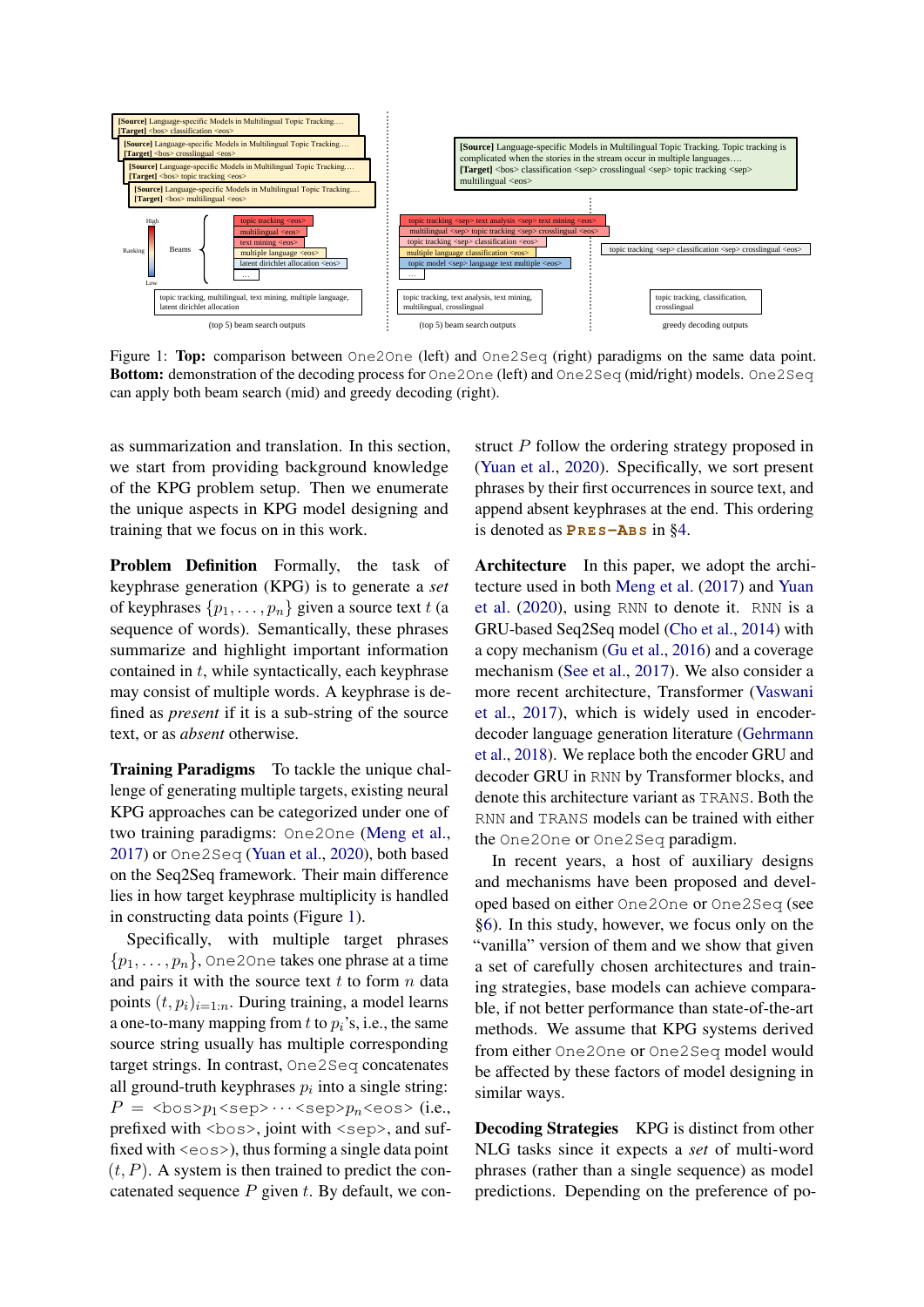<span id="page-2-1"></span>

|                |               |      |         | Present ( $\mathbf{F}_1 \otimes \mathcal{O}$ ) |         |            | Present $(\mathbf{F}_1 \otimes \mathbf{10})$ |      |         |            |         | Absent $(R@50)$ |         |
|----------------|---------------|------|---------|------------------------------------------------|---------|------------|----------------------------------------------|------|---------|------------|---------|-----------------|---------|
|                | Dataset       |      | One2One |                                                | One2Seq |            | One2One                                      |      | One2Seq |            | One2One |                 | One2Seq |
|                |               | RNN  | TRANS   | <b>RNN</b>                                     | TRANS   | <b>RNN</b> | TRANS                                        | RNN  | TRANS   | <b>RNN</b> | TRANS   | <b>RNN</b>      | TRANS   |
|                | KP20K         | 35.3 | 37.4    | 31.2                                           | 36.2    | 27.9       | 28.9                                         | 26.1 | 29.0    | 13.1       | 22.1    | 3.2             | 15.0    |
| $D_0$          | KRAPIVIN      | 35.5 | 33.0    | 33.5                                           | 36.4    | 27.0       | 26.4                                         | 26.9 | 28.1    | 13.7       | 23.8    | 3.3             | 16.6    |
|                | $D_0$ Average | 35.4 | 35.2    | 32.3                                           | 36.3    | 27.4       | 27.7                                         | 26.5 | 28.5    | 13.4       | 23.0    | 3.2             | 15.8    |
|                | INSPEC        | 33.7 | 32.6    | 38.8                                           | 36.9    | 32.5       | 30.8                                         | 38.7 | 36.6    | 8.2        | 9.2     | 3.7             | 6.7     |
| $D_1$          | <b>NUS</b>    | 43.4 | 41.1    | 39.2                                           | 42.3    | 35.9       | 36.1                                         | 36.6 | 37.3    | 11.2       | 18.9    | 2.9             | 12.5    |
|                | SEMEVAL       | 35.2 | 35.1    | 36.2                                           | 34.8    | 34.6       | 33.0                                         | 35.0 | 34.2    | 6.1        | 18.9    | 1.7             | 12.5    |
|                | $D_1$ Average | 37.4 | 36.3    | 38.1                                           | 38.0    | 34.4       | 33.3                                         | 36.7 | 36.0    | 8.5        | 12.7    | 2.8             | 9.2     |
| D <sub>2</sub> | <b>DUC</b>    | 13.4 | 7.8     | 15.0                                           | 11.0    | 13.7       | 8.4                                          | 16.0 | 11.4    | 0.0        | 0.2     | 0.0             | 0.0     |
| All            | Average       | 32.8 | 31.2    | 32.3                                           | 32.9    | 28.6       | 27.3                                         | 29.9 | 29.4    | 8.7        | 14.0    | 2.5             | 9.8     |

Table 1: Testing scores across different model architectures, training paradigms, and datasets. In which,  $D_0$ : indistribution;  $D_1$ : out-of-distribution, and  $D_2$ : out-of-domain. We provide the average score over each category.

tential downstream tasks, a KPG system can utilize different decoding strategies. For applications that favor *high recall* (e.g., generating indexing terms for retrieval systems), a common practice is to utilize beam search and take predictions from *all* beams<sup>[1](#page-2-0)</sup>. This is applicable in both One2One- and One2Seq-based models to proliferate the number of predicted phrases at inference time. In this work, we use a beam width of 200 and 50 for One2One and One2Seq, respectively. On the contrary, some other applications favor *high precision* and small number of predictions (e.g., KG construction), a One2Seq-based model is capable of decoding greedily, thanks to its nature of generating multiple keyphrases in a sequential manner.

As an example, we illustrate the two decoding strategies in Figure [1.](#page-1-0) Specifically, a One2One model typically collects output keyphrases from all beams and use the top  $k$  phrases as the model output  $(k = 5$  in the example). In One2Seq, either beam search or greedy decoding can be applied. For beam search, we use both the order of phrases within a beam and the rankings of beams to rank the outputs. In the shown example, top 5 beam search outputs are obtained from the 2 beams with highest rankings. As for greedy decoding, the decoder uses a beam size of 1, and takes all phrases from the single beam as outputs. In this way, the One2Seq model can determine the number of phrases to output by itself conditioned on t.

Evaluation Due to the multiplicity of targets in KPG task, the evaluation protocols are distinct from typical NLG tasks. A spectrum of evaluation metrics have been used to evaluate KPG systems, including metrics that truncate model outputs at a fixed number such as  $\mathbf{F}_1 \textcircled{0}5$  and  $\mathbf{F}_1 \textcircled{0}10$  [\(Meng](#page-9-0) [et al.,](#page-9-0) [2017\)](#page-9-0); metrics that evaluate a model's ability of generating variant number of phrases such as

 $\mathbf{F}_1 \text{ } \text{ } \text{ } \mathcal{O} \text{ }$  and  $\mathbf{F}_1 \text{ } \text{ } \text{ } \mathcal{O} \text{ } \text{ } \mathcal{M}$  [\(Yuan et al.,](#page-10-2) [2020\)](#page-10-2); metrics that evaluate absent keyphrases such as Recall@50 (R@50). Detailed definitions of the metrics are provided in Appendix [A.](#page-11-0) Due to space limit, we mainly discuss  $\mathbf{F}_1 \omega \mathcal{O}, \mathbf{F}_1 \omega \mathbf{10}$  and  $\mathbf{R} \omega \mathbf{50}$  in the main content, complete results with all common metrics are included in Appendix [E.](#page-13-0) We save model checkpoints for every 5,000 training steps and report test performance using checkpoints that produce the best  $\mathbf{F}_1 @ O$  or  $\mathbf{R} @ 50$  on the KP20K validation set.

Datasets A collection of datasets in the domain of scientific publication (KP20K, INSPEC, KRAPIVIN, NUS, and SEMEVAL) and news articles (DUC) have been widely used to evaluate KPG task. Following previous work, we train models using the training set of  $KP20K$  since its size is sufficient to support the training of deep neural networks. Evaluation is performed on KP20K's test set as well as all other datasets without fine-tuning. Details of the datasets are shown in Appendix [B.](#page-11-1)

### <span id="page-2-2"></span>3 Generalizability

In this section, we show and analyze the generalization performance of KPG systems from 2 dimensions: model architecture and training paradigm. Specifically, we compare the two model architectures (i.e., RNN and TRANS) as described in [§2.](#page-0-0) For each model architecture, we train the KPG model using either of the training paradigms (i.e., One2One or One2Seq) also as described in [§2.](#page-0-0)

To better understand model variants' generalization properties, we categorize the 6 testing sets into 3 classes according to their distribution similarity with the training data ( $KP20K$ ), as shown in Table [1.](#page-2-1) Concretely, KP20K and KRAPIVIN are in-distribution test sets (denoted as  $D_0$ ), since they both contain scientific paper abstracts paired with keyphrases provided by their authors.  $INSPEC$ , NUS and SE MEV A L are out-of-distribution test sets

<span id="page-2-0"></span><sup>&</sup>lt;sup>1</sup>This is in contrast to only taking the *single* top beam as in typical NLG tasks.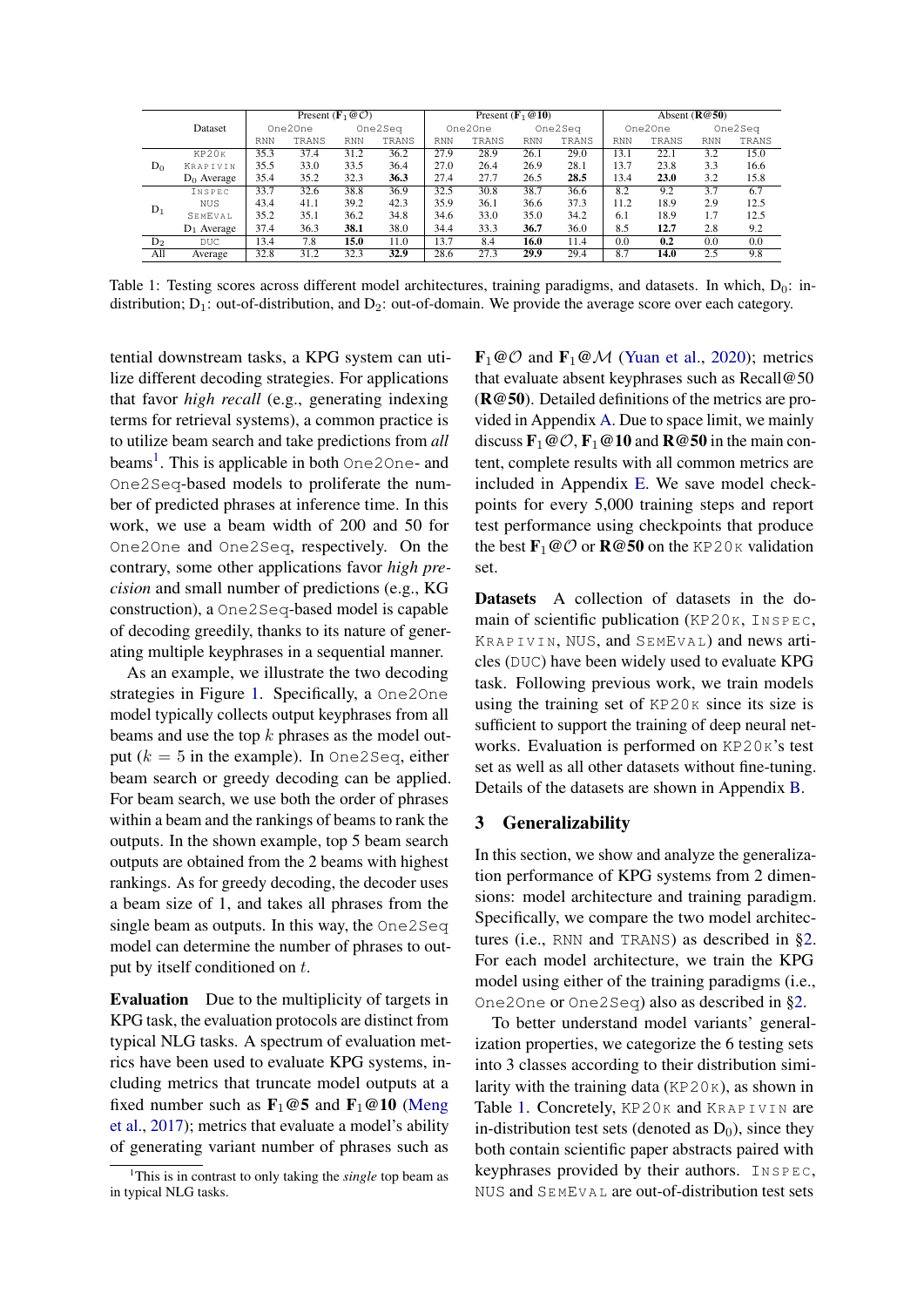(denoted as  $D_1$ ), they share same type of source text with  $D_0$ , but with additionally labeled keywords by third-party annotators. DUC is a special test set which uses news articles as its source text. Because it shares the least domain knowledge and vocabulary with all the other test sets, we call it out-of-domain test set (denoted as  $D_2$ ).

Model Architecture: **RNN** vs **TRANS** The first thing to notice is that on present KPG, the models show consistent trends between  $\mathbf{F}_1@10$  and  $\mathbf{F}_1 \textcircled{c} \mathcal{O}$ . We observe that TRANS models significantly outperform RNN models when trained with the One2Seq paradigm on  $D_0$  test sets. However, when test data distribution shift increases, on  $D_1$ test sets, RNN models starts to outperform TRANS; eventually, when dealing with  $D_2$  test set, RNN outperforms TRANS by a large margin. On models trained with One2One paradigm, we observe a similar trend. On  $D_0$  data, TRANS models achieve comparable  $\mathbf{F}_1 \otimes \mathbf{10}$  and  $\mathbf{F}_1 \otimes \mathcal{O}$  scores with RNN, when data distribution shift increases, RNN models produce better results.

On the contrary, for absent KPG, TRANS outperforms RNN by a significant margin in all experiment settings. This is especially obvious when models are trained with One2Seq paradigm, where RNN models barely generalize to any of the testing data and produce an average R@50 of 2.5. In the same setting, TRANS models get an average R@50 of 9.8, which is  $4 \times$  higher than RNN.

To further study the different generation behaviors between RNN and TRANS, we investigate the average number of unique predictions generated by either of the models. As shown in Figure [12](#page-21-0) in Appendix [D,](#page-13-1) comparing results of order **PR E S-AB S** in sub-figure a/b (RNN) with subfigure c/d (TRANS), we observe that TRANS is consistently generating more unique predictions than RNN, in both cases of greedy decoding (4.5 vs 4.2) and beam search (123.3 vs 96.8). We suspect that generating a more diverse set of keyphrases may have a stronger effect on in-distribution test data. The generated outputs during inference are likely to represent the distribution learned from the training data, when the test data share the same (or similar) distribution, a larger set of unique predictions leads to a higher recall — which further contributes to their F-scores. In contrast, on test sets which data distribution is far from training distribution, the extra predictions may not be as useful, and even hurts precision. Similarly, because we evaluate ab-

<span id="page-3-1"></span>

|      | <b>duc</b>                          | 8.2               | 8.3             | 5.7  | 9.8               | 7.3  | 6.2                                        | 8.1  | 7.7  | 5.5  |  |  |  |  |  |
|------|-------------------------------------|-------------------|-----------------|------|-------------------|------|--------------------------------------------|------|------|------|--|--|--|--|--|
|      | inspec                              | 22.6              | 22.3            | 19.6 | 21.4              | 21.8 | 18.0                                       | 24.9 | 22.2 | 17.6 |  |  |  |  |  |
|      | <b>Lol</b> ox                       | 28.9              | 29.3            | 31.0 | 27.8              | 30.4 | 28.3                                       | 31.7 | 29.0 | 28.5 |  |  |  |  |  |
| F1@M | Kapivin                             | 28.1              | 27.9            | 30.1 | 27.2              | 30.4 | 26.8                                       | 31.2 | 28.9 | 27.1 |  |  |  |  |  |
|      | mus                                 | 31.5              | 31.0            | 31.9 | 28.4              | 31.6 | 26.9                                       | 35.2 | 31.0 | 29.4 |  |  |  |  |  |
|      | Semeyal                             | 28.2              | 27.8            | 25.8 | 25.0              | 24.5 | 22.2                                       | 30.3 | 26.7 | 21.0 |  |  |  |  |  |
|      |                                     | 24.6              | 24.4            | 24.0 | 23.3              | 24.3 | 21.4                                       | 26.9 | 24.2 | 21.5 |  |  |  |  |  |
|      | average<br>(a) Greedy Decoding, RNN |                   |                 |      |                   |      |                                            |      |      |      |  |  |  |  |  |
|      | ave                                 | 5.1               | 6.0             | 6.3  | 6.3               | 5.9  | 5.3                                        | 6.9  | 3.6  | 6.0  |  |  |  |  |  |
|      | inspec                              | 21.7              | 22.4            | 21.8 | 23.1              | 22.2 | 19.6                                       | 25.6 | 16.0 | 20.6 |  |  |  |  |  |
|      | <b>Lol</b> ox                       | 32.9              | 30.9            | 33.3 | 29.7              | 32.8 | 30.5                                       | 34.0 | 31.2 | 33.3 |  |  |  |  |  |
| F1@M | Kapivin                             | 25.9              | 26.1            | 30.7 | 26.7              | 27.5 | 26.3                                       | 31.7 | 23.6 | 28.7 |  |  |  |  |  |
|      | mus                                 | 29.9              | 29.5            | 30.2 | 30.7              | 31.3 | 30.3                                       | 34.4 | 25.7 | 31.3 |  |  |  |  |  |
|      | Semeyal                             | 25.0              | 24.9            | 25.2 | 23.5              | 26.7 | 24.0                                       | 27.9 | 21.1 | 24.8 |  |  |  |  |  |
|      | average                             | 23.4              | 23.3            | 24.6 | 23.4              | 24.4 | 22.7                                       | 26.7 | 20.2 | 24.1 |  |  |  |  |  |
|      |                                     | Alph <sub>a</sub> | $Alpha-RaV > L$ |      | $L \rightarrow S$ | Ori  | Ori-Rev Pres-Abs <sup>Abs-PresRandom</sup> |      |      |      |  |  |  |  |  |
|      |                                     |                   |                 |      |                   |      | (b) Greedy Decoding, Transformer           |      |      |      |  |  |  |  |  |

Figure 2: Present KPG testing scores ( $\mathbf{F}_1 \mathcal{Q} \mathcal{M}$ ). Colors represent the relative performance, normalized per row.

sent KPG by the models' recall, TRANS models — produce more unique predictions — can always outperform RNN models.[2](#page-3-0)

Training Paradigm: **One2One** vs **One2Seq** We observe that on present KPG tasks, models trained with the One2Seq paradigm outperforms One2One in most settings, this is particularly clear on  $D_1$  and  $D_2$  test sets. We believe this is potentially due to the unique design of the One2Seq training paradigm where at every generation step, the model conditions its decision making on all previously generated tokens (phrases). Compared to the One2One paradigm where multiple phrases can only be generated independently by beam search in parallel, the One2Seq paradigm can model the dependencies among tokens and the dependencies among phrases more explicitly.

However, on absent KPG, One2One consistently outperforms One2Seq. Furthermore, only when trained with One2One paradigm, an RNNbased model can achieve R@50 scores close to TRANS-based models. This may because a One2Seq model tends to produce more duplicated predictions during beam search inference. By design, every beam is a string that contains multiple phrases that concatenated by the delimiter  $\langle$ sep $\rangle$ , there is no guarantee that the phrase will not appear in multiple beams. In the example shown in Figure [1,](#page-1-0) "topic tracking" is such a duplicate prediction that appears in multiple beams. In fact, the proportion of duplicates in One2Seq predictions

<span id="page-3-0"></span> $2$ Our TRANS and RNN models follow [Vaswani et al.](#page-10-4) [\(2017\)](#page-10-4) and [Meng et al.](#page-9-0) [\(2017\)](#page-9-0)'s hyper-parameter settings respectively. RNN is significantly lighter than TRANS. We conduct experiments with a much larger RNN but only observe marginal performance boost against [Meng et al.](#page-9-0) [\(2017\)](#page-9-0)'s setting.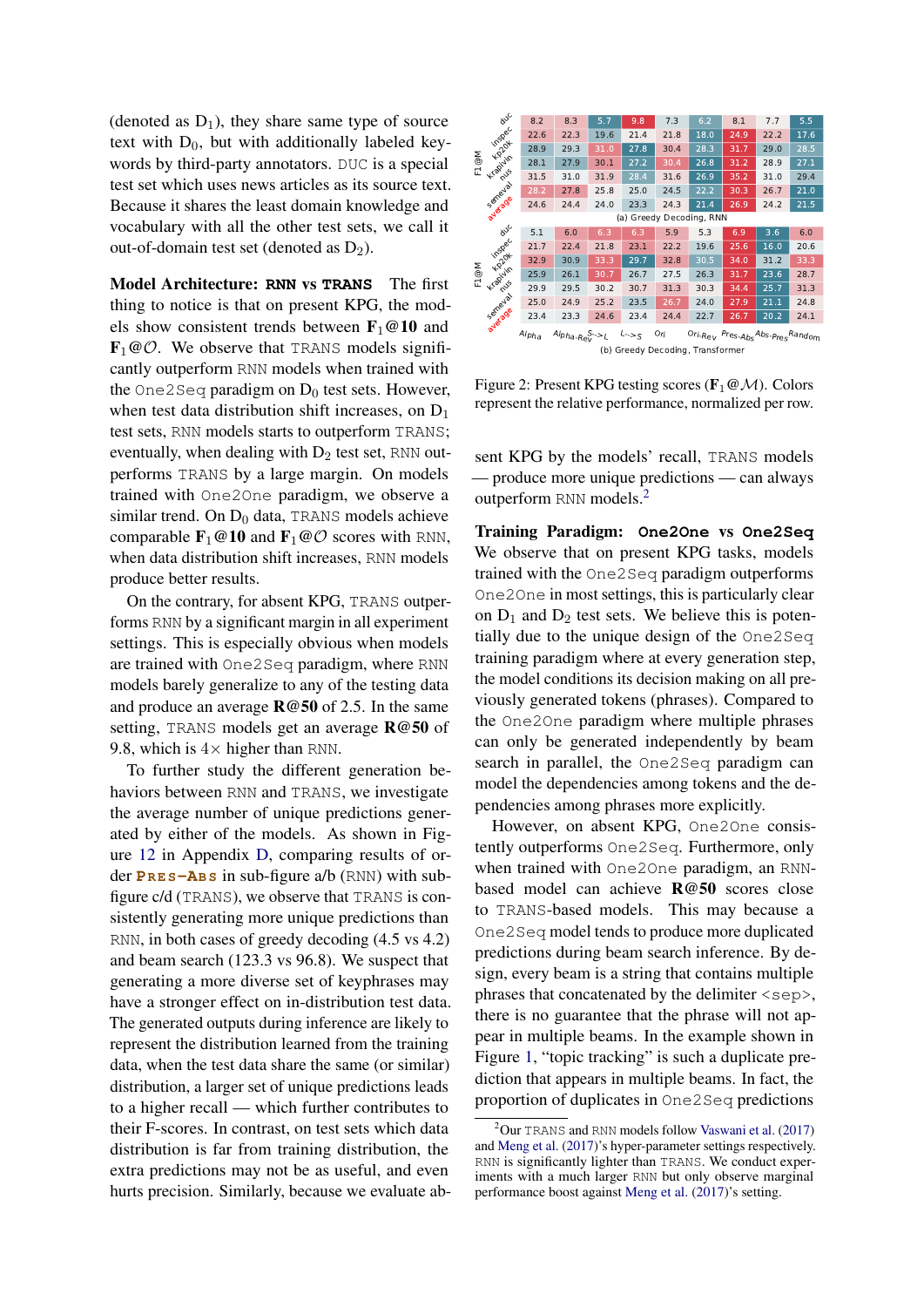<span id="page-4-2"></span>

Figure 3: Present KPG testing scores (top:  $\mathbf{F}_1 \otimes \mathbf{10}$ , bottom:  $\mathbf{F}_1 \otimes \mathcal{O}$ ). Colors represent the relative performance, normalized per row.

is more than 90%. This is in contrast with beam search on One2One models, where each beam only contains a single keyphrase thus has a much lower probability of generating duplication.<sup>[3](#page-4-1)</sup>

# <span id="page-4-0"></span>4 Does Order Matter in **One2Seq**?

In the One2One paradigm (as shown in Figure [1\)](#page-1-0), each data example is split to multiple equally weighted data pairs, thus it generates phrases without any prior on the order. In contrast, One2Seq training has the unique capability of generating a varying number of keyphrases in a single sequence. This inductive bias enables a model to learn dependencies among keyphrases, and also to implicitly estimate the number of target phrases conditioned on the source text. However, the One2Seq approach introduces a new complication. During training, the Seq2Seq decoder takes the concatenation of multiple target keyphrases as target. As pointed out by [Vinyals et al.](#page-10-5) [\(2016\)](#page-10-5), order matters in sequence modeling tasks; yet the ordering among the target keyphrases has not been fully investigated and its effect to the models' performance remains unclear. Several studies have noted this problem [\(Ye and Wang,](#page-10-1) [2018;](#page-10-1) [Yuan et al.,](#page-10-2) [2020\)](#page-10-2) without further exploration.

Ordering Definition To explore along this direction, we first define nine ordering strategies for concatenating target phrases.

• **RANDOM:** Randomly shuffle the target phrases.

Because of the *set generation* nature of KPG, we expect randomly shuffled target sequences help to learn an order-invariant decoder.

- **OR I**: Keep phrases in their original order in the data (e.g., provided by the authors of source texts). This was used by [Ye and Wang](#page-10-1) [\(2018\)](#page-10-1).
- **OR I-RE V**: Reversed order of **OR I**.
- **S->L**: Phrases sorted by lengths (number of tokens, from short to long).
- **L->S**: Reversed order of **S->L**.
- **AL P H A**: Sort phrases by alphabetical order.
- **AL P H A-RE V**: Reversed order of **AL P H A**.
- **PR E S-AB S**: Sort present phrases by their first occurrences in source text. Absent phrases are shuffled and appended to the end of the present phrase sequence. This was used by [\(Yuan et al.,](#page-10-2) [2020\)](#page-10-2).
- **AB S-PR E S**: Similar to **PR E S-AB S**, but prepending absent phrases to the beginning.

Greedy Decoding In Figure [2,](#page-3-1) we show the RNN and TRANS model's  $\mathbf{F}_1 \text{@} \mathcal{M}$  on present KPG task, equipped with greedy decoding. In this setting, the model simply chooses the token with the highest probability at every step, and terminates either upon generating the <eos> token or reaching the maximum target length limit (40). This means the model predicts phrases solely relying on its innate distribution learned from the training data, and thus this performance could somewhat reflect to which

<span id="page-4-1"></span><sup>&</sup>lt;sup>3</sup>Due to post-processing such as stemming, One2One model may still produce duplication.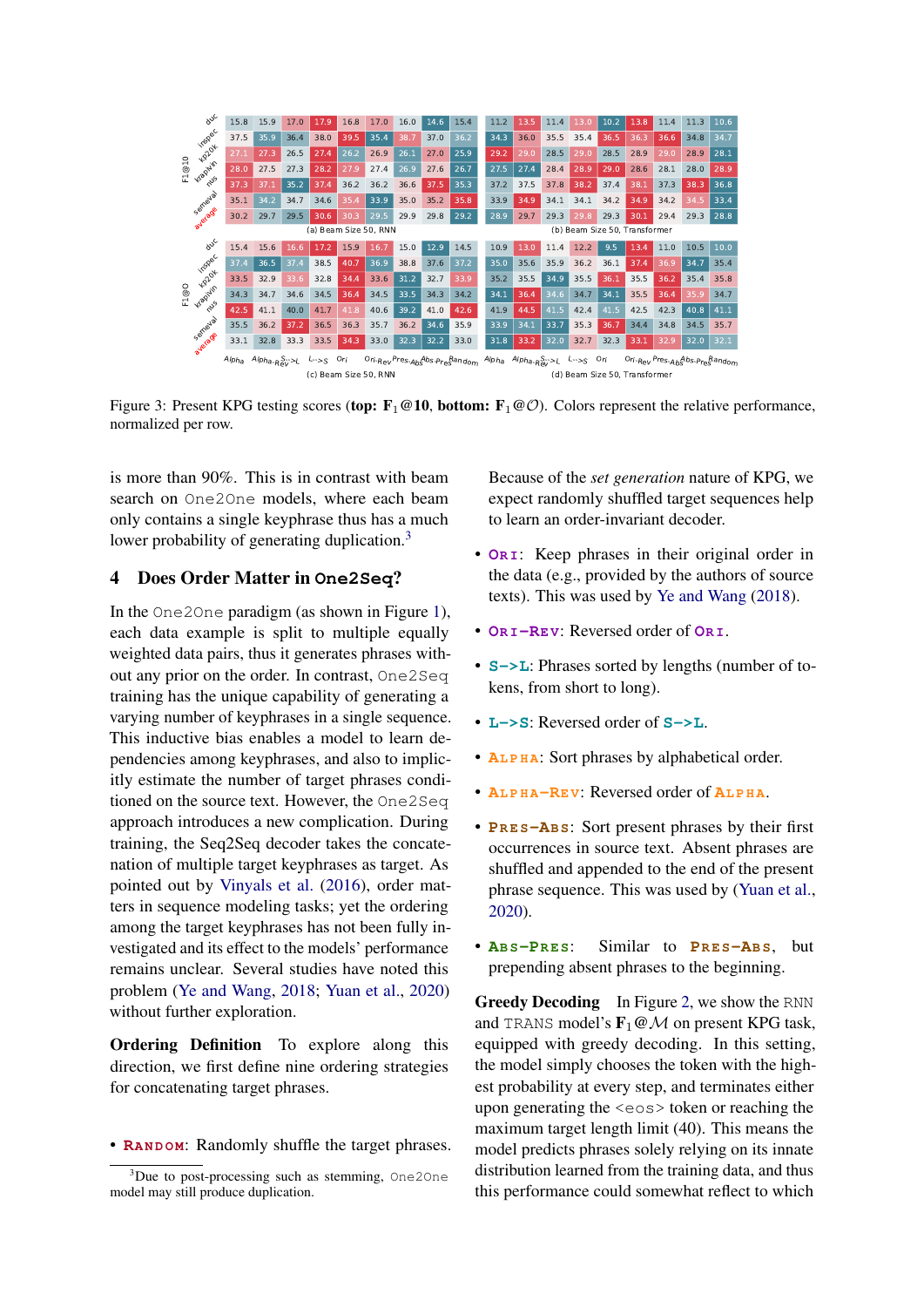degree the model fits the training distribution and understands the task.

Through this set of experiments, we first observe that each model demonstrates consistent performance across all six test datasets, indicating that ordering strategies play critical roles in training One2Seq models when greedy decoding is applied. When using the RNN architecture, **RANDOM** consistently yields lower  $\mathbf{F}_1 \boldsymbol{\omega} \mathcal{M}$  than other ordering strategies on all datasets. This suggests that a consistent order of the keyphrases is beneficial. However, TRANS models show a better resistance against randomly shuffled keyphrases and produce average tier performance with the **RANDOM** ordering. Meanwhile, we observe that **PRES-ABS** outperforms other ordering strategies by significant margins. A possible explanation is that with this order (of occurrences in the source text), the current target phrase is always to the right of the previous one, which can serve as an effective prior for the attention mechanism throughout the One2Seq decoding process. We observe similar trends in greedy decoding models'  $\mathbf{F}_1 \textcircled{c}$  and  $\mathbf{F}_1 \textcircled{e}$  10, due to space limit, we refer readers to Figure [9,](#page-20-0) [10](#page-20-1) in Appendix [D.](#page-13-1)

Beam Search Next, we show results obtained from the same set of models equipped with beam search (beam width is 50) in Figure [3](#page-4-2) (a/b). Compared with greedy decoding (Figure [10,](#page-20-1) Appendix [D\)](#page-13-1), we can clearly observe the overall  $\mathbf{F}_1 \textcircled{e} \mathbf{10}$  scores have positive correlation with the beam width (greedy decoding is a special case where beam width equals to 1). We observe that compared to the greedy decoding case, the pattern among different ordering strategies appears to be less clear, with the scores distributed more evenly across different settings (concretely, the absolute difference between max average score and min average score is lower).

We suspect that the uniformity among different ordering strategies with beam search may be due to the limitation of the evaluation metric  $\mathbf{F}_1 \textcircled{a} \mathbf{10}$ . The metric  $\mathbf{F}_1 \otimes \mathbf{10}$  truncates a model's predictions to 10 top-ranked keyphrases. By investigation, we find that during greedy decoding, the number of predictions acts as a dominant factor, this number varies greatly among different ordering. With greedy decoding, **PR E S-AB S** can generally predict more phrases than the others, which explains its performance advantage (Figure [13](#page-22-0) (a/c), Appendix [D\)](#page-13-1). However, as the beam width increases, all models can predict more than 10 phrases (Fig-ure [13](#page-22-0) (b/d), Appendix [D\)](#page-13-1). In this case, the  $\mathbf{F}_1 \otimes \mathbf{10}$ is contributed more by a model' ability of generating more high quality keyphrases within its top-10 outputs, rather than the amount of predictions. Therefore, the performance gap among ordering strategies is gradually narrowed in beam search. For instance, we observe that the  $\mathbf{F}_1 \otimes \mathbf{10}$  difference between **PR E S-AB S** and **S->L** produced by RNN is 3.5/2.0/1.0/0.2 when beam width is 1/10/25/50.

To validate our assumption, we further investigate the same set of models' performance on  $\mathbf{F}_1 \textcircled{e} \mathcal{O}$ , which strictly truncates the generated keyphrase list by the number of ground-truth keyphrases  $\mathcal{O}$  (where in most cases  $\mathcal{O} < 10$ ). Under this harsher criterion, a model is required to generate more high quality keyphrases within its top- $O$  outputs. From Figure [3](#page-4-2) (c/d), we observe that the scores are less uniformly distributed, this indicates a larger difference between different order settings. Among all orders, **OR I** produces best average  $\mathbf{F}_1 \textcircled{c} \mathcal{O}$  with RNN, whereas  $\mathbf{A} \mathbf{L} \mathbf{P} \mathbf{H} \mathbf{A} - \mathbf{R} \mathbf{E} \mathbf{V}$ and  $O_{\mathbf{R} \mathbf{I}} - \mathbf{R} \mathbf{E} \mathbf{v}$  produce best average  $\mathbf{F}_1 \textcircled{O}$  with TRANS.

In our curated list of order settings, there are 3 pairs of orderings with reversed relationship (i.e., **S->L** vs **L->S**, **AL P H A** vs **AL P H A-RE V**, **OR I** vs **OR I-RE V**). Interestingly, we observe that when beam search is applied, these orderings often show a non-negligible score difference with their counterparts. This also suggests that order matters since specific model architecture and training paradigm often has its own preference on the phrase ordering.

It is also worth mentioning that when we manually check the output sequences in test set produced by **ALPHA** ordering, we notice that the model is actually able to retain alphabetical order among the predicted keyphrases, hinting that a Seq2Seq model might be capable of learning simple morphological dependencies even without access to any character-level representations.

Ordering in Absent KPG We report the performance of the same set of models on the absent portion of data in Figure [11,](#page-21-1) Appendix [D.](#page-13-1) Although achieving relatively low R@50 in most settings, scores produced by various orderings show clear distinctions, normalized heat maps suggest that the rankings among different orderings tend to be consistent across all testing datasets. In general, **PR E S-AB S** produces better absent keyphrases across different model architectures. Due to the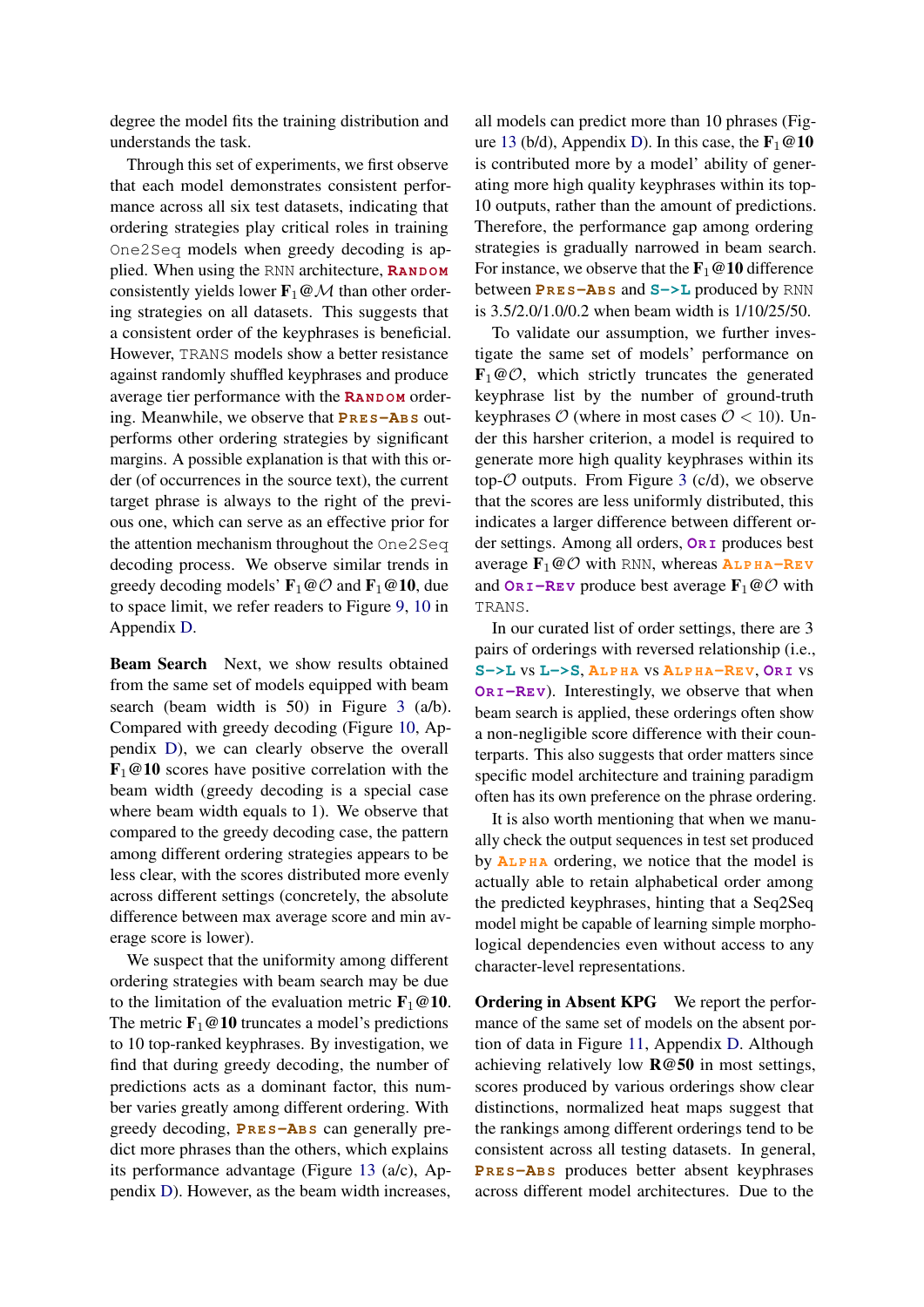<span id="page-6-0"></span>

Figure 4: Comparing models trained solely with KP20K against with additional MAGKP data.

space limit, we encourage readers to check out Appendix [D,](#page-13-1) which provides an exhaustive set of heat maps including all experiment settings and metrics discussed in this section.

# <span id="page-6-2"></span>5 Training with More Data

In this section, we further explore the possibility of improving KPG performance by scaling up the training data. Data size has been shown as one of the most effective factors for training language models [\(Raffel et al.,](#page-9-6) [2019;](#page-9-6) [Ott et al.,](#page-9-7) [2018\)](#page-9-7) but it has yet been discussed in the context of KPG.

MagKP Dataset We construct a new dataset, namely MAGKP, on the basis of Microsoft Academic Graph [\(Sinha et al.,](#page-9-8) [2015\)](#page-9-8). We filter the original MAG v1 dataset (166 million papers, multiple domains) and only keep papers in *Computer Science* and with at least one keyphrase. This results in 2.7 million data points  $(5 \times \text{larger than KP20K}).$ This dataset remains noisy despite the stringent filtering criteria, this is because 1) the data is crawled from the web and 2) some keywords are labeled by automatic systems rather than humans. This noisy nature brings many interesting observations.

General Observations The first thing we try is to train a KPG model with both  $KP20K$  and MAGKP. During training, the two dataset are fed to the model in an alternate manner, we denote this data mixing strategy as ALT. In Figure [4,](#page-6-0) we compare models' performance when trained on both KP20K and MAGKP against solely on KP20K. We observe the extra MAGKP data brings consistent improvement across most model architecture and training paradigm variants. This suggests that

<span id="page-6-1"></span>

Figure 5: A histogram showing the distribution of #(kp per document) on KP20K, MAGKP and its subsets. Data points with more than 30 keyphrases are truncated.

model KPG models discussed in this work can benefit from additional training data. Among all the settings,  $\mathbf{F}_1 \text{@} \mathcal{O}$  of the TRANS+One2Seq is boosted by 3 points on present KPG, the resulting score outperforms other variants by a significant margin and even surpass a host of state-of-the-art models (see comparison in Appendix [E\)](#page-13-0). Again, the same setting obtains a 2.3 boost of  $\mathbb{R} \otimes 50$  score on the absent KPG task, makes TRANS+One2Seq the setting that benefits the most from extra data. In contrast, the extra MAGKP data provide only marginal improvement to RNN-based models. On present KPG, RNN+One2Seq even has an  $\mathbf{F}_1 @ O$ drop when trained with more data.

As mentioned in [§3,](#page-2-2) the RNN model is significantly lighter than TRANS. To investigate if an RNN with more parameters can benefit more from MAGKP, we conduct experiments which use a GRU with much larger hidden size (dubbed BIGRNN). Results (in Appendix [E\)](#page-13-0) suggest otherwise, extra training data leads to negative effect on One2One and only marginal gain on One2Seq. We thus believe the architecture difference between TRANS and RNN is the potential cause, for instance, the built-in self-attention mechanism may help TRANS models learning from noisy data.

Learning with Noisy Data To further investigate the performance boost brought by the MAGKP dataset on TRANS+One2Seq, we are curious to know which portion of the noisy data helped the most. As a naturally way to cluster the MAGKP data, we define the noisiness by the number of keyphrases per data point. As shown in Figure [5,](#page-6-1) the distribution of MAGKP (black border) covers a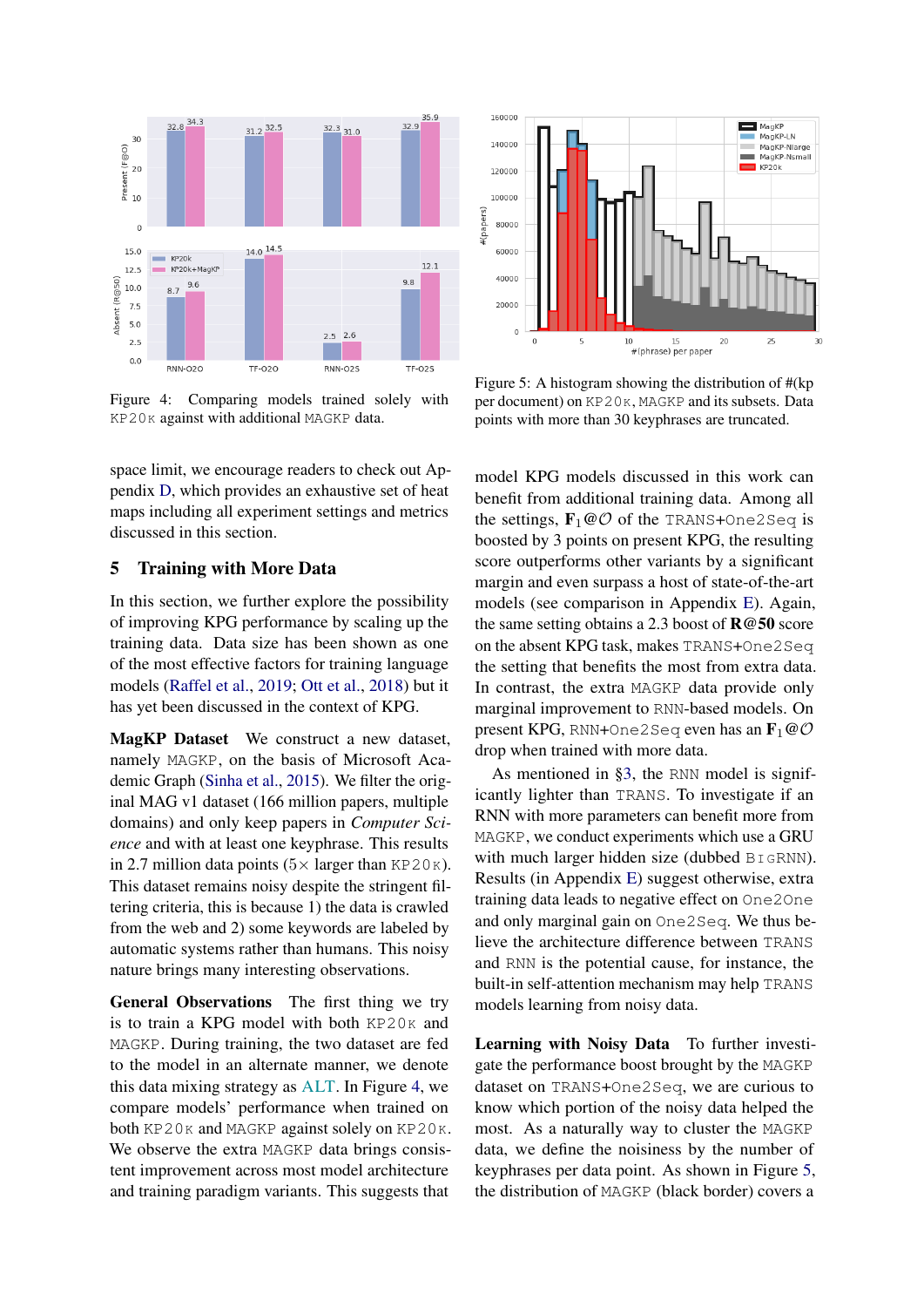<span id="page-7-1"></span>

Figure 6: TRANS+One2Seq trained with KP20K and different subsets of MAGKP, using four data mixing strategy. Scores are averaged over all 6 test sets.

much wider spectrum on the x-axis compared to KP20K (red). Because keyphrase labels are provided by human authors, a majority of its keyphrase numbers lie in the range of [3, 6]; however, only less than 20% of the MAGKP data overlaps with this number distribution.

We thus break MAGKP down into a set of smaller subset: 1) MAGKP-LN is a considerably Less Noisy subset that contains data points that have 3~6 phrases. 2) MAGKP-Nlarge is the Noisy subset in which all data points have more than 10 keyphrases. 3) MAGKP-Nsmall is a randomly sampled subset of MAGKP-Nlarge with the same size as MAGKP-LN.

We also define a set of data mixing strategies to compare against ALT: ONLY: models are trained solely on a single set (or subset) of data; MX: KP20K and MAGKP (or its subset) are split into shards (10k each) and they are randomly sampled during training; FT: models are pre-trained on MAGKP (or its subset) and fine-tuned on KP20K.

In Figure [6,](#page-7-1) we observe that none of the MAGKP subsets can match KP20K's performance in the ONLY setting. Because MAGKP-LN and MAGKP-Nsmall share similar data size with KP20K, this suggest the distributional shift between MAGKP and the 6 testing sets is significant. In the  $MX$  setting where  $KP20K$  is mixed with noisy data, we observe a notable performance boost compared to ONLY (yet still lower than ALT), however, we do not see clear patterns among the 4 MAGKP subsets in this setting. In the FT setting, we observe a surge in scores across all

MAGKP subsets. In present KPG, both MAGKP and MAGKP-Nlarge outperform the score achieved in the ALT setting; similarly, in absent KPG, MAGKP, MAGKP-Nlarge and MAGKP-Nsmall exceeds the ALT score. This is to our surprise that the subsets considered as noisy provide a greater performance boost, while they perform poorly if "ONLY" trained on these subsets.

To sum up, during our investigation on augmenting KP20K with the noisy MAGKP data, we obtain the best performance from a TRANS+One2Seq model that pre-trained on MAGKP and then finetuned on  $KP20K$ , and this performance has outperformed current state-or-the-art models. We conjecture that the performance gain may come from data diversity, because MAGKP contains a much wider distribution of data compared to the author keyword distribution as in KP20<sub>K</sub>. This inspires us to develop data augmentation techniques to exploit the diversity in unlabeled data.

### <span id="page-7-0"></span>6 Related Work

Traditional Keyphrase Extraction Keyphrase extraction has been studied extensively for decades. A common approach is to formulate it as a twostep process. Specifically, a system first heuristically selects a set of candidate phrases from the text using some pre-defined features [\(Witten et al.,](#page-10-6) [1999;](#page-10-6) [Liu et al.,](#page-9-9) [2011;](#page-9-9) [Wang et al.,](#page-10-7) [2016;](#page-10-7) [Yang](#page-10-8) [et al.,](#page-10-8) [2017\)](#page-10-8). Subsequently, a ranker is used to select the top ranked candidates following various criteria. The ranker can be bagged decision trees [\(Medelyan et al.,](#page-9-10) [2009;](#page-9-10) [Lopez and Romary,](#page-9-11) [2010\)](#page-9-11), Multi-Layer Perceptron, Support Vector Machine [\(Lopez and Romary,](#page-9-11) [2010\)](#page-9-11) or PageRank [\(Mi](#page-9-12)[halcea and Tarau,](#page-9-12) [2004;](#page-9-12) [Le et al.,](#page-9-13) [2016;](#page-9-13) [Wan and](#page-10-9) [Xiao,](#page-10-9) [2008\)](#page-10-9). Compared to the newly developed data driven approaches with deep neural networks, the above approaches suffer from poor performance and the need of dataset-specific heuristic design.

Neural Keyphrase Extraction On neural keyphrase extraction task, [Zhang et al.](#page-10-10) [\(2016\)](#page-10-10); [Luan et al.](#page-9-14) [\(2017\)](#page-9-14); [Gollapalli et al.](#page-9-15) [\(2017\)](#page-9-15) use sequence labeling approach; [Subramanian et al.](#page-9-16) [\(2018\)](#page-9-16) use pointer networks to select spans from source text; [Sun et al.](#page-10-11) [\(2019\)](#page-10-11) leverage graph neural networks. Despite improved over tradition approaches, the above methods do not have the capability of predicting absent keyphrases.

[Meng et al.](#page-9-0) [\(2017\)](#page-9-0) first propose the CopyRNN model, which both generates words from vocab-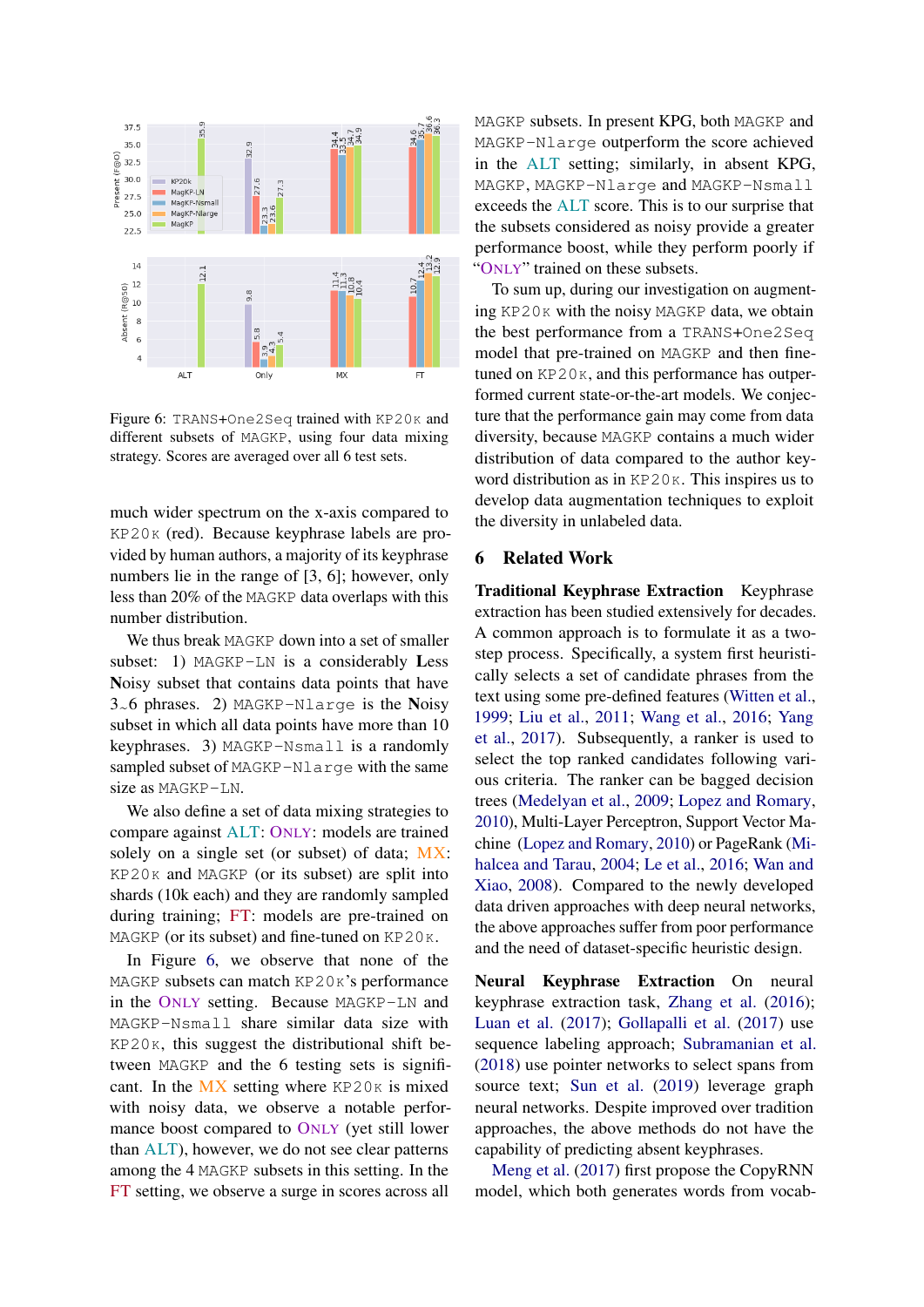ulary and points to words from the source text — overcoming the barrier of predicting absent keyphrases. Following this idea, [Chen et al.](#page-8-0) [\(2018\)](#page-8-0); [Zhao and Zhang](#page-10-3) [\(2019\)](#page-10-3) leverage the attention mechanism to help reducing duplication and improving coverage. [Ye and Wang](#page-10-1) [\(2018\)](#page-10-1) propose a semi-supervised training strategy. [Yuan et al.](#page-10-2) [\(2020\)](#page-10-2) propose One2Seq, which enables a model to generate variable number of keyphrases. [Chen](#page-9-1) [et al.](#page-9-1) [\(2019b\)](#page-9-1); [Ye and Wang](#page-10-1) [\(2018\)](#page-10-1); [Wang et al.](#page-10-12) [\(2019\)](#page-10-12) propose to leverage extra structure information (e.g., title, topic) to guide the generation. [Chan et al.](#page-8-1) [\(2019\)](#page-8-1) propose an RL model, [Swami](#page-10-13)[nathan et al.](#page-10-13) [\(2020\)](#page-10-13) propose using GAN for KPG. [Chen et al.](#page-8-2) [\(2019a\)](#page-8-2) retrieve similar documents from training data to help producing more accurate keyphrases. [Chen et al.](#page-9-17) [\(2020\)](#page-9-17) introduce hierarchical decoding and exclusion mechanism to prevent from generating duplication. [Çano and Bo](#page-8-3)[jar](#page-8-3) [\(2019\)](#page-8-3) also propose to utilize more data, but their goal is to bridge KPG with summarization.

### <span id="page-8-6"></span>7 Conclusion and Takeaways

We present an empirical study discussing neural KPG models from various aspects. Through extensive experiments and analysis, we answer the three questions  $(\S1)$ . Results suggest that given a carefully chosen architecture and training strategy, a base model can perform comparable with fancy SOTA models. Further augmented with (noisy) data in the correct way, a base model can outperform SOTA models (Appendix [E\)](#page-13-0). We strive to provide a guideline on how to choose such architectures and training strategies, which hopefully can be proven valuable and helpful to the community.

We conclude our discussion with the following takeaways:

- 1. One2Seq excels at present KPG, while One2One performs better on absent KPG. See Section [3.](#page-2-2)
- 2. For present KPG, TRANS performs better on in-distribution data, when distribution or domain shift increase, RNN can outperform TRANS. See Section [3.](#page-2-2)
- 3. On absent KPG, TRANS is the clear winner. See Section [3.](#page-2-2)
- 4. For One2Seq, target ordering is important in greedy decoding (with **PR E S-AB S** being an overall good choice). See Section [4.](#page-4-0)
- 5. The effect of target ordering tends to diminish when beam search is performed. See Section [4.](#page-4-0)
- 6. Large and noisy data can benefit KPG. Empirically, a decent way to leverage them is to pre-train on extra data then fine-tune on small in-domain data. See Section [5.](#page-6-2)
- 7. Copy mechanism helps present prediction while worsening absent performance. See Appendix [C.1.](#page-12-0)
- 8. Larger beam width is beneficial, especially for absent KPG. However, on present KPG tasks, the benefit is diminished past a certain point and thus computational efficiency needs to be carefully considered. See Appendix [C.2.](#page-12-1)

### <span id="page-8-5"></span><span id="page-8-4"></span>Acknowledgments

RM was supported by the Amazon Research Awards for the project "Transferable, Controllable, Applicable Keyphrase Generation". This research was partially supported by the University of Pittsburgh Center for Research Computing through the resources provided. The authors thank the anonymous NAACL reviewers for their helpful feedback and suggestions.

### **References**

- <span id="page-8-3"></span>Erion Çano and Ondřej Bojar. 2019. Keyphrase generation: A multi-aspect survey. In *2019 25th Conference of Open Innovations Association (FRUCT)*, pages 85–94. IEEE.
- <span id="page-8-1"></span>Hou Pong Chan, Wang Chen, Lu Wang, and Irwin King. 2019. Neural keyphrase generation via reinforcement learning with adaptive rewards.
- <span id="page-8-0"></span>Jun Chen, Xiaoming Zhang, Yu Wu, Zhao Yan, and Zhoujun Li. 2018. [Keyphrase generation with corre](https://doi.org/10.18653/v1/D18-1439)[lation constraints.](https://doi.org/10.18653/v1/D18-1439) In *Proceedings of the 2018 Conference on Empirical Methods in Natural Language Processing*, pages 4057–4066, Brussels, Belgium. Association for Computational Linguistics.
- <span id="page-8-2"></span>Wang Chen, Hou Pong Chan, Piji Li, Lidong Bing, and Irwin King. 2019a. [An integrated approach for](https://www.aclweb.org/anthology/N19-1292) [keyphrase generation via exploring the power of re](https://www.aclweb.org/anthology/N19-1292)[trieval and extraction.](https://www.aclweb.org/anthology/N19-1292) In *Proceedings of the 2019 Conference of the North American Chapter of the Association for Computational Linguistics: Human Language Technologies, Volume 1 (Long and Short Papers)*, pages 2846–2856, Minneapolis, Minnesota. Association for Computational Linguistics.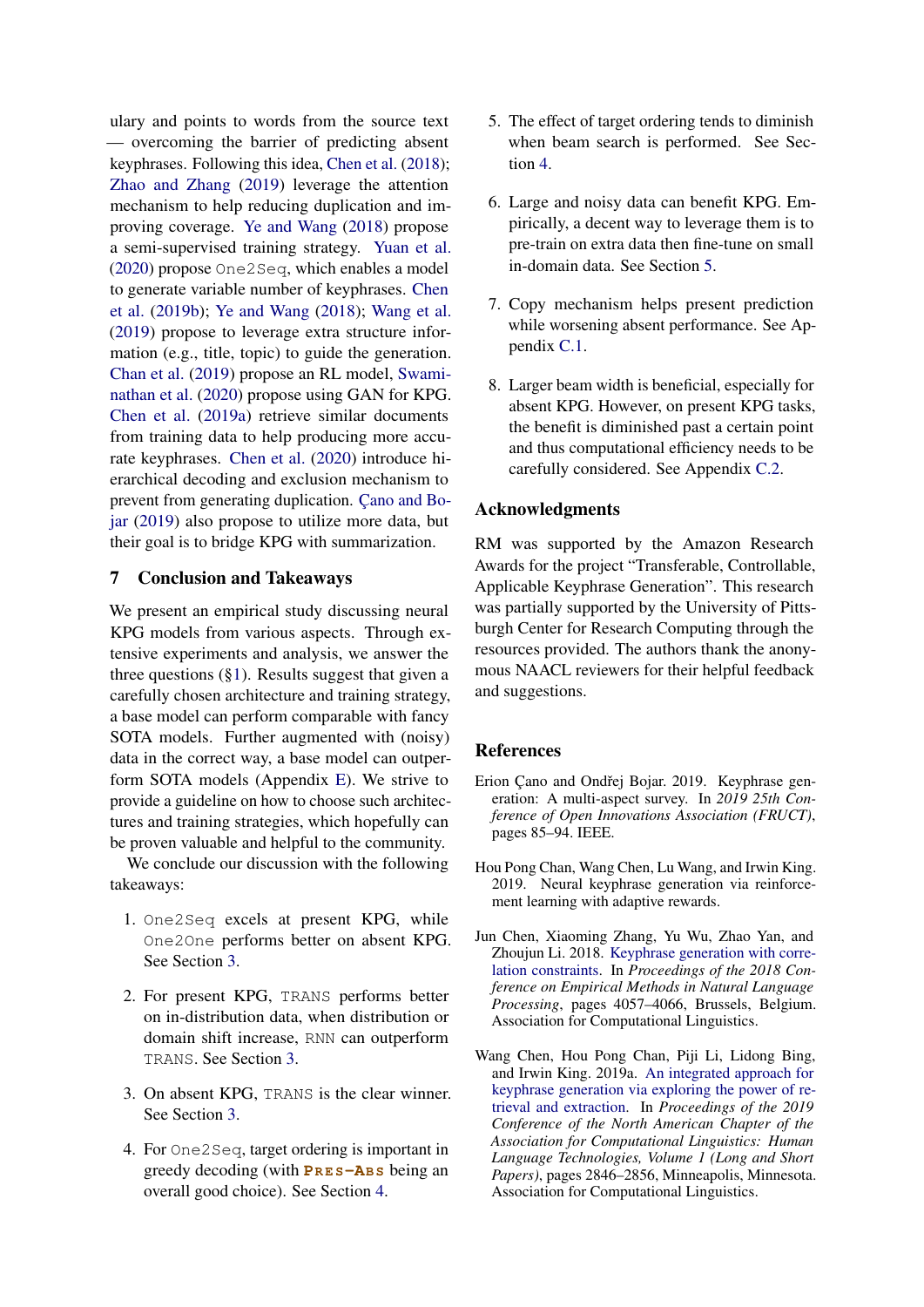- <span id="page-9-17"></span>Wang Chen, Hou Pong Chan, Piji Li, and Irwin King. 2020. Exclusive hierarchical decoding for deep keyphrase generation. In *Proceedings of the 58th Annual Meeting of the Association for Computational Linguistics*. Association for Computational Linguistics.
- <span id="page-9-1"></span>Wang Chen, Yifan Gao, Jiani Zhang, Irwin King, and Michael R Lyu. 2019b. Title-guided encoding for keyphrase generation. In *Proceedings of the AAAI Conference on Artificial Intelligence*, volume 33, pages 6268–6275.
- <span id="page-9-2"></span>Kyunghyun Cho, Bart van Merriënboer, Caglar Gulcehre, Dzmitry Bahdanau, Fethi Bougares, Holger Schwenk, and Yoshua Bengio. 2014. [Learning](https://doi.org/10.3115/v1/D14-1179) [phrase representations using RNN encoder–decoder](https://doi.org/10.3115/v1/D14-1179) [for statistical machine translation.](https://doi.org/10.3115/v1/D14-1179) In *Proceedings of the 2014 Conference on Empirical Methods in Natural Language Processing (EMNLP)*, pages 1724– 1734, Doha, Qatar. Association for Computational Linguistics.
- <span id="page-9-5"></span>Sebastian Gehrmann, Yuntian Deng, and Alexander Rush. 2018. [Bottom-up abstractive summarization.](https://doi.org/10.18653/v1/D18-1443) In *Proceedings of the 2018 Conference on Empirical Methods in Natural Language Processing*, pages 4098–4109, Brussels, Belgium. Association for Computational Linguistics.
- <span id="page-9-15"></span>Sujatha Das Gollapalli, Xiaoli Li, and Peng Yang. 2017. Incorporating expert knowledge into keyphrase extraction. In *AAAI*, pages 3180–3187. AAAI Press.
- <span id="page-9-3"></span>Jiatao Gu, Zhengdong Lu, Hang Li, and Victor O.K. Li. 2016. [Incorporating copying mechanism in](https://doi.org/10.18653/v1/P16-1154) [sequence-to-sequence learning.](https://doi.org/10.18653/v1/P16-1154) In *Proceedings of the 54th Annual Meeting of the Association for Computational Linguistics (Volume 1: Long Papers)*, pages 1631–1640, Berlin, Germany. Association for Computational Linguistics.
- <span id="page-9-18"></span>Caglar Gulcehre, Sungjin Ahn, Ramesh Nallapati, Bowen Zhou, and Yoshua Bengio. 2016. Pointing the unknown words. *arXiv preprint arXiv:1603.08148*.
- <span id="page-9-13"></span>Tho Thi Ngoc Le, Minh Le Nguyen, and Akira Shimazu. 2016. Unsupervised keyphrase extraction: Introducing new kinds of words to keyphrases. *29th Australasian Joint Conference, Hobart, TAS, Australia, December 5-8, 2016*.
- <span id="page-9-9"></span>Zhiyuan Liu, Xinxiong Chen, Yabin Zheng, and Maosong Sun. 2011. Automatic keyphrase extraction by bridging vocabulary gap. *the Fifteenth Conference on Computational Natural Language Learning*.
- <span id="page-9-11"></span>Patrice Lopez and Laurent Romary. 2010. Humb: Automatic key term extraction from scientific articles in grobidp. *the 5th International Workshop on Semantic Evaluation*.
- <span id="page-9-14"></span>Yi Luan, Mari Ostendorf, and Hannaneh Hajishirzi. 2017. [Scientific information extraction with semi](https://doi.org/10.18653/v1/D17-1279)[supervised neural tagging.](https://doi.org/10.18653/v1/D17-1279) In *Proceedings of the 2017 Conference on Empirical Methods in Natural Language Processing*, pages 2641–2651, Copenhagen, Denmark. Association for Computational Linguistics.
- <span id="page-9-10"></span>Olena Medelyan, Eibe Frank, and Ian H. Witten. 2009. [Human-competitive tagging using automatic](https://www.aclweb.org/anthology/D09-1137) [keyphrase extraction.](https://www.aclweb.org/anthology/D09-1137) In *Proceedings of the 2009 Conference on Empirical Methods in Natural Language Processing*, pages 1318–1327, Singapore. Association for Computational Linguistics.
- <span id="page-9-0"></span>Rui Meng, Sanqiang Zhao, Shuguang Han, Daqing He, Peter Brusilovsky, and Yu Chi. 2017. Deep keyphrase generation. In *Proceedings of the 55th Annual Meeting of the Association for Computational Linguistics (Volume 1: Long Papers)*, pages 582–592. Association for Computational Linguistics.
- <span id="page-9-20"></span><span id="page-9-12"></span>Rada Mihalcea and Paul Tarau. 2004. [TextRank:](https://www.aclweb.org/anthology/W04-3252) [Bringing order into text.](https://www.aclweb.org/anthology/W04-3252) In *Proceedings of the 2004 Conference on Empirical Methods in Natural Language Processing*, pages 404–411, Barcelona, Spain. Association for Computational Linguistics.
- <span id="page-9-7"></span>Myle Ott, Sergey Edunov, David Grangier, and Michael Auli. 2018. Scaling neural machine translation. *arXiv preprint arXiv:1806.00187*.
- <span id="page-9-6"></span>Colin Raffel, Noam Shazeer, Adam Roberts, Katherine Lee, Sharan Narang, Michael Matena, Yanqi Zhou, Wei Li, and Peter J Liu. 2019. Exploring the limits of transfer learning with a unified text-to-text transformer. *arXiv preprint arXiv:1910.10683*.
- <span id="page-9-4"></span>Abigail See, Peter J. Liu, and Christopher D. Manning. 2017. [Get to the point: Summarization with pointer](https://doi.org/10.18653/v1/P17-1099)[generator networks.](https://doi.org/10.18653/v1/P17-1099) In *Proceedings of the 55th Annual Meeting of the Association for Computational Linguistics (Volume 1: Long Papers)*, pages 1073– 1083, Vancouver, Canada. Association for Computational Linguistics.
- <span id="page-9-8"></span>Arnab Sinha, Zhihong Shen, Yang Song, Hao Ma, Darrin Eide, Bo-June Hsu, and Kuansan Wang. 2015. An overview of microsoft academic service (mas) and applications. In *Proceedings of the 24th international conference on world wide web*, pages 243– 246.
- <span id="page-9-19"></span>Emma Strubell, Ananya Ganesh, and Andrew McCallum. 2019. [Energy and policy considerations for](https://doi.org/10.18653/v1/P19-1355) [deep learning in NLP.](https://doi.org/10.18653/v1/P19-1355) In *Proceedings of the 57th Annual Meeting of the Association for Computational Linguistics*, pages 3645–3650, Florence, Italy. Association for Computational Linguistics.
- <span id="page-9-16"></span>Sandeep Subramanian, Tong Wang, Xingdi Yuan, Saizheng Zhang, Adam Trischler, and Yoshua Bengio. 2018. [Neural models for key phrase extrac](https://doi.org/10.18653/v1/W18-2609)[tion and question generation.](https://doi.org/10.18653/v1/W18-2609) In *Proceedings of the*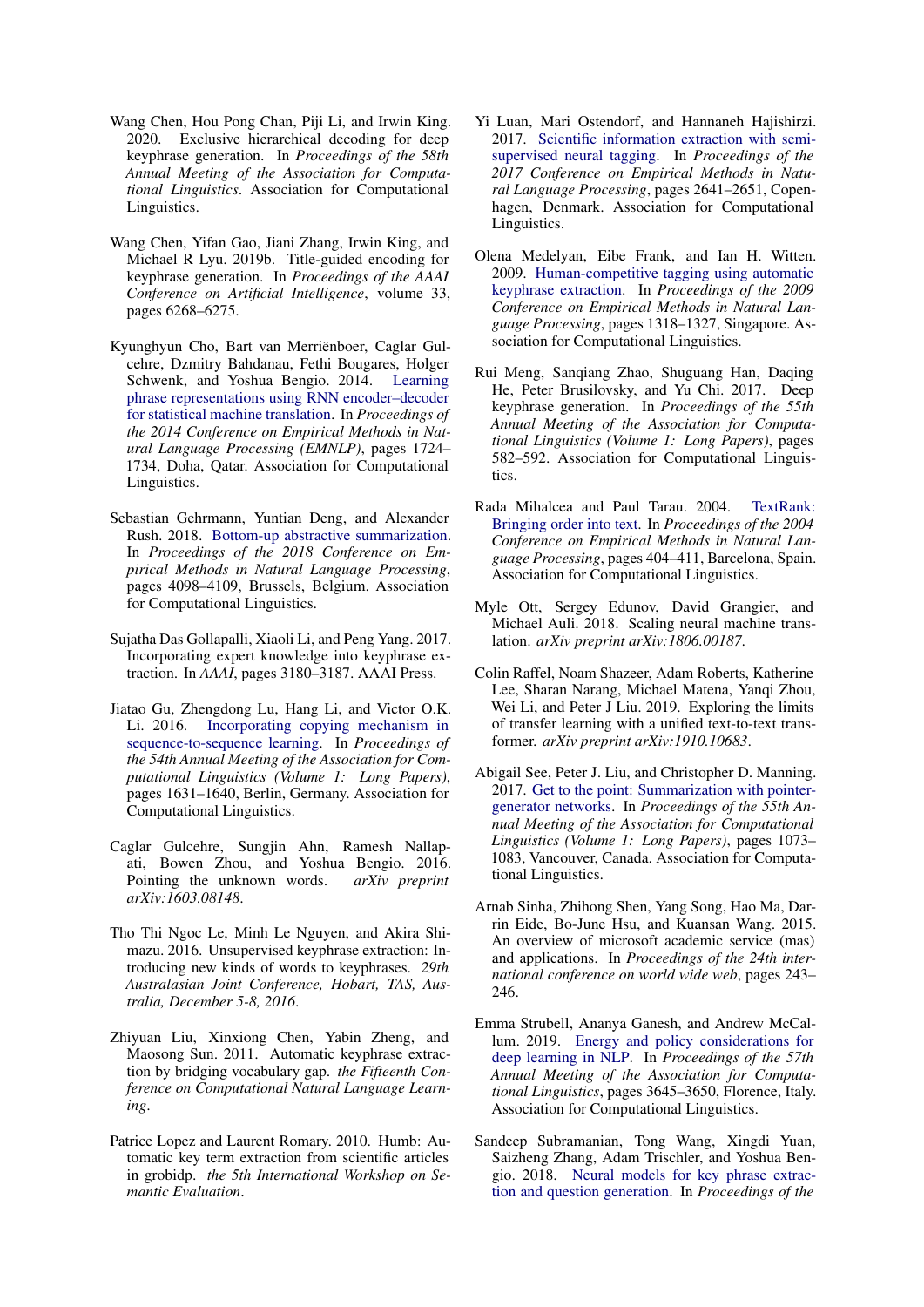*Workshop on Machine Reading for Question Answering*, pages 78–88, Melbourne, Australia. Association for Computational Linguistics.

- <span id="page-10-11"></span>Zhiqing Sun, Jian Tang, Pan Du, Zhi-Hong Deng, and Jian-Yun Nie. 2019. [Divgraphpointer: A graph](https://doi.org/10.1145/3331184.3331219) [pointer network for extracting diverse keyphrases.](https://doi.org/10.1145/3331184.3331219) In *Proceedings of the 42nd International ACM SI-GIR Conference on Research and Development in Information Retrieval*, SIGIR'19, page 755–764, New York, NY, USA. Association for Computing Machinery.
- <span id="page-10-0"></span>Ilya Sutskever, Oriol Vinyals, and Quoc V. Le. 2014. [Sequence to sequence learning with neural networks.](http://dl.acm.org/citation.cfm?id=2969033.2969173) In *Proceedings of the 27th International Conference on Neural Information Processing Systems - Volume 2*, NIPS'14, pages 3104–3112, Cambridge, MA, USA. MIT Press.
- <span id="page-10-13"></span>Avinash Swaminathan, Haimin Zhang, Debanjan Mahata, Rakesh Gosangi, Rajiv Shah, and Amanda Stent. 2020. A preliminary exploration of gans for keyphrase generation. In *Proceedings of the 2020 Conference on Empirical Methods in Natural Language Processing (EMNLP)*, pages 8021–8030.
- <span id="page-10-4"></span>Ashish Vaswani, Noam Shazeer, Niki Parmar, Jakob Uszkoreit, Llion Jones, Aidan N Gomez, Ł ukasz Kaiser, and Illia Polosukhin. 2017. Attention is all you need. In *Advances in Neural Information Processing Systems 30*.
- <span id="page-10-5"></span>Oriol Vinyals, Samy Bengio, and Manjunath Kudlur. 2016. Order matters: Sequence to sequence for sets. In *International Conference on Learning Representations (ICLR)*.
- <span id="page-10-9"></span>Xiaojun Wan and Jianguo Xiao. 2008. Single document keyphrase extraction using neighborhood knowledge. *AAAI*.
- <span id="page-10-7"></span>Minmei Wang, Bo Zhao, and Yihua Huang. 2016. Ptr: Phrase-based topical ranking for automatic keyphrase extraction in scientific publications. *23rd International Conference, ICONIP 2016*.
- <span id="page-10-12"></span>Yue Wang, Jing Li, Hou Pong Chan, Irwin King, Michael R. Lyu, and Shuming Shi. 2019. [Topic](https://doi.org/10.18653/v1/P19-1240)[aware neural keyphrase generation for social media](https://doi.org/10.18653/v1/P19-1240) [language.](https://doi.org/10.18653/v1/P19-1240) In *Proceedings of the 57th Annual Meeting of the Association for Computational Linguistics*, pages 2516–2526, Florence, Italy. Association for Computational Linguistics.
- <span id="page-10-6"></span>Ian H. Witten, Gordon W. Paynter, Eibe Frank, Carl Gutwin, and Craig G. Nevill-Manning. 1999. Kea: Practical automatic keyphrase extraction. In *Proceedings of the Fourth ACM Conference on Digital Libraries*, DL '99, pages 254–255, New York, NY, USA. ACM.
- <span id="page-10-8"></span>Zhilin Yang, Junjie Hu, Ruslan Salakhutdinov, and William W. Cohen. 2017. Semi-supervised qa with generative domain-adaptive nets. In *the 55th Annual Meeting of the Association for Computational Linguistics*. Association for Computational Linguistics.
- <span id="page-10-1"></span>Hai Ye and Lu Wang. 2018. [Semi-supervised learning](https://doi.org/10.18653/v1/D18-1447) [for neural keyphrase generation.](https://doi.org/10.18653/v1/D18-1447) In *Proceedings of the 2018 Conference on Empirical Methods in Natural Language Processing*, pages 4142–4153, Brussels, Belgium. Association for Computational Linguistics.
- <span id="page-10-2"></span>Xingdi Yuan, Tong Wang, Rui Meng, Khushboo Thaker, Peter Brusilovsky Daqing He, and Adam Trischler. 2020. One size does not fit all: Generating and evaluating variable number of keyphrases. In *Proceedings of the 58th Annual Meeting of the Association for Computational Linguistics*. Association for Computational Linguistics.
- <span id="page-10-10"></span>Qi Zhang, Yang Wang, Yeyun Gong, and Xuanjing Huang. 2016. [Keyphrase extraction using deep re](https://doi.org/10.18653/v1/D16-1080)[current neural networks on twitter.](https://doi.org/10.18653/v1/D16-1080) In *Proceedings of the 2016 Conference on Empirical Methods in Natural Language Processing*, pages 836–845. Association for Computational Linguistics.
- <span id="page-10-15"></span><span id="page-10-14"></span><span id="page-10-3"></span>Jing Zhao and Yuxiang Zhang. 2019. Incorporating linguistic constraints into keyphrase generation. In *Proceedings of the 57th Annual Meeting of the Association for Computational Linguistics*, pages 5224– 5233.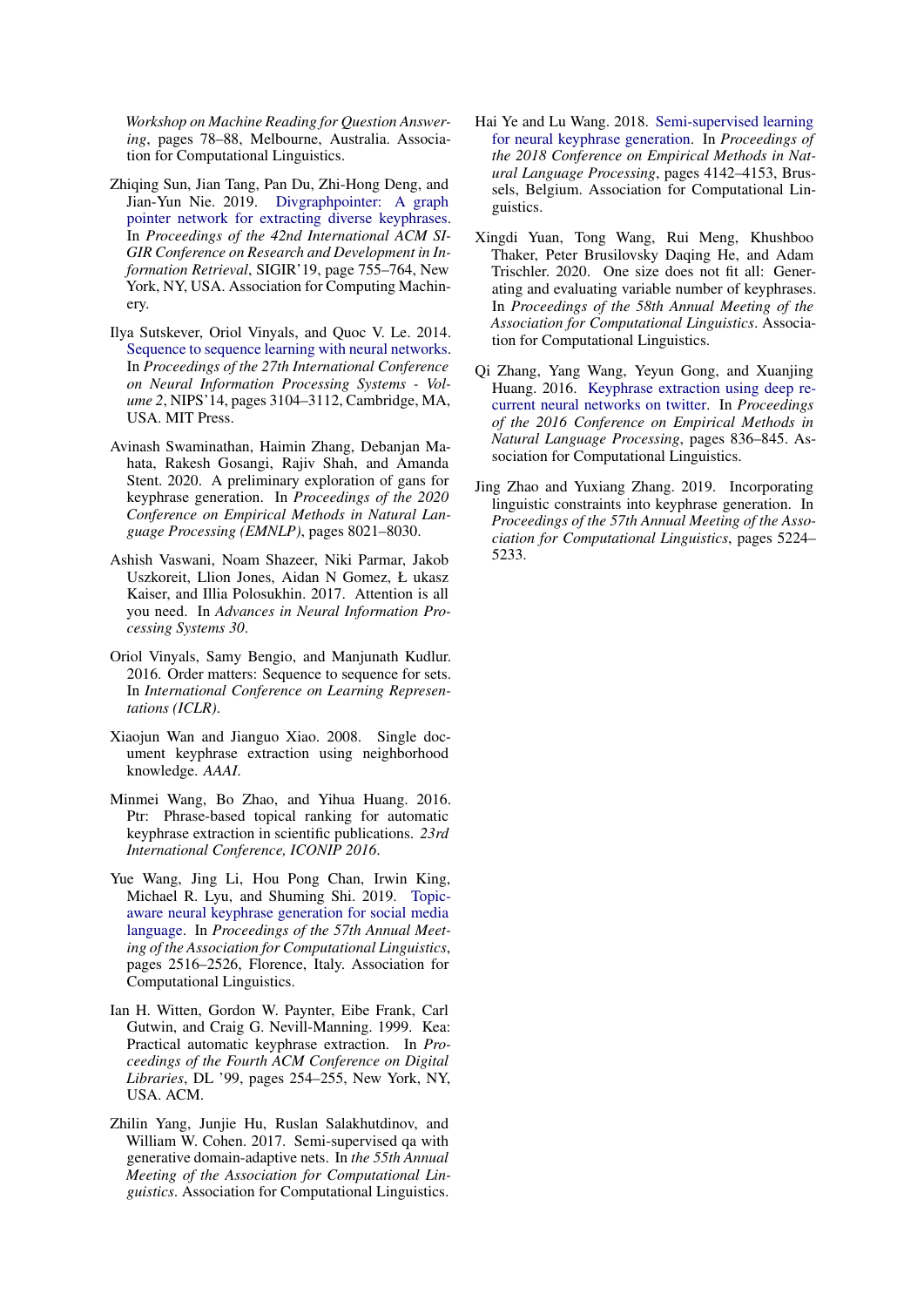### Contents in Appendices:

- In Appendix [A,](#page-11-0) we provide the formal definition of all evaluation metrics we used in this work.
- In Appendix [B,](#page-11-1) we provide detailed statistics of all datasets used in this work.
- In Appendix [C,](#page-11-2) we provide observation and analysis on additional factors that can affect a KPG system's performance.
- In Appendix [D,](#page-13-1) show the set of heat maps that are not shown in the main content due to space limit.
- In Appendix [E,](#page-13-0) we provide a complete set of numbers containing all results discussed in this work, compared with a set of SOTA models in existing literature.
- In Appendix [F,](#page-13-2) we provide implementation details that helps to reproduce our experiments.

## <span id="page-11-0"></span>A Evaluation Metric Definition

In this section, we provide definition of the metrics we use in this work. All metrics are adopted from [\(Meng et al.,](#page-9-0) [2017\)](#page-9-0) and [\(Yuan et al.,](#page-10-2) [2020\)](#page-10-2). To make the results easy to reproduce, we simply *report macro-average scores over all the data examples* in a dataset (rather than removing examples that contain no present/absent phrases). Since some data examples contain no valid present/absent phrase and lead to zero scores, this causes *our results can be lower than previously reported results*.

Given a data example consisting a source text  $\mathcal{X}$ and a list of target keyphrases  $Y$ , suppose that a model predicts a list of unique keyphrases  $\mathcal{Y} =$  $(\hat{y}_1, \ldots, \hat{y}_m)$  ordered by the quality of the predictions  $\hat{y}_i$ , and that the ground truth keyphrases for the given source text is the oracle set  $Y$ . When only the top k predictions  $\hat{\mathcal{Y}}_{:k} = (\hat{y}_1, \dots, \hat{y}_{\min(k,m)})$  are used for evaluation, *precision*, *recall*, and *F*1-score are consequently conditioned on  $k$  and defined as:

$$
\mathbf{P@k} = \frac{|\hat{\mathcal{Y}}_{:k} \cap \mathcal{Y}|}{|\hat{\mathcal{Y}}_{:k}|}, \qquad \mathbf{R@k} = \frac{|\hat{\mathcal{Y}}_{:k} \cap \mathcal{Y}|}{|\mathcal{Y}|},
$$

$$
\mathbf{F}_1@k = \frac{2 * \mathbf{P@k} * \mathbf{R@k}}{\mathbf{P@k} + \mathbf{R@k}}.
$$
(1)

Thus the metrics are defined as:

- $F_1@5$ :  $F_1@k$  when  $k = 5$ .
- $F_1@10$ :  $F_1@k$  when  $k = 10$ .
- $\mathbf{F}_1 \textcircled{c}$ :  $\mathcal{O}$  denotes the number of oracle (ground truth) keyphrases. In this case,  $k =$  $|y|$ , which means for each data example, the number of predicted phrases taken for evaluation is the same as the number of ground-truth keyphrases.
- $\mathbf{F}_1 \omega \mathcal{M}$ : M denotes the number of predicted keyphrases. In this case,  $k = |\hat{y}|$  and we simply take all the predicted phrases for evaluation without truncation.
- $R@50$   $R@k$  when  $k = 50$ .

### <span id="page-11-1"></span>B Statistics of Datasets

We provide details of datasets used in this work. We use KP20K-train [\(Meng et al.,](#page-9-0) [2017\)](#page-9-0) and MAGKP [\(Sinha et al.,](#page-9-8) [2015\)](#page-9-8) for training keyphrase generation models, both are built on the basis of scientific publications in Computer Science domain. Nevertheless, their distributions are considerably different, e.g. MAGKP data contains 3 times more keyphrases on average than KP20K. This is because  $KP20K$  is constructed using real author keywords whereas MAGKP may contain a vast amount of keyphrases annotated by automatic systems. Detailed statistics are listed in Table [2.](#page-12-2) We also leave out certain amount of data points from  $KP20K$  for validation and testing  $(KP20K-VALLID)$ and  $KP20K-TEST$ ).

We also utilize five other datasets for evaluation purposes, as shown in Table [3.](#page-12-3) All except DUC come from scientific publications in Computer Science domain. KR A P I V I N uses keywords provided by the authors as targets, which is the same as KP20K. INSPEC, NUS, and SEMEVAL contain author-assigned keywords and additional keyphrases provided by third-party annotators. DUC, different from all above, is a keyphrase dataset based on news articles. Since it represents a rather different distribution from scientific publication datasets, hypothetically, obtaining decent test score on DUC requires extra generalizability.

### <span id="page-11-2"></span>C Other Model Designing Aspects

Besides the findings we discuss in the paper, there exist other important factors affect the general performance of KPG models. We provides two addi-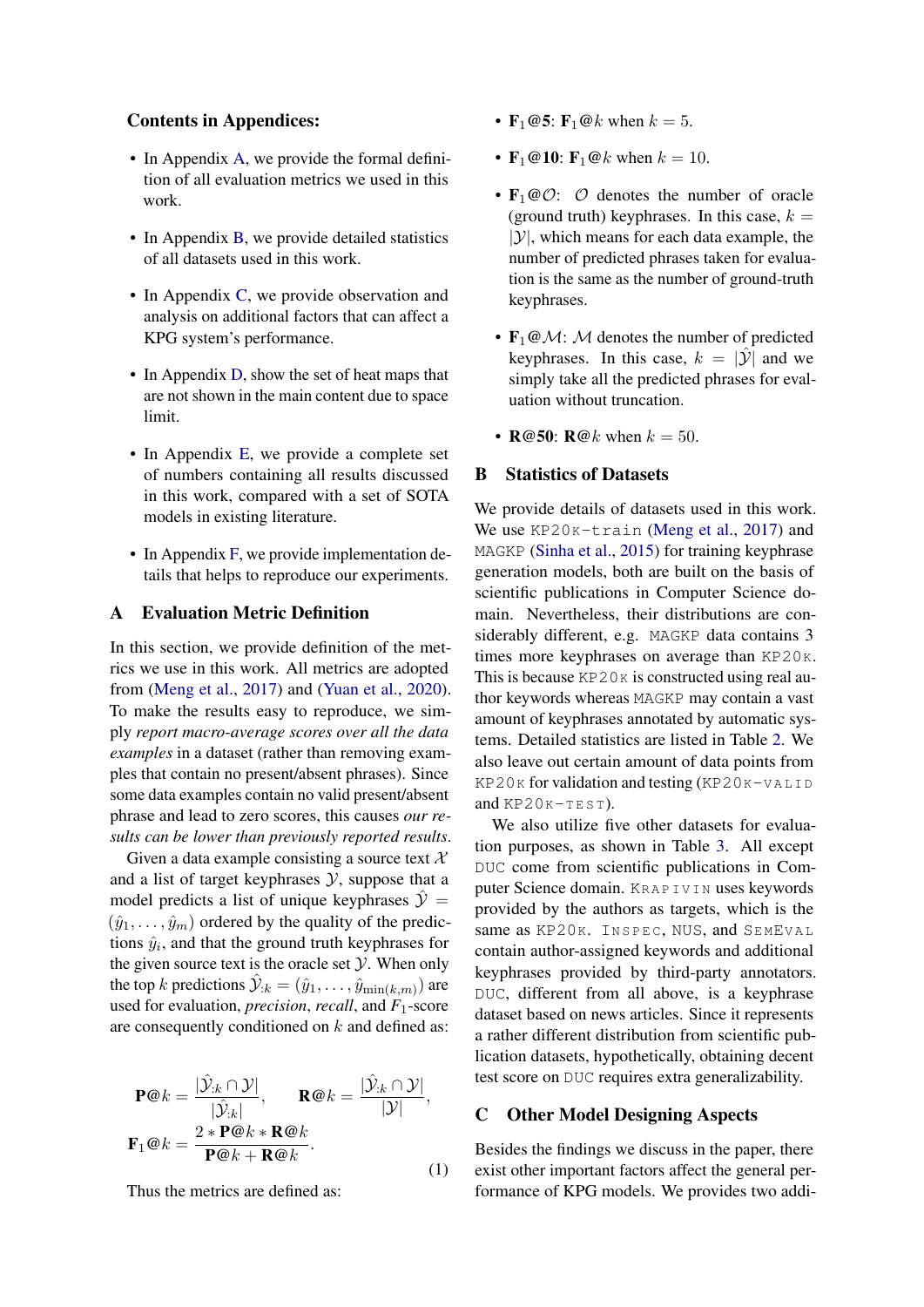<span id="page-12-2"></span>

| Dataset      | #Data | #kp   | #unique kp | $#(word)$ per kp |
|--------------|-------|-------|------------|------------------|
| KP20K-train  | 514K  | 2.7M  | 700K       | 1.92             |
| MAGKP        | 2.7M  | 41.6M | 6.9M       | 3.42             |
| MAGKP-LN     | 522K  | 2.3M  | 579K       | 2.73             |
| MAGKP-Nlarge | 1.5M  | 35.5M | 5.8M       | 3.38             |
| MAGKP-Nsmall | 522K  | 12.2M | 2.2M       | 3.37             |

<span id="page-12-3"></span>Table 2: Statistics of training datasets.

| Dataset         | #Data         | Avg#kp | $%$ Pre |
|-----------------|---------------|--------|---------|
| KP20K           | $\approx$ 20K | 5.26   | 63.5%   |
| <b>TNSPEC</b>   | 500           | 9.83   | 79.8%   |
| <b>KRAPTVIN</b> | 460           | 5 74   | 56.5%   |
| NUS             | 211           | 11.66  | 51.2%   |
| SEMEVAL         | 100           | 15.07  | 44.7%   |
| DUC             | 308           | 8.06   | 97.5%   |

Table 3: Statistics of testing datasets. Avg#kp indicates the average numbers of target keyphrases, %Pre denotes percentage of present keyphrases.

tional empirical results that we think might be of interest to certain readers.

### <span id="page-12-0"></span>C.1 Effect of Copy Mechanism

Copy mechanism [\(Gu et al.,](#page-9-3) [2016\)](#page-9-3) (also referred to as Pointer Generator [\(See et al.,](#page-9-4) [2017\)](#page-9-4) or Pointer Softmax [\(Gulcehre et al.,](#page-9-18) [2016\)](#page-9-18)) has demonstrated to play a critical role in tasks where texts on the source and target side may overlap, such as summarization [\(See et al.,](#page-9-4) [2017\)](#page-9-4) and keyphrase generation [\(Meng et al.,](#page-9-0) [2017\)](#page-9-0). Basically, it is an additional loss that enables models to extract information from the source side with the help of attentions. Prior studies [\(Meng et al.,](#page-9-0) [2017\)](#page-9-0) have shown the importance of copy mechanism with RNN+One2One, but no further comparison has been made.

In Figure [7,](#page-12-4) we present the results of four KPG model variants, equipped with and without copy mechanism. The results show that copy mechanism leads to considerable improvements on present KPG, especially for RNN. TRANS benefits less from the copy, which may be because its multi-head attentions behave similarly to the copy mechanism even without explicit training losses. With regard to the absent KPG results, copy mechanism only helps RNN+One2One. This suggests that TRANS can achieve consistently better abstractiveness (absent performance) by disabling the copy mechanism at the cost of weaker extractiveness. This dilemma cautions researchers to use copy mechanism more wisely according to specific applications.

### <span id="page-12-1"></span>C.2 Effect of Beam Width

As discussed in [§2,](#page-0-0) one unique challenge of the KPG task is due to its multiplicity of target out-

<span id="page-12-4"></span>

Figure 7: Averaged scores of models with and without utilizing copy mechanism.

<span id="page-12-5"></span>

Figure 8: Averaged scores of models using different widths of Beam Search.

puts. As a result, a common strategy is to take multiple beams during decoding in order to obtain more phrases (as opposed to greedy decoding). This choice is at times not only practical but in fact necessary: under the One2One paradigm, for example, it is crucial to have multiple beams in order to generate multiple keyphrases for a given input.

Generally speaking, KPG and its evaluation metrics are in general favors higher recall. It is thus not totally unexpected that the high precision scores of greedy decoding are often undermined by notable disadvantages in recall, which in turn leads to losing by large margins in F-scores when compared to results of beam search (with multiple beams). Empirically, as shown in Figure [8,](#page-12-5) we observe that beam search can sometimes achieve a relative gain of more than 10% in present phrase generation , and a much larger performance boost in absent phrase generation, over greedy decoding.

We are also interested in seeing if there exists an optimal beam width. In Figure [8,](#page-12-5) we show models' testing performance when various beam widths are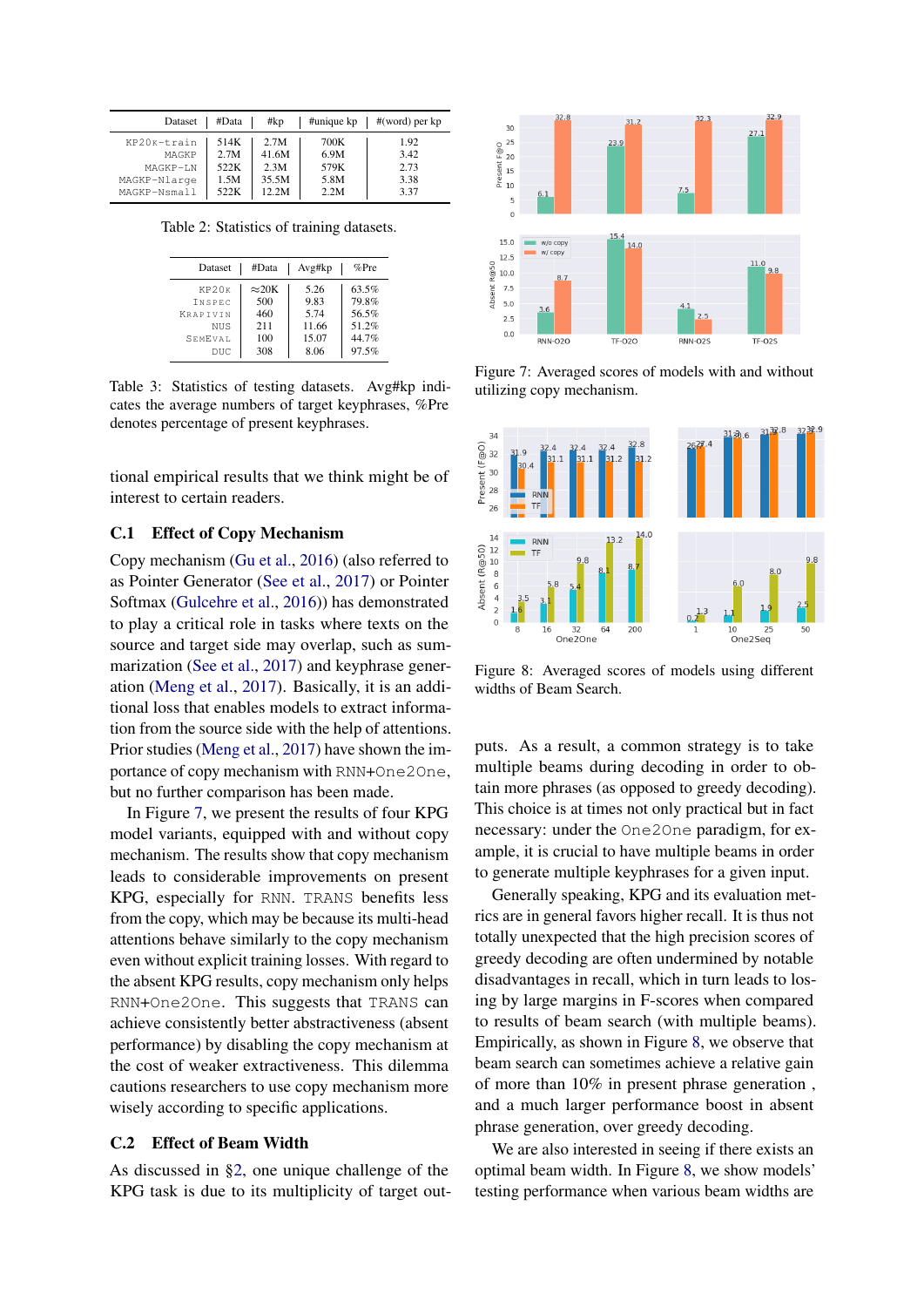used. In present KPG task with One2One (upper left), beam width of 16 already provides an optimal score, larger beam widths (even 200) do not show any further advantage. Replacing the training paradigm with One2Seq (upper right), we observe a positive correlation between beam width and testing score — larger beam widths lead to marginally better testing scores. However, the improvement (from beam size of 10 to 50) is not significant.

On absent KPG task (lower), both One2One and One2Seq paradigms seem to benefit from larger beam widths. Testing score shows strong positive correlation with beam width. We observe that this trend is consistent across different model architectures.

Overall, a larger beam width provides better scores in most settings, but the performance gain diminishes quickly towards very large beam width. In addition, it is worth noting that larger beam width also comes with more intense computing demands, for both space and time. As an example, in Figure [8](#page-12-5) (top left), we observe that with the One2One training paradigm, a beam width of 200 does not show a significant advantage over 16, however, in terms of computation, beam width of 200 takes about  $10\times$  of the resources compared to 16. There clearly exists a trade-off between beam width and computational efficiency (e.g., carbon footprint [\(Strubell et al.,](#page-9-19) [2019\)](#page-9-19)). We thus hope our results can serve as a reference for researchers, to help them choose beam width more wisely depending on specific tasks.

# <span id="page-13-1"></span>D Does Order Matter in **One2Seq**? — Additional Results

In [§4,](#page-4-0) we show models' performance trained with the One2Seq paradigm using different target ordering strategies. Here we provide the complete set of heat maps.

In Figure [9,](#page-20-0) we show present KPG testing scores in  $\mathbf{F}_1 \otimes \mathcal{O}$ , when using either greedy decoding or beam search as decoding strategy.

In Figure [10,](#page-20-1) we show present KPG testing scores in  $\mathbf{F}_1@10$ , when using either greedy decoding or beam search as decoding strategy.

In Figure [11,](#page-21-1) we show absent KPG testing scores in R@50, when using either greedy decoding or beam search as decoding strategy.

In addition, we shown in Figure [12,](#page-21-0) [13,](#page-22-0) and [14](#page-22-1) the number of unique predictions on all/present/absent KPG tasks.

# <span id="page-13-0"></span>E Complete Results

In this section, we report the full set of our experimental results.

In Table [4,](#page-14-0) we report all the testing scores on present keyphrase generation tasks. For all experiments, we use  $\mathbf{F}_1 \textcircled{e} 5$ ,  $\mathbf{F}_1 \textcircled{e} 10$ ,  $\mathbf{F}_1 \textcircled{e} \mathcal{O}$  and  $\mathbf{F}_1 \textcircled{e} \mathcal{M}$ to evaluate a model's performance. Additionally, we provide an average score for each of the 4 metrics over all datasets (over each row in Table [4\)](#page-14-0).

In Table [5,](#page-15-0) we report all the testing scores on absent keyphrase generation tasks. For all experiments, we use R@10 and R@50 to evaluate a model's performance. Additionally, we provide an average score for each of the 2 metrics over all datasets (over each row in Table [5\)](#page-15-0).

In table [7,](#page-17-0) we report detailed present testing scores when model trained with One2Seq paradigm, using different ordering strategies. For all experiments, we use  $\mathbf{F}_1 \textcircled{e} 5$ ,  $\mathbf{F}_1 \textcircled{e} 10$ ,  $\mathbf{F}_1 \textcircled{e} \mathcal{O}$  and  $\mathbf{F}_1 \textcircled{A}$  to evaluate a model's performance.

In table [8,](#page-18-0) we report detailed absent testing scores when model trained with One2Seq paradigm, using different ordering strategies. For all experiments, we use  $R@10$  and  $R@50$  to evaluate a model's performance.

We also provide scores against all ground-truth phrases (without splitting present/absent) in Table [6](#page-16-0) and [9](#page-19-0) to avoid the inconsistency in data processing (present/absent split may vary by ways of tokenization).

# <span id="page-13-2"></span>F Implementation Details

All the code and data have been released at [https:](https://github.com/memray/OpenNMT-kpg-release) [//github.com/memray/OpenNMT-kpg-release](https://github.com/memray/OpenNMT-kpg-release), including the new MAGKP dataset.

We use the concatenation of title and abstract as the source text. When training with data points contains more than 8 ground-truth keyphrases, we randomly sample 8 from the list to build training target labels. This is to prevent jobs from out-ofmemory issues and speed up the training.

We train RNN models for 100k steps and TRANS for 300k steps. TRANS generally benefits from longer training, especially for absent KPG performance. For the FT setting, we train models for additional 100k steps.

During the evaluation phase, we replace all punctuation marks with whitespace and tokenize texts/phrases using Python string method split(), in order to reduce the errors in phrase matching and present/absent split.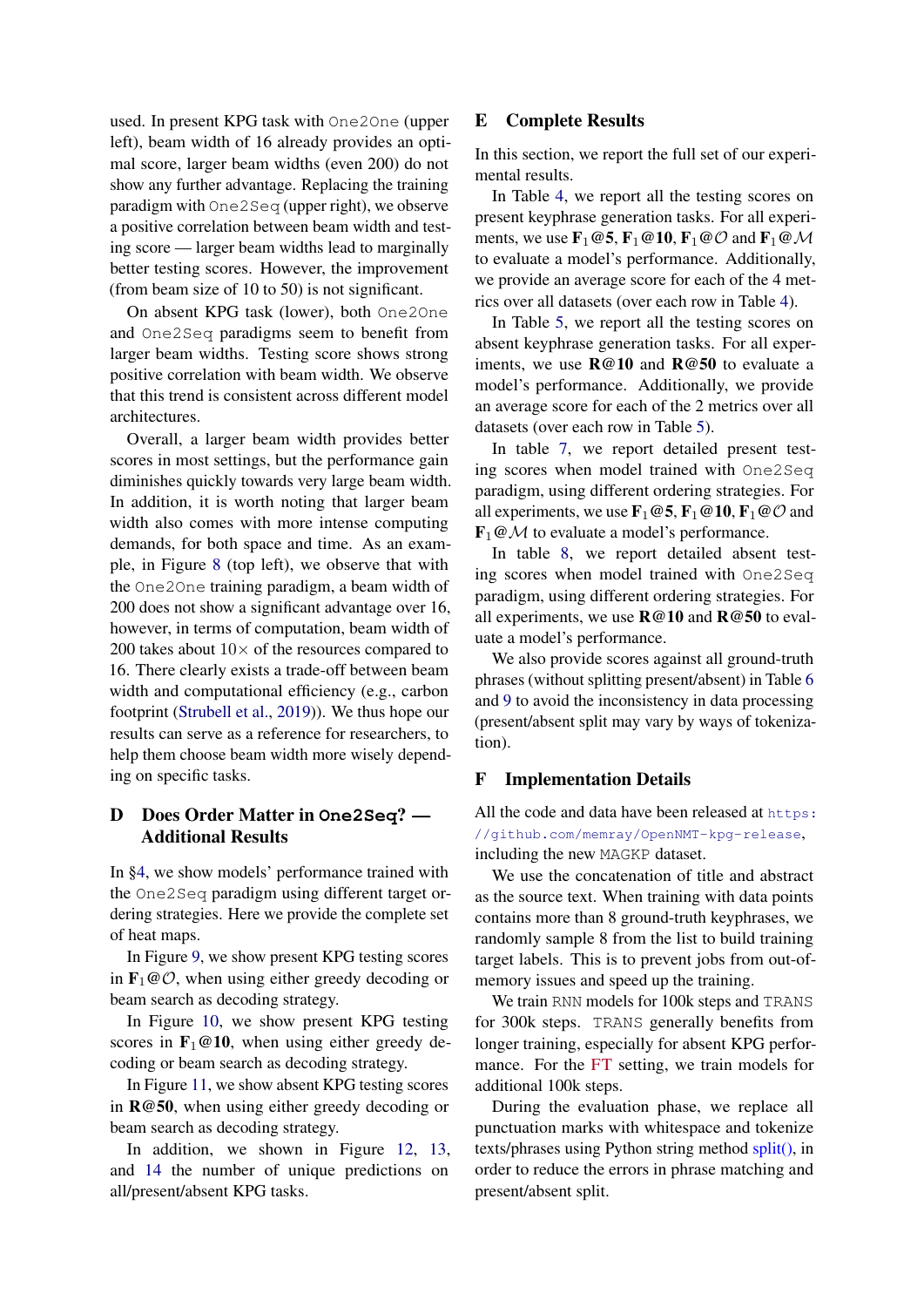<span id="page-14-0"></span>

|                                                                                                                                                                                                                                                  |                              |                              | Average                      |                              |                                                             |                                                        | Kp20K                        |                              |                                                              |                                                                | Krapivin                     |                                     |                                                      |                                                        | Inspec                         |                                     |                                                              | <b>NUS</b>                                           |                              |                                     |                                                              |                                                      | <b>SemEval</b>                           |                              |                              | <b>DUC</b>                   |                              |                              |
|--------------------------------------------------------------------------------------------------------------------------------------------------------------------------------------------------------------------------------------------------|------------------------------|------------------------------|------------------------------|------------------------------|-------------------------------------------------------------|--------------------------------------------------------|------------------------------|------------------------------|--------------------------------------------------------------|----------------------------------------------------------------|------------------------------|-------------------------------------|------------------------------------------------------|--------------------------------------------------------|--------------------------------|-------------------------------------|--------------------------------------------------------------|------------------------------------------------------|------------------------------|-------------------------------------|--------------------------------------------------------------|------------------------------------------------------|------------------------------------------|------------------------------|------------------------------|------------------------------|------------------------------|------------------------------|
| Model                                                                                                                                                                                                                                            | - 5                          | 10                           | $\circ$                      | $M$                          | -5                                                          | 10                                                     | $\circ$                      | $\mathcal{M}$                | 5                                                            | 10                                                             | $\circ$                      | $M$                                 | -5                                                   | 10                                                     | $\circ$                        | $\mathcal{M}$                       | -5                                                           | 10                                                   | $\circ$                      | $M$                                 | -5                                                           | 10                                                   | $\circ$                                  | $M$                          | -5                           | 10                           | $\circ$                      | $\mathcal M$                 |
| One2One variants                                                                                                                                                                                                                                 |                              |                              |                              |                              |                                                             |                                                        |                              |                              |                                                              |                                                                |                              |                                     |                                                      |                                                        |                                |                                     |                                                              |                                                      |                              |                                     |                                                              |                                                      |                                          |                              |                              |                              |                              |                              |
| RNN-O2O-KP20k<br>RNN-O2O-KP20k-nocopy<br>RNN-O2O-KP20k+MagKP-ALT                                                                                                                                                                                 | 29.7<br>6.2<br>31.1          | 28.6<br>6.5<br>30.5          | 32.8<br>6.1<br>34.3          | 14.9<br>6.7<br>13.1          | 33.1<br>8.3<br>32.4                                         | $^{27.9}_{8.5}$<br>27.4                                | 35.3<br>8.4<br>34.7          | 11.1<br>8.6<br>8.8           | 32.0<br>5.5<br>32.3                                          | 27.0<br>5.8<br>28.1                                            | 35.5<br>5.0<br>35.6          | $\frac{11.2}{5.8}$<br>9.3           | 28.5<br>4.9<br>32.2                                  | $32.5$<br>5.3<br>37.6                                  | 33.7<br>5.3<br>38.4            | 23.1<br>5.4<br>20.6                 | 40.2<br>10.3<br>40.2                                         | 35.9<br>10.9<br>38.2                                 | 43.4<br>10.4<br>43.5         | 17.7<br>11.1<br>14.8                | $\frac{32.9}{8.4}$<br>35.4                                   | 34.6<br>8.4<br>35.4                                  | $\frac{35.2}{7.5}$<br>37.4               | 16.4<br>9.0<br>16.5          | 11.4<br>0.0<br>14.3          | 13.7<br>0.0<br>16.5          | 13.4<br>0.0<br>16.5          | 9.7<br>0.0<br>8.8            |
| BIGRNN-O2O-KP20k<br>BIGRNN-O2O-magkp20k-ALT                                                                                                                                                                                                      | 31.9<br>31.5                 | 31.0<br>30.7                 | 35.4<br>34.5                 | 13.1<br>11.8                 | 35.5<br>33.1                                                | 29.5<br>27.9                                           | 38.1<br>35.3                 | 9.0<br>7.8                   | 34.2<br>32.3                                                 | 29.1<br>28.1                                                   | 38.8<br>36.4                 | 9.2<br>8.1                          | 31.0<br>32.2                                         | 36.2<br>37.1                                           | 37.3<br>37.8                   | 20.2<br>18.6                        | 42.6<br>41.2                                                 | 39.2<br>38.1                                         | 45.8<br>44.9                 | 15.1<br>13.3                        | 34.4<br>35.6                                                 | 36.1<br>35.7                                         | 37.1<br>36.0                             | 17.1<br>15.2                 | 13.5<br>14.4                 | 16.2<br>17.2                 | 15.1<br>16.2                 | 8.2<br>7.8                   |
| TF-O2O-KP20k<br>TF-O2O-KP20k-nocopy<br>TF-O2O-KP20k+MagKP-ALT                                                                                                                                                                                    | 28.2<br>22.0<br>29.9         | 27.3<br>20.5<br>29.0         | 31.2<br>23.9<br>32.5         | 15.1<br>17.3<br>13.9         | 34.5<br>28.5<br>33.8                                        | 28.9<br>24.0<br>28.2                                   | 37.4<br>31.2<br>36.5         | 11.7<br>18.9<br>10.0         | 29.5<br>24.7<br>32.7                                         | 26.4<br>20.8<br>27.6                                           | 33.0<br>28.9<br>34.9         | 11.2<br>15.9<br>9.5                 | 28.0<br>16.4<br>28.9                                 | 30.8<br>18.1<br>33.5                                   | 32.6<br>18.4<br>34.0           | 23.6<br>19.0<br>22.3                | 37.6<br>33.8<br>39.3                                         | 36.1<br>30.2<br>37.8                                 | 41.1<br>35.5<br>41.9         | 17.5<br>23.9<br>15.7                | 32.9<br>25.3<br>33.7                                         | 33.0<br>25.9<br>34.8                                 | 35.1<br>25.8<br>35.7                     | 19.3<br>22.0<br>18.2         | 6.9<br>3.4<br>10.8           | 8.4<br>4.0<br>12.1           | 7.8<br>3.7<br>11.9           | 7.1<br>4.2<br>7.7            |
| One2Seq variants (trained in PRES-ABS)                                                                                                                                                                                                           |                              |                              |                              |                              |                                                             |                                                        |                              |                              |                                                              |                                                                |                              |                                     |                                                      |                                                        |                                |                                     |                                                              |                                                      |                              |                                     |                                                              |                                                      |                                          |                              |                              |                              |                              |                              |
| RNN-O2S-KP20k<br>RNN-O2S-KP20k-nocopy<br>RNN-O2S+KP20k+MagKP-ALT                                                                                                                                                                                 | 29.6<br>7.1<br>28.1          | 29.9<br>7.0<br>29.1          | 32.3<br>7.5<br>31.0          | $^{22.2}_{7.0}$<br>22.0      | 31.2<br>10.4<br>28.2                                        | 26.1<br>10.2<br>23.8                                   | 31.2<br>11.1<br>28.2         | 16.3<br>10.2<br>15.3         | 30.9<br>8.1<br>28.0                                          | 26.9<br>7.9<br>25.8                                            | 33.5<br>9.8<br>30.6          | 18.1<br>7.9<br>17.0                 | 32.8<br>4.4<br>32.9                                  | 38.7<br>4.5<br>40.3                                    | 38.8<br>4.5<br>39.9            | 32.5<br>4.5<br>33.4                 | 37.3<br>11.0<br>35.1                                         | 36.6<br>10.6<br>33.2                                 | 39.2<br>11.0<br>36.4         | 25.2<br>10.6<br>23.6                | 33.5<br>8.8<br>30.6                                          | 35.0<br>8.6<br>33.1                                  | 36.2<br>8.8<br>34.0                      | 26.7<br>8.6<br>26.4          | 11.9<br>0.1<br>13.5          | 16.0<br>0.1<br>18.4          | 15.0<br>0.1<br>17.0          | 14.5<br>0.1<br>16.2          |
| BIGRNN-O2S-KP20k<br>BIGRNN-O2S-KP20k+MagKP-ALT                                                                                                                                                                                                   | 28.8<br>29.1                 | 29.0<br>29.5                 | 31.6<br>31.5                 | 22.7<br>21.2                 | 30.2<br>28.2                                                | 25.7<br>23.7                                           | 30.4<br>28.2                 | 16.7<br>15.0                 | 29.8<br>28.9                                                 | 26.4<br>25.6                                                   | 32.4<br>30.9                 | 18.2<br>16.9                        | 31.6<br>34.9                                         | 37.5<br>41.1                                           | 38.1<br>40.1                   | 32.5<br>32.0                        | 37.4<br>35.9                                                 | 35.7<br>34.3                                         | 39.7<br>37.6                 | 27.0<br>24.0                        | 32.5<br>32.0                                                 | 33.7<br>33.8                                         | 35.3<br>34.8                             | 27.2<br>24.0                 | 11.6<br>14.5                 | 15.0<br>18.5                 | 14.1<br>17.4                 | 14.6<br>15.5                 |
| TF-O2S-KP20k<br>TF-O2S-KP20k-nocopy<br>TF-O2S-KP20k+MagKP-ALT                                                                                                                                                                                    | 30.4<br>25.6<br>32.7         | 29.4<br>24.5<br>32.2         | 32.9<br>27.1<br>35.9         | 25.5<br>23.7<br>24.9         | 34.6<br>32.3<br>36.8                                        | 29.0<br>29.0<br>30.2                                   | 36.2<br>33.9<br>37.7         | $\frac{21.5}{27.9}$<br>18.9  | 32.4<br>28.5<br>35.2                                         | 28.1<br>25.1<br>29.9                                           | 36.4<br>31.5<br>37.6         | 21.8<br>24.1<br>20.1                | 31.5<br>23.2<br>32.2                                 | 36.6<br>24.6<br>38.8                                   | 36.9<br>25.3<br>39.4           | 34.6<br>24.7<br>35.6                | 40.1<br>36.9<br>41.8                                         | 37.3<br>34.5<br>39.2                                 | 42.3<br>37.5<br>44.1         | 32.0<br>33.5<br>29.3                | 33.9<br>27.4<br>35.6                                         | 34.2<br>28.4<br>36.5                                 | 34.8<br>29.5<br>38.7                     | 30.9<br>26.8<br>29.9         | 10.1<br>5.2<br>14.8          | 11.4<br>5.1<br>18.4          | 11.0<br>5.2<br>17.7          | 11.9<br>5.2<br>15.8          |
| TRANS+One2Seq (trained in PRES-ABS)                                                                                                                                                                                                              |                              |                              |                              |                              |                                                             |                                                        |                              |                              |                                                              |                                                                |                              |                                     |                                                      |                                                        |                                |                                     |                                                              |                                                      |                              |                                     |                                                              |                                                      |                                          |                              |                              |                              |                              |                              |
| MagKP-LN-ONLY<br>MagKP-Nsmall-ONLY<br>MagKP-Nlarge-ONLY<br>MagKP-ONLY                                                                                                                                                                            | 26.1<br>22.3<br>21.9<br>25.0 | 26.7<br>23.2<br>23.1<br>26.8 | 27.6<br>23.3<br>23.6<br>27.3 | 25.0<br>22.5<br>22.3<br>24.5 | 28.1<br>20.8<br>20.4<br>25.3                                | 25.1<br>19.8<br>19.6<br>22.3                           | 28.0<br>20.9<br>21.1<br>25.5 | 20.5<br>18.6<br>18.2<br>18.4 | 27.8<br>25.2<br>24.8<br>26.2                                 | 26.4<br>24.3<br>23.5<br>25.1                                   | 28.7<br>26.0<br>25.6<br>28.0 | $\frac{23.8}{23.2}$<br>22.3<br>21.7 | 29.6<br>30.8<br>32.6<br>31.3                         | 34.3<br>34.0<br>36.2<br>38.7                           | 34.3<br>33.9<br>36.1<br>37.2   | 35.1<br>33.1<br>35.2<br>37.0        | 33.5<br>26.2<br>26.0<br>29.9                                 | 34.0<br>27.0<br>26.6<br>31.0                         | 34.9<br>27.0<br>28.1<br>31.3 | 31.6<br>26.1<br>26.2<br>28.3        | 28.9<br>24.1<br>21.4<br>26.5                                 | 30.3<br>26.2<br>25.0<br>30.3                         | 30.2<br>24.8<br>23.3<br>29.5             | 29.1<br>26.3<br>24.4<br>28.4 | 8.7<br>6.9<br>6.2<br>11.0    | 10.0<br>7.6<br>7.7<br>13.3   | 9.6<br>7.5<br>7.3<br>12.5    | 10.2<br>7.7<br>7.8<br>13.4   |
| MagKP-LN-MX<br>MagKP-Nsmall-MX<br>MagKP-Nlarge-MX<br>MagKP-MX                                                                                                                                                                                    | 31.5<br>31.0<br>31.8<br>32.2 | 30.8<br>30.7<br>31.0<br>32.0 | 34.4<br>33.5<br>34.7<br>34.9 | 24.6<br>26.2<br>26.2<br>26.4 | 35.5<br>35.3<br>36.3<br>36.3                                | 29.3<br>29.2<br>30.0<br>29.8                           | 36.9<br>36.5<br>37.1<br>37.4 | 19.7<br>21.1<br>20.7<br>19.7 | 34.2<br>34.1<br>34.9<br>35.0                                 | 28.6<br>28.7<br>29.7<br>30.0                                   | 37.9<br>37.0<br>36.9<br>37.3 | 20.2<br>22.7<br>23.0<br>22.5        | 31.5<br>31.6<br>31.8<br>32.0                         | 38.0<br>38.2<br>37.8<br>39.8                           | 37.8<br>37.2<br>38.3<br>38.7   | 34.6<br>37.0<br>$\frac{37.7}{38.1}$ | 41.7<br>40.6<br>41.9<br>41.4                                 | 38.7<br>38.5<br>39.5<br>39.8                         | 44.6<br>42.6<br>44.8<br>44.6 | 29.6<br>$\frac{32.6}{31.4}$<br>31.0 | 32.7<br>33.4<br>34.4<br>34.8                                 | 35.0<br>36.2<br>35.2<br>36.7                         | 34.5<br>35.5<br>37.6<br>36.9             | 28.9<br>30.6<br>30.5<br>31.2 | 13.3<br>11.1<br>11.3<br>13.5 | 15.4<br>13.3<br>13.8<br>16.0 | 14.8<br>12.4<br>13.3<br>14.8 | 14.6<br>13.3<br>13.6<br>16.0 |
| MagKP-LN-FT<br>Mag <sub>KP</sub> -Nsmall-FT<br>MagKP-Nlarge-FT<br>MagKP-FT                                                                                                                                                                       | 32.0<br>32.6<br>33.5<br>33.6 | 31.3<br>31.8<br>32.8<br>32.3 | 34.6<br>35.7<br>36.6<br>36.3 | 25.7<br>26.2<br>25.8<br>26.5 | 36.2<br>36.4<br>37.0<br>$\overline{37.1}$                   | 29.8<br>30.1<br>30.4<br>30.5                           | 37.7<br>37.7<br>37.9<br>38.3 | 20.8<br>20.4<br>19.6<br>20.4 | 34.9<br>35.7<br>36.6<br>36.1                                 | 29.6<br>$\frac{30.5}{30.6}$<br>30.6                            | 36.2<br>39.4<br>38.9<br>38.4 | 21.2<br>22.1<br>21.7<br>22.5        | 32.1<br>32.6<br>33.3<br>32.4                         | 38.0<br>38.4<br>39.5<br>38.1                           | 38.2<br>38.8<br>39.8<br>38.5   | 36.4<br>37.1<br>36.5<br>36.0        | 41.4<br>43.0<br>44.0<br>43.9                                 | 39.4<br>39.5<br>40.2<br>40.1                         | 44.9<br>45.6<br>47.9<br>46.0 | 30.6<br>30.9<br>29.9<br>32.4        | 35.4<br>34.9<br>34.3<br>36.6                                 | 36.2<br>35.6<br>36.4<br>37.0                         | 36.8<br>37.4<br>35.9<br>39.2             | 30.9<br>30.9<br>30.9<br>31.8 | 11.9<br>13.3<br>16.0<br>15.1 | 14.9<br>16.5<br>19.6<br>17.5 | 14.1<br>15.3<br>19.2<br>17.5 | 14.4<br>16.0<br>16.1<br>15.7 |
| <b>Abstractive Neural Generation</b>                                                                                                                                                                                                             |                              |                              |                              |                              |                                                             |                                                        |                              |                              |                                                              |                                                                |                              |                                     |                                                      |                                                        |                                |                                     |                                                              |                                                      |                              |                                     |                                                              |                                                      |                                          |                              |                              |                              |                              |                              |
| CopyRNN (Meng et al.)<br>CopyRNN* (Yuan et al.)<br>CorrRNN (Chen et al.)<br>ParaNetT +CoAtt (Zhao and Zhang)<br>catSeqTG-2RF1 $\bar{ }$ (Chan et al.)<br>$KG-KE-KR-M$ <sup>T</sup> (Chen et al.)<br>CatSeq (Yuan et al.)<br>CatSeqD (Yuan et al. |                              |                              |                              |                              | 32.8<br>31.7<br>- 1<br>36.0<br>32.1<br>31.7<br>31.4<br>34.8 | 25.5<br>27.3<br>$\sim$<br>28.9<br>28.2<br>27.3<br>29.8 | 33.5<br>31.9<br>35.7         | $\sim$                       | 30.2<br>30.5<br>31.8<br>32.9<br>30.0<br>27.2<br>30.7<br>32.5 | 25.2<br>26.6<br>27.8<br>28.2<br>$\sim$<br>25.0<br>27.4<br>28.5 | 32.5<br>. .<br>32.4<br>37.1  | $\mathbf{r}$<br>. .                 | 29.2<br>24.4<br>29.6<br>25.3<br>25.7<br>29.0<br>27.6 | 33.6<br>28.9<br>$\sim$<br>35.7<br>28.4<br>30.0<br>33.3 | 29.0<br>$\sim$<br>30.7<br>33.1 |                                     | 34.2<br>37.6<br>35.8<br>36.0<br>37.5<br>28.9<br>35.9<br>37.4 | 31.7<br>35.2<br>33.0<br>35.0<br>28.6<br>34.9<br>36.6 | 40.6<br>38.3<br>40.6         |                                     | 29.1<br>31.8<br>32.0<br>31.1<br>28.7<br>20.2<br>30.2<br>32.7 | 29.6<br>31.8<br>32.0<br>31.2<br>22.3<br>30.6<br>35.2 | 31.7<br>$\sim$<br>$\sim$<br>31.0<br>35.7 |                              |                              |                              |                              |                              |

Table 4: Detailed performance (F<sub>1</sub>-score) of present keyphrase prediction on six datasets. Best checkpoints are selected by present  $\mathbf{F}_1 \otimes \mathcal{O}$  scores on KP20K-VALID. **Bold-**<br>**face**/<u>Underline</u> text indicates the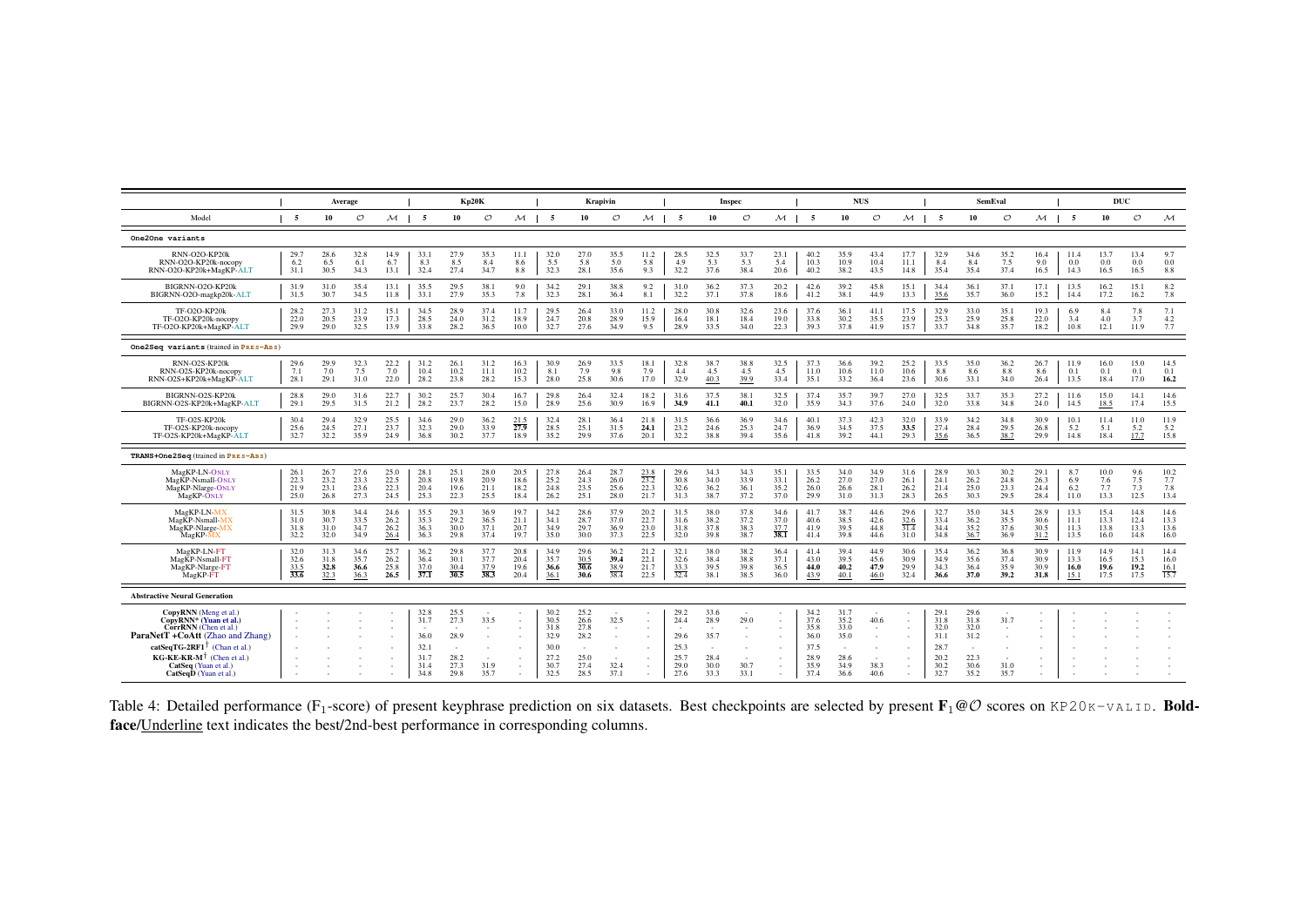|                                                                      |                   | Average              |                        |                      | Kp20K                             |                             |                      | <b>Inspec</b>               |                      |                   | Krapivin           |                        |                      | <b>NUS</b>           |                        |                   | <b>SemEval</b>      |                      |                   | <b>DUC</b>        |                   |
|----------------------------------------------------------------------|-------------------|----------------------|------------------------|----------------------|-----------------------------------|-----------------------------|----------------------|-----------------------------|----------------------|-------------------|--------------------|------------------------|----------------------|----------------------|------------------------|-------------------|---------------------|----------------------|-------------------|-------------------|-------------------|
| Model                                                                | 10                | 50                   | $\mathcal{M}_{\alpha}$ | 10                   | 50                                | $\mathcal{M}$               | 10                   | 50                          | $\mathcal{M}$        | <b>10</b>         | 50                 | $\mathcal{M}_{\alpha}$ | 10                   | 50                   | $\mathcal{M}_{\alpha}$ | 10                | 50                  | $\mathcal M$         | 10                | 50                | $\mathcal{M}$     |
| One2One variants                                                     |                   |                      |                        |                      |                                   |                             |                      |                             |                      |                   |                    |                        |                      |                      |                        |                   |                     |                      |                   |                   |                   |
| RNN-O2O-KP20k                                                        | 4.3               | 8.7                  | 13.6                   | 6.7                  | 13.1                              | 19.6                        | 7.8                  | 13.7                        | 20.7                 | 4.2               | 8.2                | 13.6                   | 4.7                  | 11.2                 | 17.5                   | 2.4               | 6.1                 | 10.0                 | 0.0               | 0.0               | 0.3               |
| RNN-O2O-KP20k-nocopy                                                 | 1.2               | 3.6                  | 6.2                    | 2.4                  | 5.8                               | 9.8                         | 1.2                  | 4.0                         | 8.4                  | 1.5               | 2.4                | 3.4                    | 1.5                  | 5.5                  | 9.7                    | 0.4               | 3.7                 | 6.1                  | 0.0               | 0.0               | 0.0               |
| RNN-O2O-KP20k+MagKP-ALT                                              | 5.0               | 9.6                  | 14.7                   | 6.5                  | 13.1                              | 19.3                        | 8.2                  | 16.1                        | 23.7                 | 5.1               | 9.1                | 15.8                   | 7.0                  | 13.8                 | 18.7                   | 3.2               | 5.2                 | 10.0                 | 0.0               | 0.1               | 0.8               |
| BIGRNN-O2O-KP20k                                                     | 7.4               | 13.9                 | 19.2                   | 11.4                 | 20.2                              | 27.8                        | 12.7                 | 22.5                        | 31.7                 | 5.6               | 11.3               | 16.8                   | 10.1                 | 18.6                 | 24.8                   | 4.3               | 10.1                | 13.7                 | 0.1               | 0.4               | 0.4               |
| BIGRNN-O2O-magkp20k-ALT                                              | 6.4               | 11.9                 | 17.6                   | 9.0                  | 16.5                              | 23.3                        | 12.3                 | 20.7                        | 28.9                 | 6.2               | 10.8               | 16.9                   | 7.6                  | 15.1                 | 23.4                   | 3.6               | $\overline{8.2}$    | 12.8                 | 0.0               | 0.0               | $\overline{0.1}$  |
| <b>TF-O2O-KP20k</b><br>TF-O2O-KP20k-nocopy<br>TF-O2O-KP20k+MagKP-ALT | 7.4<br>8.8<br>8.0 | 14.0<br>15.4<br>14.5 | 20.4<br>22.3<br>21.1   | 12.6<br>14.0<br>12.4 | 22.1<br>$\overline{24.4}$<br>21.6 | $\frac{30.8}{33.5}$<br>30.2 | 12.8<br>14.9<br>13.0 | $\frac{23.8}{25.7}$<br>23.7 | 33.0<br>38.9<br>34.5 | 4.1<br>4.7<br>5.2 | 9.2<br>9.9<br>11.6 | 15.8<br>13.4<br>18.5   | 10.1<br>13.2<br>11.4 | 18.9<br>22.0<br>20.0 | 27.0<br>30.9<br>27.1   | 4.8<br>6.1<br>6.1 | 9.9<br>10.7<br>10.1 | 15.7<br>17.2<br>16.1 | 0.0<br>0.0<br>0.1 | 0.2<br>0.0<br>0.2 | 0.2<br>0.1<br>0.2 |
| One2Seq variants (trained in PRES-ABS)                               |                   |                      |                        |                      |                                   |                             |                      |                             |                      |                   |                    |                        |                      |                      |                        |                   |                     |                      |                   |                   |                   |
| RNN-O2S-KP20k                                                        | 2.2               | 2.5                  | 2.5                    | 2.7                  | 3.2                               | 3.3                         | 2.8                  | 3.3                         | 3.3                  | 3.3               | 3.7                | 3.7                    | 2.6                  | 2.9                  | 3.0                    | 1.6               | 1.7                 | 1.7                  | 0.0               | 0.0               | 0.0               |
| RNN-O2S-KP20k-nocopy                                                 | 3.1               | 4.1                  | 4.2                    | 4.9                  | 6.7                               | 6.8                         | 4.6                  | 6.3                         | 6.4                  | 1.8               | 2.1                | 2.1                    | 4.5                  | 6.2                  | 6.2                    | 2.6               | 3.6                 | 3.6                  | 0.0               | 0.0               | 0.0               |
| RNN-O2S+KP20k+MagKP-ALT                                              | 2.0               | 2.6                  | 2.7                    | 2.6                  | 3.1                               | 3.3                         | 2.4                  | 3.3                         | 3.5                  | 3.4               | 4.8                | 4.8                    | 1.4                  | 2.5                  | 2.6                    | 2.0               | 2.0                 | 2.1                  | 0.0               | 0.0               | 0.0               |
| BIGRNN-O2S-KP20k                                                     | 1.6               | 1.7                  | 1.7                    | 1.9                  | 2.0                               | 2.0                         | 2.6                  | 2.6                         | 2.6                  | 1.9               | 2.1                | 2.1                    | 2.2                  | 2.3                  | 2.3                    | 1.0               | 1.0                 | 1.0                  | 0.0               | 0.0               | 0.0               |
| BIGRNN-O2S-KP20k+MagKP-ALT                                           | 2.6               | 3.0                  | 3.0                    | 3.2                  | 3.7                               | 3.8                         | 4.6                  | 5.2                         | 5.2                  | 3.3               | 3.5                | 3.5                    | 2.9                  | 3.7                  | 3.7                    | 1.8               | 1.9                 | 1.9                  | 0.0               | 0.0               | 0.0               |
| TF-O2S-KP20k                                                         | 7.0               | 9.8                  | 10.2                   | 11.1                 | 15.0                              | 15.5                        | 12.1                 | 16.6                        | 17.5                 | 4.2               | 6.7                | 7.1                    | 9.0                  | 12.5                 | 12.7                   | 5.9               | 8.3                 | 8.4                  | 0.0               | 0.0               | 0.0               |
| TF-O2S-KP20k-nocopy                                                  | 7.9               | 11.0                 | 11.5                   | 13.2                 | 18.1                              | 18.5                        | 14.3                 | 19.8                        | 20.9                 | 4.5               | 6.4                | 6.5                    | 10.5                 | 15.1                 | 15.8                   | 5.2               | 6.9                 | 7.2                  | 0.0               | 0.0               | 0.0               |
| TF-O2S-KP20k+MagKP-ALT                                               | 9.4               | 12.1                 | 12.8                   | 13.7                 | 16.3                              | 16.9                        | 15.7                 | 19.1                        | 20.5                 | 9.3               | 14.1               | 14.5                   | 12.1                 | 15.2                 | 16.3                   | 5.4               | 7.4                 | 8.1                  | 0.1               | 0.3               | 0.3               |
| TRANS+One2Seq +MAGKP (trained in PRES-ABS)                           |                   |                      |                        |                      |                                   |                             |                      |                             |                      |                   |                    |                        |                      |                      |                        |                   |                     |                      |                   |                   |                   |
| MagKP-LN-ONLY                                                        | 4.0               | 5.8                  | 7.2                    | 6.6                  | 8.9                               | 10.1                        | 6.9                  | 10.9                        | 13.1                 | 2.2               | 3.8                | 5.4                    | 6.1                  | 8.0                  | 10.1                   | 2.4               | 3.0                 | 4.2                  | 0.0               | 0.0               | 0.0               |
| MagKP-Nsmall-ONLY                                                    | 2.7               | 3.9                  | 4.6                    | 3.7                  | 4.7                               | 5.3                         | 6.3                  | 8.8                         | 9.7                  | 4.0               | 5.7                | 6.3                    | 1.0                  | 2.5                  | 3.3                    | 1.5               | 1.6                 | 2.5                  | 0.0               | 0.0               | 0.3               |
| MagKP-Nlarge-ONLY                                                    | 3.3               | 4.3                  | 4.7                    | 3.4                  | 4.6                               | 5.0                         | 8.3                  | 10.2                        | 11.0                 | 4.2               | 5.8                | 6.5                    | 2.2                  | 2.9                  | 3.2                    | 1.6               | 2.1                 | 2.7                  | 0.0               | 0.0               | 0.0               |
| MagKP ONLY                                                           | 4.2               | 5.4                  | 6.7                    | 4.7                  | 6.0                               | 7.6                         | 8.8                  | 11.6                        | 13.5                 | 6.0               | 7.8                | 9.7                    | 2.9                  | 3.9                  | 5.3                    | 2.6               | 3.3                 | 3.8                  | 0.1               | 0.1               | 0.1               |
| MagKP-LN-MX                                                          | 8.6               | 11.4                 | 12.1                   | 12.9                 | 16.7                              | 17.2                        | 15.0                 | 19.2                        | 19.7                 | 5.5               | 8.6                | 9.7                    | 12.1                 | 15.6                 | 17.2                   | 6.3               | 8.1                 | 8.4                  | 0.0               | 0.0               | 0.1               |
| MagKP-Nsmall-MX                                                      | 8.6               | 11.3                 | 12.4                   | 13.0                 | 16.7                              | 17.9                        | 15.1                 | 18.5                        | 20.6                 | 6.7               | 11.0               | 12.8                   | 12.2                 | 15.2                 | 16.2                   | $\overline{4.3}$  | 6.1                 | 6.9                  | 0.1               | 0.1               | 0.1               |
| MagKP-Nlarge-MX                                                      | 8.9               | 10.8                 | 11.7                   | 13.2                 | 15.6                              | 16.5                        | 15.5                 | 19.0                        | 21.3                 | 7.6               | 10.7               | 11.9                   | $\overline{11.6}$    | 13.8                 | 14.5                   | 5.2               | 5.7                 | 6.1                  | 0.0               | 0.0               | 0.0               |
| MagKP-MX                                                             | 8.8               | 10.4                 | 11.6                   | 12.3                 | 14.3                              | 15.2                        | 15.7                 | 17.3                        | 19.7                 | 8.9               | 12.1               | 13.7                   | 10.6                 | 12.5                 | 13.7                   | 5.2               | 6.2                 | 6.7                  | 0.2               | 0.3               | 0.3               |
| MagKP-LN-FT                                                          | 8.0               | 10.7                 | 11.1                   | 12.9                 | 16.3                              | 16.8                        | 13.6                 | 16.7                        | 17.7                 | 5.8               | 9.4                | 9.8                    | 10.2                 | 14.4                 | 14.6                   | 5.4               | 7.3                 | 7.8                  | 0.0               | 0.0               | 0.0               |
| Mag <sub>KP</sub> -N <sub>small-FT</sub>                             | 9.7               | 12.4                 | 13.9                   | 14.2                 | 18.0                              | 19.3                        | 16.8                 | 19.9                        | 22.8                 | 9.0               | 13.1               | 14.4                   | 11.9                 | 15.5                 | 17.4                   | 6.0               | 7.9                 | 9.2                  | 0.2               | 0.2               | 0.2               |
| MagKP-Nlarge-FT                                                      | 9.9               | 13.2                 | 14.2                   | 15.0                 | 19.0                              | 20.3                        | 17.2                 | 21.2                        | 23.6                 | 9.4               | 13.3               | 14.1                   | 11.2                 | 16.7                 | 17.5                   | 6.6               | 8.8                 | 9.5                  | 0.3               | 0.3               | 0.4               |
| MagKP-FT                                                             | 9.6               | 12.9                 | 13.7                   | 14.8                 | 18.9                              | 19.8                        | 17.2                 | 21.4                        | 23.1                 | 7.9               | 12.3               | 13.6                   | 11.5                 | 16.2                 | 16.9                   | 6.3               | 8.5                 | 8.8                  | $\overline{0.2}$  | $\overline{0.2}$  | $\overline{0.2}$  |

<span id="page-15-0"></span>Table 5: Detailed performance (recall scores) of absent keyphrase prediction on six datasets. Best checkpoints are selected by absent R@50 scores on KP20K-VALID.<br>B<mark>oldface/Underline</mark> text indicates the best/2nd-best perfor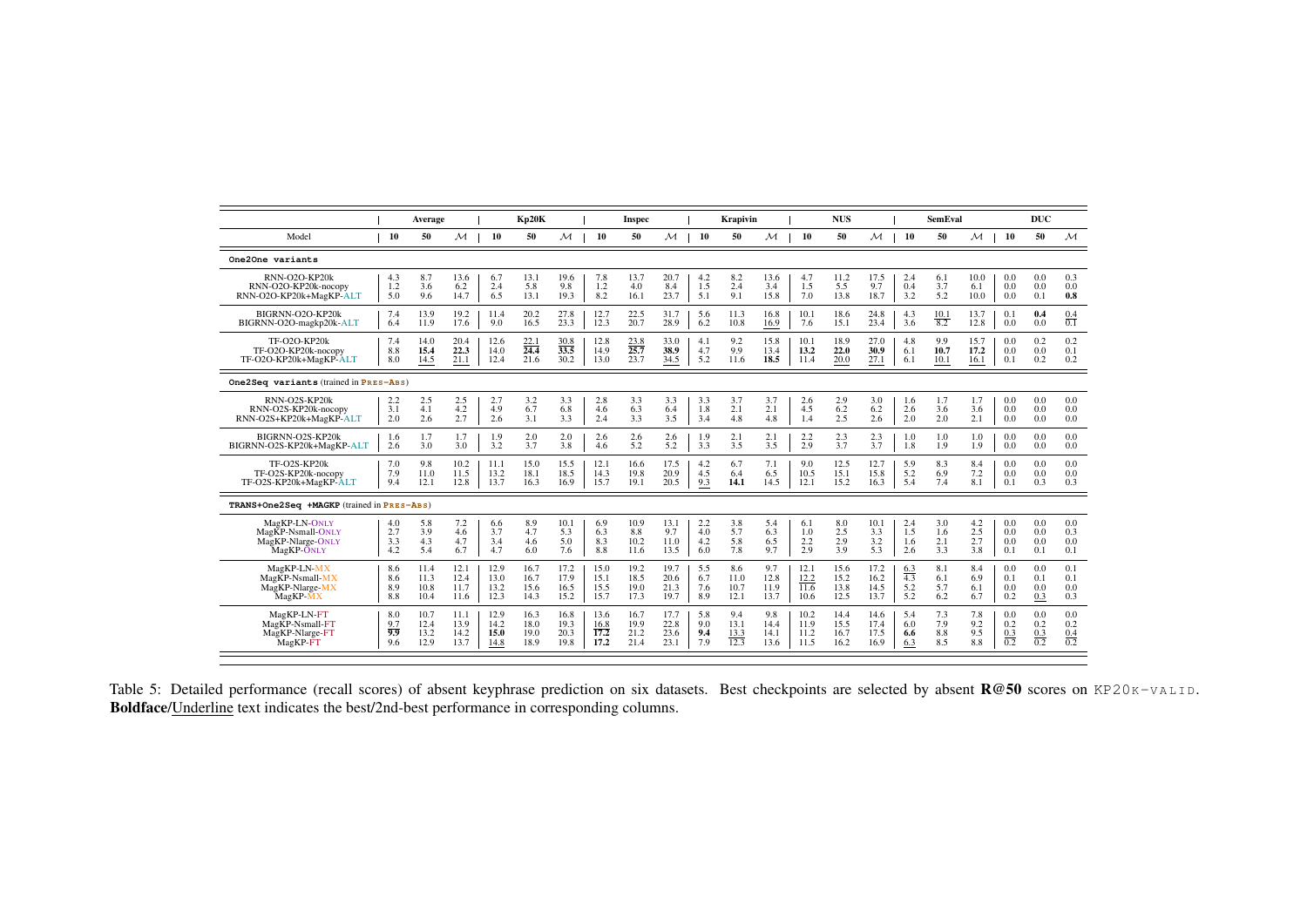<span id="page-16-0"></span>

|                                                                                    |                              |                              | Average                             |                           |                              |                              | <b>Kp20K</b>                 |                                 |                              |                                     | Krapivin                     |                                 |                              |                              | Inspec                       |                             |                                         |                              | <b>NUS</b>                   |                                |                              |                              | <b>SemEval</b>               |                           |                              | DUC                                 |                              |                                 |
|------------------------------------------------------------------------------------|------------------------------|------------------------------|-------------------------------------|---------------------------|------------------------------|------------------------------|------------------------------|---------------------------------|------------------------------|-------------------------------------|------------------------------|---------------------------------|------------------------------|------------------------------|------------------------------|-----------------------------|-----------------------------------------|------------------------------|------------------------------|--------------------------------|------------------------------|------------------------------|------------------------------|---------------------------|------------------------------|-------------------------------------|------------------------------|---------------------------------|
| Model                                                                              | 5                            | 10                           | $\circ$                             | м                         | 5                            | 10                           | $\circ$                      | м                               | -5                           | 10                                  | $\circ$                      | м                               | 5                            | 10                           | $\mathcal{O}$                | М                           | 5                                       | 10                           | $\mathcal{O}$                | $\mathcal M$                   | -5                           | 10                           | $\circ$                      | $\mathcal M$              | 5                            | 10                                  | $\mathcal{O}$                | $\mathcal M$                    |
| One2One variants                                                                   |                              |                              |                                     |                           |                              |                              |                              |                                 |                              |                                     |                              |                                 |                              |                              |                              |                             |                                         |                              |                              |                                |                              |                              |                              |                           |                              |                                     |                              |                                 |
| RNN-O2O-KP20k<br>RNN-O2O-KP20k-nocopy<br>RNN-O2O-KP20k+MagKP-ALT                   | 23.0<br>1.6<br>24.2          | 23.6<br>1.8<br>25.2          | 25.4<br>1.8<br>27.0                 | 2.3<br>0.4<br>2.5         | 27.8<br>2.4<br>27.2          | 24.9<br>2.6<br>24.5          | 28.9<br>2.5<br>28.3          | $^{1.5}_{0.4}$<br>1.6           | 25.2<br>2.0<br>26.2          | 23.4<br>2.0<br>24.3                 | 27.0<br>1.9<br>27.9          | 1.6<br>0.3<br>1.7               | 25.<br>1.0<br>27.6           | 28.2<br>1.1<br>32.8          | 29.9<br>1.1<br>34.2          | 3.1<br>0.2<br>3.4           | 28.8<br>2.8<br>28.9                     | 28.6<br>3.4<br>29.7          | 31.1<br>3.2<br>31.0          | $^{2.5}_{0.7}$<br>2.6          | 19.3<br>1.4<br>21.3          | 23.9<br>1.9<br>23.8          | 23.2<br>1.8<br>24.4          | 2.8<br>0.6<br>2.9         | 11.5<br>0.0<br>13.8          | 12.7<br>0.0<br>16.1                 | 12.3<br>0.0<br>16.2          | 2.0<br>0.0<br>2.5               |
| BIGRNN-O2O-KP20k<br>BIGRNN-O2O-magkp20k-ALT                                        | 24.8<br>24.5                 | 25.9<br>25.6                 | 27.9<br>27.3                        | 2.6<br>2.6                | 29.9<br>28.0                 | 26.7<br>25.2                 | 31.0<br>29.0                 | 1.7<br>1.7                      | 27.9<br>26.2                 | 26.1<br>24.7                        | 29.9<br>28.1                 | 1.9<br>1.8                      | 27.<br>28.                   | 32.0<br>32.8                 | 33.8<br>34.4                 | 3.5<br>3.6                  | 30.0<br>29.3                            | 30.6<br>29.6                 | 33.3<br>31.4                 | 2.8<br>2.8                     | 20.7<br>21.6                 | 24.5<br>24.4                 | 24.8<br>25.0                 | 3.2<br>3.2                | 13.1<br>14.0                 | 15.5<br>16.8                        | 14.5<br>15.9                 | 2.6<br>2.6                      |
| TF-O2O-KP20k<br>TF-O2O-KP20k-nocopy<br>TF-O2O-KP20k+MagKP-ALT                      | 21.3<br>14.4<br>23.1         | 21.6<br>13.8<br>23.3         | 23.3<br>15.0<br>25.4                | 2.2<br>1.4<br>2.4         | 28.8<br>21.3<br>28.9         | 25.8<br>19.0<br>26.0         | 30.0<br>22.2<br>30.1         | 1.7<br>1.5<br>1.7               | 25.0<br>18.6<br>25.9         | 23.4<br>16.6<br>24.0                | 26.3<br>19.2<br>27.4         | 1.7<br>1.4<br>1.8               | 22.0<br>10.4<br>24.7         | 24.7<br>10.4<br>27.7         | 26.5<br>11.1<br>29.9         | 2.9<br>1.2<br>3.3           | 27.2<br>20.8<br>28.5                    | 27.0<br>21.0<br>28.4         | 28.9<br>21.9<br>31.2         | 2.6<br>$2.2\phantom{0}$<br>2.8 | 18.3<br>14.0<br>19.7         | 21.8<br>14.7<br>22.9         | 21.6<br>14.7<br>22.8         | 2.9<br>2.1<br>3.1         | 6.3<br>1.2<br>10.5           | 1.1<br>11.2                         | 6.9<br>1.2<br>10.6           | $1.2\,$<br>0.2<br>1.5           |
| One2Seq variants (trained in PRES-ABS)                                             |                              |                              |                                     |                           |                              |                              |                              |                                 |                              |                                     |                              |                                 |                              |                              |                              |                             |                                         |                              |                              |                                |                              |                              |                              |                           |                              |                                     |                              |                                 |
| RNN-O2S-KP20k<br>RNN-O2S-KP20k-nocopy<br>RNN-O2S+KP20k+MagKP-ALT                   | 22.9<br>3.7<br>21.8          | 24.7<br>3.6<br>23.9          | 26.2<br>3.9<br>25.2                 | 8.9<br>2.3<br>9.3         | 26.2<br>5.3<br>23.7          | 23.3<br>4.8<br>21.2          | 26.8<br>5.6<br>24.3          | 6.7<br>3.0<br>7.0               | 25.0<br>4.9<br>22.7          | 23.1<br>4.5<br>22.1                 | 27.3<br>5.2<br>24.8          | 7.1<br>2.6<br>7.0               | $\frac{28.9}{2.4}$<br>28.9   | 34.7<br>2.3<br>35.7          | $\frac{35.9}{2.5}$<br>36.9   | 13.6<br>1.5<br>14.4         | 26.4<br>5.5<br>24.8                     | 27.8<br>5.8<br>25.2          | 28.2<br>6.3<br>25.9          | 9.7<br>4.2<br>9.0              | 19.5<br>3.7<br>18.1          | 24.1<br>4.1<br>22.7          | 24.2<br>4.0<br>23.2          | 10.2<br>2.7<br>10.1       | 11.2<br>0.0<br>12.6          | 15.0<br>0.0<br>16.7                 | 14.4<br>0.0<br>15.9          | 6.1<br>0.0<br>8.0               |
| BIGRNN-O2S-KP20k<br>BIGRNN-O2S-KP20k+MagKP-ALT                                     | 22.3<br>22.4                 | 23.9<br>24.3                 | 25.5<br>25.3                        | 17.5<br>11.9              | 25.4<br>23.7                 | 22.9<br>21.1                 | 26.1<br>24.1                 | 13.5<br>8.9                     | 24.0<br>23.3                 | 22.8<br>22.0                        | 26.1<br>25.0                 | 14.4<br>8.9                     | 27.9<br>30.1                 | 33.6<br>36.2                 | 35.0<br>36.9                 | 26.1<br>18.0                | 26.3<br>25.0                            | 27.4<br>26.3                 | 29.3<br>26.8                 | 20.2<br>13.1                   | 19.5<br>18.9                 | 22.9<br>22.9                 | 23.4<br>22.7                 | 19.0<br>12.7              | 10.6<br>13.6                 | 14.0<br>17.2                        | 13.3<br>16.5                 | 11.6<br>9.5                     |
| TF-O2S-KP20k<br>TF-O2S-KP20k-nocopy<br>TF-O2S-KP20k+MagKP-ALT                      | 22.6<br>17.6<br>25.4         | 23.0<br>16.9<br>26.5         | 24.6<br>18.6<br>28.3                | 6.7<br>6.6<br>6.0         | 28.9<br>25.0<br>31.3         | 25.8<br>21.9<br>27.8         | 30.0<br>26.0<br>32.2         | 6.4<br>7.7<br>5.2               | 26.3<br>22.6<br>29.1         | 24.4<br>20.1<br>26.9                | 28.0<br>23.4<br>30.8         | 5.9<br>6.9<br>4.7               | 25.3<br>15.6<br>27.1         | 28.5<br>15.4<br>32.4         | 29.7<br>16.6<br>33.6         | 9.6<br>6.7<br>9.8           | 27.2<br>24.7<br>29.8                    | 27.6<br>24.0<br>30.4         | 29.4<br>26.1<br>31.9         | 8.1<br>9.4<br>6.3              | 19.2<br>15.3<br>21.3         | 22.2<br>17.4<br>24.3         | 21.2<br>16.8<br>24.7         | 7.3<br>8.2<br>5.6         | 8.9<br>2.3<br>14.1           | 9.3<br>2.4<br>17.1                  | 9.4<br>2.4<br>16.7           | 2.5<br>1.1<br>4.5               |
| TRANS+One2Seq (trained in PRES-ABS)                                                |                              |                              |                                     |                           |                              |                              |                              |                                 |                              |                                     |                              |                                 |                              |                              |                              |                             |                                         |                              |                              |                                |                              |                              |                              |                           |                              |                                     |                              |                                 |
| MagKP-LN-ONLY<br>Mag <sub>KP</sub> -Nsmall-ONLY<br>MagKP-Nlarge-ONLY<br>MagKP-ONLY | 18.6<br>16.1<br>16.7<br>17.0 | 19.9<br>16.9<br>17.5<br>18.1 | 20.4<br>17.5<br>18.1<br>18.7        | 4.3<br>7.7<br>8.3<br>6.0  | 22.2<br>16.4<br>16.9<br>18.9 | 20.9<br>15.3<br>15.7<br>17.5 | 22.4<br>16.5<br>17.0<br>19.1 | 3.4<br>6.6<br>7.0<br>5.4        | 20.7<br>18.9<br>18.9<br>19.9 | 20.1<br>18.4<br>18.1<br>18.8        | 21.3<br>20.1<br>19.8<br>21.2 | 3.8<br>7.7<br>7.6<br>5.1        | 23.2<br>24.4<br>27.4<br>23.0 | 25.9<br>26.0<br>29.5<br>26.9 | 27.1<br>27.4<br>31.2<br>27.0 | 6.2<br>12.3<br>14.0<br>10.6 | 22.1<br>16.9<br>18.0<br>18.1            | 24.9<br>17.6<br>18.6<br>19.2 | 24.9<br>17.8<br>18.1<br>19.4 | 5.2<br>8.1<br>8.9<br>5.9       | 15.6<br>13.5<br>13.6<br>13.4 | 19.2<br>16.8<br>17.6<br>16.4 | 18.3<br>15.9<br>17.1<br>15.7 | 5.2<br>8.4<br>8.9<br>5.7  | 7.9<br>6.4<br>5.3<br>8.7     | 8.7<br>7.2<br>5.7<br>9.6            | 8.6<br>7.4<br>5.6<br>9.8     | 1.9<br>3.0<br>$\frac{3.5}{3.2}$ |
| MagKP-LN-MX<br>MagKP-Nsmall-MX<br>MagKP-Nlarge-MX<br>MagKP-MX                      | 24.1<br>24.2<br>24.3<br>24.7 | 24.8<br>24.7<br>25.1<br>26.1 | 26.7<br>26.6<br>26.7<br>27.5        | 10.1<br>6.5<br>7.5<br>6.0 | 30.0<br>30.1<br>30.7<br>30.7 | 26.6<br>26.7<br>27.5<br>27.3 | 30.9<br>31.0<br>31.6<br>31.6 | $\frac{8.9}{5.9}$<br>6.5<br>5.0 | 27.7<br>28.2<br>28.5<br>28.9 | 25.4<br>25.2<br>26.7<br>27.1        | 29.5<br>29.9<br>30.4<br>31.1 | $\frac{8.9}{5.7}$<br>6.7<br>5.1 | 26.7<br>26.8<br>26.3<br>27.2 | 30.8<br>31.2<br>30.5<br>32.7 | 32.7<br>32.6<br>32.0<br>33.8 | 14.3<br>10.3<br>11.9<br>9.4 | 28.4<br>29.6<br>29.9<br>29.1            | 29.1<br>29.6<br>29.8<br>30.9 | 30.3<br>31.0<br>31.3<br>31.3 | 11.5<br>7.2<br>9.2<br>6.8      | 19.4<br>19.8<br>19.6<br>20.5 | 22.7<br>23.5<br>23.5<br>24.6 | 23.1<br>22.9<br>22.9<br>24.7 | 10.8<br>6.7<br>7.4<br>5.6 | 12.1<br>10.7<br>10.9<br>11.6 | 13.9<br>12.2<br>12.6<br>13.9        | 13.5<br>12.4<br>12.3<br>12.6 | 6.5<br>3.3<br>3.2<br>4.1        |
| MagKP-LN-FT<br>MagKP-Nsmall-FT<br>MagKP-Nlarge-FT<br>MagKP-FT                      | 24.9<br>25.4<br>25.8<br>25.7 | 25.6<br>26.4<br>26.9<br>26.1 | 27.6<br>$\frac{28.5}{29.2}$<br>28.3 | 6.6<br>6.2<br>6.2<br>5.9  | 30.5<br>30.7<br>31.4<br>31.3 | 27.1<br>27.2<br>27.9<br>27.8 | 31.6<br>31.5<br>32.2<br>32.2 | 5.8<br>5.3<br>5.0<br>4.8        | 29.2<br>29.5<br>30.3<br>29.4 | 26.3<br>26.5<br>$\frac{27.6}{27.1}$ | 30.2<br>30.5<br>32.7<br>31.6 | 5.1<br>4.9<br>4.8<br>5.2        | 27.0<br>27.9<br>27.4<br>26.9 | 31.3<br>33.1<br>31.9<br>31.2 | 32.8<br>35.0<br>33.8<br>32.8 | 10.0<br>9.8<br>9.2<br>8.7   | 29.9<br>30.4<br>30.8<br>$\overline{31}$ | 30.5<br>30.0<br>31.5<br>30.8 | 32.0<br>32.7<br>33.6<br>33.5 | 7.1<br>6.5<br>6.4<br>5.9       | 20.0<br>20.0<br>20.0<br>21.4 | 23.2<br>24.0<br>23.9<br>24.2 | 24.0<br>24.1<br>24.8<br>24.1 | 6.2<br>5.1<br>5.7<br>5.4  | 12.7<br>14.2<br>14.9<br>13.7 | 15.5<br>$\frac{17.3}{18.6}$<br>15.7 | 15.0<br>17.0<br>18.2<br>15.3 | 5.3<br>5.5<br>6.0<br>5.2        |

Table 6: Detailed performance (F<sub>1</sub>-score) of all (present+absent) keyphrase prediction on six datasets. Best checkpoints are selected by  $\mathbf{F}_1 \otimes \mathcal{O}$  scores on KP20K-VALID.<br>**Boldface/**<u>Underline</u> text indicates the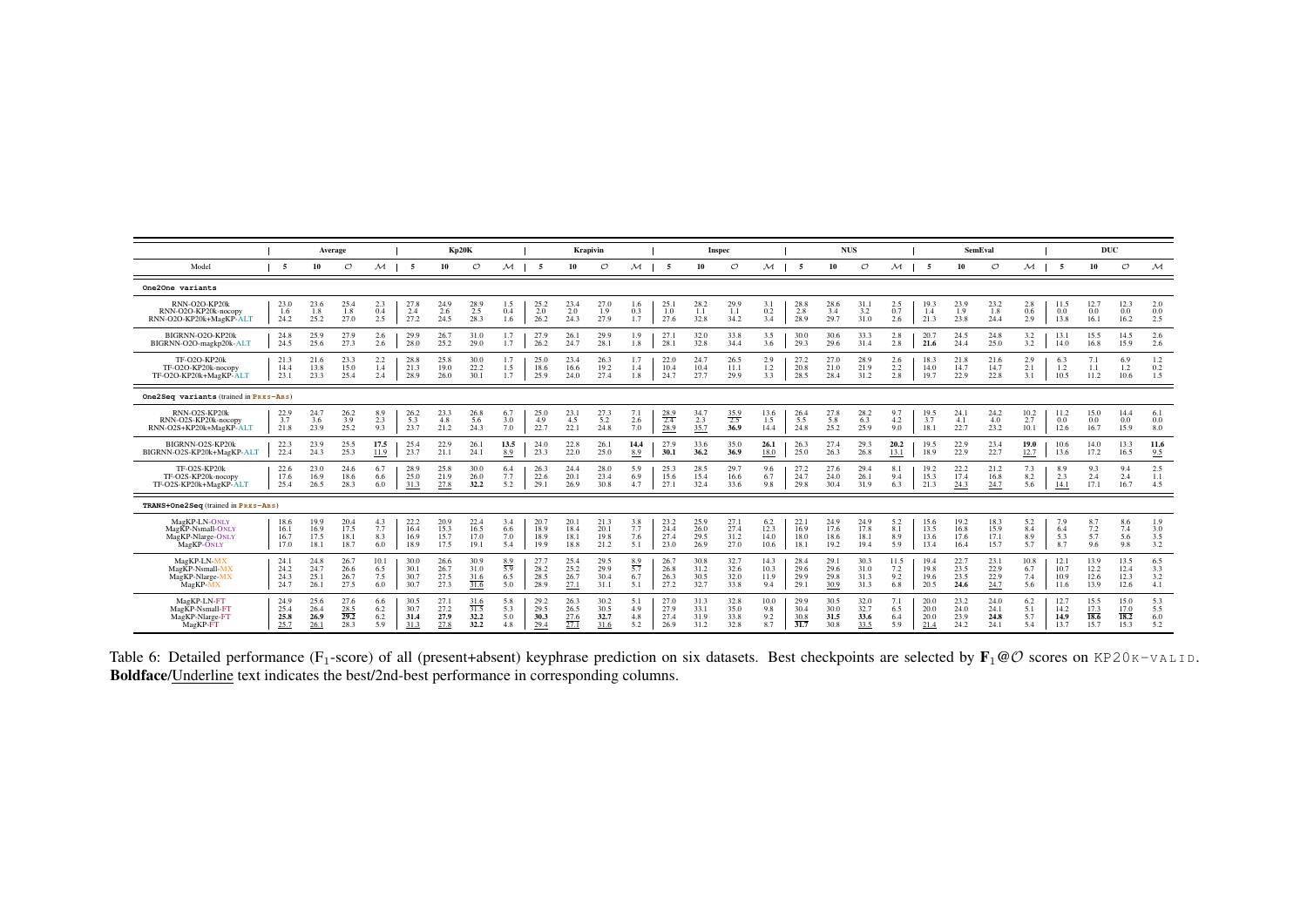<span id="page-17-0"></span>

|                                                                                                                     |                                                                      |                                                                      | Average                                                              |                                                                      |                                                                      |                                                                      | <b>Kp20K</b>                                                         |                                                                      |                                                                      |                                                                      | Krapivin                                                             |                                                                      |                                                                      |                                                                      | Inspec                                                               |                                                                      |                                                                      |                                                                      | <b>NUS</b>                                                           |                                                                      |                                                                      |                                                                      | <b>SemEval</b>                                                       |                                                                      |                                                                      | DUC                                                                  |                                                                      |                                                                      |
|---------------------------------------------------------------------------------------------------------------------|----------------------------------------------------------------------|----------------------------------------------------------------------|----------------------------------------------------------------------|----------------------------------------------------------------------|----------------------------------------------------------------------|----------------------------------------------------------------------|----------------------------------------------------------------------|----------------------------------------------------------------------|----------------------------------------------------------------------|----------------------------------------------------------------------|----------------------------------------------------------------------|----------------------------------------------------------------------|----------------------------------------------------------------------|----------------------------------------------------------------------|----------------------------------------------------------------------|----------------------------------------------------------------------|----------------------------------------------------------------------|----------------------------------------------------------------------|----------------------------------------------------------------------|----------------------------------------------------------------------|----------------------------------------------------------------------|----------------------------------------------------------------------|----------------------------------------------------------------------|----------------------------------------------------------------------|----------------------------------------------------------------------|----------------------------------------------------------------------|----------------------------------------------------------------------|----------------------------------------------------------------------|
| Model                                                                                                               | -5                                                                   | 10                                                                   | O                                                                    | $\mathcal M$                                                         | -5                                                                   | 10                                                                   | O                                                                    | $\mathcal M$                                                         | -5                                                                   | 10                                                                   | O                                                                    | м                                                                    | - 5                                                                  | 10                                                                   | $\circ$                                                              | $\mathcal M$                                                         | -5                                                                   | 10                                                                   | $\circ$                                                              | м                                                                    | -5                                                                   | 10                                                                   | O                                                                    | $\mathcal M$                                                         | -5                                                                   | 10                                                                   | $\circ$                                                              | $\mathcal M$                                                         |
| <b>RNN Greedy</b>                                                                                                   |                                                                      |                                                                      |                                                                      |                                                                      |                                                                      |                                                                      |                                                                      |                                                                      |                                                                      |                                                                      |                                                                      |                                                                      |                                                                      |                                                                      |                                                                      |                                                                      |                                                                      |                                                                      |                                                                      |                                                                      |                                                                      |                                                                      |                                                                      |                                                                      |                                                                      |                                                                      |                                                                      |                                                                      |
| <b>RANDOM</b><br>ALPHA<br>ALPHA-REV<br>$S->L$<br>$L \rightarrow S$<br>ORI<br>ORI-REV<br>PRES-ABS<br>ABS-PRES        | 21.5<br>24.6<br>24.4<br>24.0<br>23.3<br>24.3<br>21.4<br>26.8<br>24.2 | 21.5<br>24.6<br>24.4<br>24.0<br>23.3<br>24.3<br>21.4<br>26.9<br>24.2 | 21.4<br>23.8<br>23.3<br>23.8<br>22.9<br>24.4<br>21.2<br>26.7<br>24.2 | 21.5<br>24.6<br>24.4<br>24.0<br>23.3<br>24.3<br>21.4<br>26.9<br>24.2 | 28.5<br>28.9<br>29.3<br>31.0<br>27.8<br>30.4<br>28.3<br>31.8<br>29.0 | 28.5<br>28.9<br>29.3<br>31.0<br>27.8<br>30.4<br>28.3<br>31.7<br>29.0 | 28.5<br>27.2<br>27.4<br>29.7<br>26.9<br>30.6<br>27.6<br>31.3<br>28.2 | 28.5<br>28.9<br>29.3<br>31.0<br>27.8<br>30.4<br>28.3<br>31.7<br>29.0 | 27.1<br>28.2<br>27.8<br>30.1<br>27.2<br>30.4<br>26.8<br>31.2<br>28.9 | 27.1<br>28.1<br>27.9<br>30.1<br>27.2<br>30.4<br>26.8<br>31.2<br>28.9 | 26.9<br>26.0<br>25.5<br>29.2<br>26.1<br>30.8<br>26.0<br>31.3<br>29.2 | 27.1<br>28.1<br>27.9<br>30.1<br>27.2<br>30.4<br>26.8<br>31.2<br>28.9 | 17.6<br>22.5<br>22.3<br>19.6<br>21.4<br>21.8<br>18.0<br>24.8<br>22.2 | 17.6<br>22.6<br>22.3<br>19.6<br>21.4<br>21.8<br>18.0<br>24.9<br>22.2 | 17.6<br>22.3<br>21.9<br>19.4<br>21.5<br>21.7<br>18.0<br>24.8<br>22.2 | 17.6<br>22.6<br>22.3<br>19.6<br>21.4<br>21.8<br>18.0<br>24.9<br>22.2 | 29.4<br>31.6<br>31.0<br>31.9<br>28.4<br>31.6<br>26.9<br>35.1<br>31.0 | 29.4<br>31.5<br>31.0<br>31.9<br>28.4<br>31.6<br>26.9<br>35.2<br>31.0 | 28.9<br>30.5<br>30.6<br>33.0<br>28.3<br>31.5<br>27.0<br>34.7<br>30.8 | 29.4<br>31.5<br>31.0<br>31.9<br>28.4<br>31.6<br>26.9<br>35.2<br>31.0 | 21.0<br>28.2<br>27.8<br>25.8<br>25.0<br>24.5<br>22.2<br>30.2<br>26.7 | 21.0<br>28.2<br>27.8<br>25.8<br>25.0<br>24.5<br>22.2<br>30.3<br>26.7 | 21.2<br>28.2<br>26.4<br>26.0<br>24.7<br>24.6<br>22.4<br>29.9<br>26.8 | 21.0<br>28.2<br>27.8<br>25.8<br>25.0<br>24.5<br>22.2<br>30.3<br>26.7 | 5.5<br>8.2<br>8.2<br>5.7<br>9.8<br>7.3<br>6.2<br>8.1<br>7.7          | 5.5<br>8.2<br>8.3<br>5.7<br>9.8<br>7.3<br>6.2<br>8.1<br>7.7          | 5.5<br>8.2<br>8.3<br>5.7<br>9.8<br>7.3<br>6.2<br>8.1<br>7.7          | 5.5<br>8.2<br>8.3<br>5.7<br>9.8<br>7.3<br>6.2<br>8.1<br>7.7          |
| <b>TRANS Greedy</b>                                                                                                 |                                                                      |                                                                      |                                                                      |                                                                      |                                                                      |                                                                      |                                                                      |                                                                      |                                                                      |                                                                      |                                                                      |                                                                      |                                                                      |                                                                      |                                                                      |                                                                      |                                                                      |                                                                      |                                                                      |                                                                      |                                                                      |                                                                      |                                                                      |                                                                      |                                                                      |                                                                      |                                                                      |                                                                      |
| <b>RANDOM</b><br><b>ALPHA</b><br>ALPHA-REV<br>$S \rightarrow L$<br>$L->S$<br>ORI<br>ORI-REV<br>PRES-ABS<br>ABS-PRES | 24.1<br>23.4<br>23.3<br>24.6<br>23.4<br>24.4<br>22.7<br>26.7<br>20.2 | 24.1<br>23.4<br>23.3<br>24.6<br>23.4<br>24.4<br>22.7<br>26.7<br>20.2 | 24.3<br>22.4<br>22.7<br>24.2<br>23.3<br>24.6<br>22.4<br>27.4<br>20.3 | 24.1<br>23.4<br>23.3<br>24.6<br>23.4<br>24.4<br>22.7<br>26.7<br>20.2 | 33.3<br>32.7<br>30.9<br>33.3<br>29.7<br>32.8<br>30.5<br>34.0<br>31.2 | 33.3<br>32.9<br>30.9<br>33.3<br>29.7<br>32.8<br>30.5<br>34.0<br>31.2 | 33.1<br>29.8<br>29.1<br>31.9<br>28.9<br>33.4<br>29.5<br>34.7<br>31.0 | 33.3<br>32.9<br>30.9<br>33.3<br>29.7<br>32.8<br>30.5<br>34.0<br>31.2 | 28.7<br>25.9<br>26.1<br>30.7<br>26.7<br>27.5<br>26.3<br>31.7<br>23.7 | 28.7<br>25.9<br>26.1<br>30.7<br>26.7<br>27.5<br>26.3<br>31.7<br>23.6 | 29.5<br>24.2<br>24.4<br>29.9<br>26.1<br>27.6<br>25.8<br>33.7<br>24.1 | 28.7<br>25.9<br>26.1<br>30.7<br>26.7<br>27.5<br>26.3<br>31.7<br>23.6 | 20.6<br>21.7<br>22.4<br>21.8<br>23.1<br>22.2<br>19.6<br>25.6<br>16.0 | 20.6<br>21.7<br>22.4<br>21.8<br>23.1<br>22.2<br>19.6<br>25.6<br>16.0 | 20.7<br>21.7<br>22.4<br>21.8<br>23.1<br>22.1<br>19.7<br>25.6<br>16.0 | 20.6<br>21.7<br>22.4<br>21.8<br>23.1<br>22.2<br>19.6<br>25.6<br>16.0 | 31.3<br>29.9<br>29.5<br>30.2<br>30.7<br>31.3<br>30.3<br>34.3<br>25.7 | 31.3<br>29.9<br>29.5<br>30.2<br>30.7<br>31.3<br>30.3<br>34.4<br>25.7 | 31.5<br>28.6<br>29.8<br>30.7<br>31.4<br>31.6<br>30.5<br>35.3<br>25.5 | 31.3<br>29.9<br>29.5<br>30.2<br>30.7<br>31.3<br>30.3<br>34.4<br>25.7 | 24.8<br>24.9<br>25.0<br>25.2<br>23.5<br>26.7<br>24.0<br>27.9<br>21.1 | 24.8<br>25.0<br>24.9<br>25.2<br>23.5<br>26.7<br>24.0<br>27.9<br>21.1 | 25.0<br>24.8<br>24.8<br>24.7<br>23.8<br>27.1<br>23.7<br>28.3<br>21.2 | 24.8<br>25.0<br>24.9<br>25.2<br>23.5<br>26.7<br>24.0<br>27.9<br>21.1 | 6.0<br>5.1<br>6.0<br>6.3<br>6.3<br>5.8<br>5.3<br>6.9<br>3.6          | 6.0<br>5.1<br>6.0<br>6.3<br>6.3<br>5.9<br>5.3<br>6.9<br>3.6          | 6.0<br>5.1<br>6.0<br>6.3<br>6.3<br>5.9<br>5.3<br>6.9<br>3.6          | 6.0<br>5.1<br>6.0<br>6.3<br>6.3<br>5.9<br>5.3<br>6.9<br>3.6          |
| RNN beam50                                                                                                          |                                                                      |                                                                      |                                                                      |                                                                      |                                                                      |                                                                      |                                                                      |                                                                      |                                                                      |                                                                      |                                                                      |                                                                      |                                                                      |                                                                      |                                                                      |                                                                      |                                                                      |                                                                      |                                                                      |                                                                      |                                                                      |                                                                      |                                                                      |                                                                      |                                                                      |                                                                      |                                                                      |                                                                      |
| <b>RANDOM</b><br><b>ALPHA</b><br>ALPHA-RE'<br>$S->L$<br>$L->S$<br>ORI<br>ORI-REV<br>PRES-ABS<br>ABS-PRES            | 30.3<br>30.8<br>30.1<br>30.7<br>31.3<br>31.5<br>31.0<br>29.6<br>29.0 | 29.2<br>30.2<br>29.7<br>29.5<br>30.6<br>30.3<br>29.5<br>29.9<br>29.8 | 33.0<br>33.1<br>32.8<br>33.3<br>33.5<br>34.3<br>33.0<br>32.3<br>32.2 | 24.3<br>22.4<br>23.6<br>21.1<br>27.6<br>22.9<br>26.6<br>22.2<br>19.4 | 31.9<br>32.6<br>32.5<br>32.6<br>32.4<br>32.4<br>32.0<br>31.2<br>31.7 | 25.9<br>27.1<br>27.3<br>26.5<br>27.4<br>26.2<br>26.9<br>26.1<br>27.0 | 33.9<br>33.5<br>32.9<br>33.6<br>32.8<br>34.4<br>33.6<br>31.2<br>32.7 | 19.5<br>17.2<br>18.6<br>16.8<br>22.6<br>16.9<br>22.8<br>16.3<br>13.7 | 31.9<br>33.0<br>31.9<br>33.3<br>33.4<br>32.9<br>32.2<br>30.9<br>30.8 | 26.7<br>28.0<br>27.5<br>27.3<br>28.2<br>27.9<br>27.4<br>26.9<br>27.6 | 34.2<br>34.3<br>34.7<br>34.6<br>34.5<br>36.4<br>34.5<br>33.5<br>34.3 | 20.4<br>18.7<br>19.6<br>18.1<br>23.8<br>18.8<br>23.5<br>18.1<br>15.2 | 31.9<br>31.6<br>30.7<br>32.2<br>33.2<br>34.4<br>32.6<br>32.8<br>31.5 | 36.2<br>37.5<br>35.9<br>36.4<br>38.0<br>39.5<br>35.4<br>38.7<br>37.0 | 37.2<br>37.4<br>36.5<br>37.4<br>38.5<br>40.7<br>36.9<br>38.8<br>37.6 | 32.9<br>31.0<br>32.1<br>29.1<br>36.0<br>33.7<br>32.4<br>32.5<br>29.6 | 39.1<br>39.5<br>38.9<br>38.3<br>38.4<br>39.9<br>39.2<br>37.3<br>38.2 | 35.3<br>37.3<br>37.1<br>35.2<br>37.4<br>36.2<br>36.2<br>36.6<br>37.5 | 42.6<br>42.5<br>41.1<br>40.0<br>41.7<br>41.8<br>40.6<br>39.2<br>41.0 | 28.7<br>26.3<br>28.0<br>24.1<br>32.9<br>26.4<br>32.7<br>25.2<br>22.3 | 34.3<br>34.4<br>33.3<br>33.7<br>35.5<br>35.5<br>35.0<br>33.5<br>31.5 | 35.8<br>35.1<br>34.2<br>34.7<br>34.6<br>35.4<br>33.9<br>35.0<br>35.2 | 35.9<br>35.5<br>36.2<br>37.2<br>36.5<br>36.3<br>35.7<br>36.2<br>34.6 | 29.7<br>26.8<br>28.5<br>25.1<br>33.3<br>27.2<br>31.6<br>26.7<br>23.1 | 12.6<br>13.5<br>13.4<br>14.0<br>15.1<br>14.1<br>14.8<br>11.9<br>10.5 | 15.4<br>15.8<br>15.9<br>17.0<br>17.9<br>16.8<br>17.0<br>16.0<br>14.6 | 14.5<br>15.4<br>15.6<br>16.6<br>17.2<br>15.9<br>16.7<br>15.0<br>12.9 | 14.4<br>14.2<br>14.6<br>13.4<br>17.3<br>14.5<br>16.6<br>14.5<br>12.8 |
| TRANS beam50                                                                                                        |                                                                      |                                                                      |                                                                      |                                                                      |                                                                      |                                                                      |                                                                      |                                                                      |                                                                      |                                                                      |                                                                      |                                                                      |                                                                      |                                                                      |                                                                      |                                                                      |                                                                      |                                                                      |                                                                      |                                                                      |                                                                      |                                                                      |                                                                      |                                                                      |                                                                      |                                                                      |                                                                      |                                                                      |
| <b>RANDOM</b><br>ALPHA<br>ALPHA-REV<br>$S \rightarrow L$<br>$L->S$<br>ORI<br>ORI-REV<br>PRES-ABS<br>ABS-PRES        | 30.3<br>30.4<br>30.2<br>30.3<br>30.7<br>30.1<br>30.9<br>30.4<br>29.7 | 28.8<br>28.9<br>29.7<br>29.3<br>29.8<br>29.3<br>30.1<br>29.4<br>29.3 | 32.1<br>31.8<br>33.2<br>32.0<br>32.7<br>32.3<br>33.1<br>32.9<br>32.0 | 25.3<br>25.2<br>25.4<br>25.5<br>25.8<br>25.2<br>27.1<br>25.5<br>22.2 | 34.4<br>34.7<br>34.7<br>34.4<br>34.7<br>34.4<br>34.6<br>34.6<br>34.3 | 28.1<br>29.2<br>29.0<br>28.5<br>29.0<br>28.5<br>28.9<br>29.0<br>28.9 | 35.8<br>35.2<br>35.5<br>34.9<br>35.5<br>36.1<br>35.5<br>36.2<br>35.4 | 22.7<br>22.8<br>21.8<br>22.1<br>22.5<br>21.8<br>24.1<br>21.5<br>17.9 | 33.8<br>33.2<br>32.7<br>33.6<br>33.3<br>33.4<br>33.8<br>32.4<br>32.5 | 28.9<br>27.5<br>27.4<br>28.4<br>28.9<br>29.0<br>28.6<br>28.1<br>28.0 | 34.7<br>34.1<br>36.4<br>34.6<br>34.7<br>34.<br>35.5<br>36.4<br>35.9  | 23.6<br>21.4<br>21.6<br>23.4<br>22.5<br>23.0<br>24.4<br>21.8<br>17.9 | 31.2<br>30.9<br>30.3<br>31.1<br>31.6<br>31.6<br>32.7<br>31.5<br>30.6 | 34.7<br>34.3<br>36.0<br>35.5<br>35.4<br>36.5<br>36.3<br>36.6<br>34.8 | 35.4<br>35.0<br>35.6<br>35.9<br>36.2<br>36.1<br>37.4<br>36.9<br>34.7 | 32.7<br>33.1<br>34.0<br>33.0<br>33.5<br>34.0<br>33.7<br>34.6<br>32.4 | 38.8<br>39.8<br>40.3<br>40.4<br>40.6<br>38.4<br>40.0<br>40.1<br>38.5 | 36.8<br>37.2<br>37.5<br>37.8<br>38.2<br>37.4<br>38.1<br>37.3<br>38.3 | 41.1<br>41.9<br>44.5<br>41.5<br>42.4<br>41.5<br>42.5<br>42.3<br>40.8 | 32.2<br>32.3<br>31.3<br>32.2<br>32.4<br>31.7<br>34.2<br>32.0<br>26.9 | 34.1<br>33.7<br>31.5<br>32.5<br>33.4<br>34.3<br>32.5<br>33.9<br>33.0 | 33.4<br>33.9<br>34.9<br>34.1<br>34.1<br>34.2<br>34.9<br>34.2<br>34.5 | 35.7<br>33.9<br>34.1<br>33.7<br>35.3<br>36.7<br>34.4<br>34.8<br>34.5 | 29.8<br>30.5<br>30.7<br>31.3<br>31.3<br>30.0<br>32.3<br>30.9<br>28.0 | 9.3<br>9.8<br>11.8<br>9.8<br>10.7<br>8.7<br>11.9<br>10.1<br>9.4      | 10.6<br>11.2<br>13.5<br>11.4<br>13.0<br>10.2<br>13.8<br>11.4<br>11.3 | 10.0<br>10.9<br>13.0<br>11.4<br>12.2<br>9.5<br>13.4<br>11.0<br>10.5  | 10.8<br>11.1<br>12.7<br>11.3<br>12.7<br>10.7<br>13.6<br>11.9<br>10.3 |

Table 7: Detailed present keyphrase prediction performance (F<sub>1</sub>-score) of One2Seq trained with different orders. Best checkpoints are selected by present  $\mathbf{F}_1 \textcircled{O}$  scores on KP20K-VALID.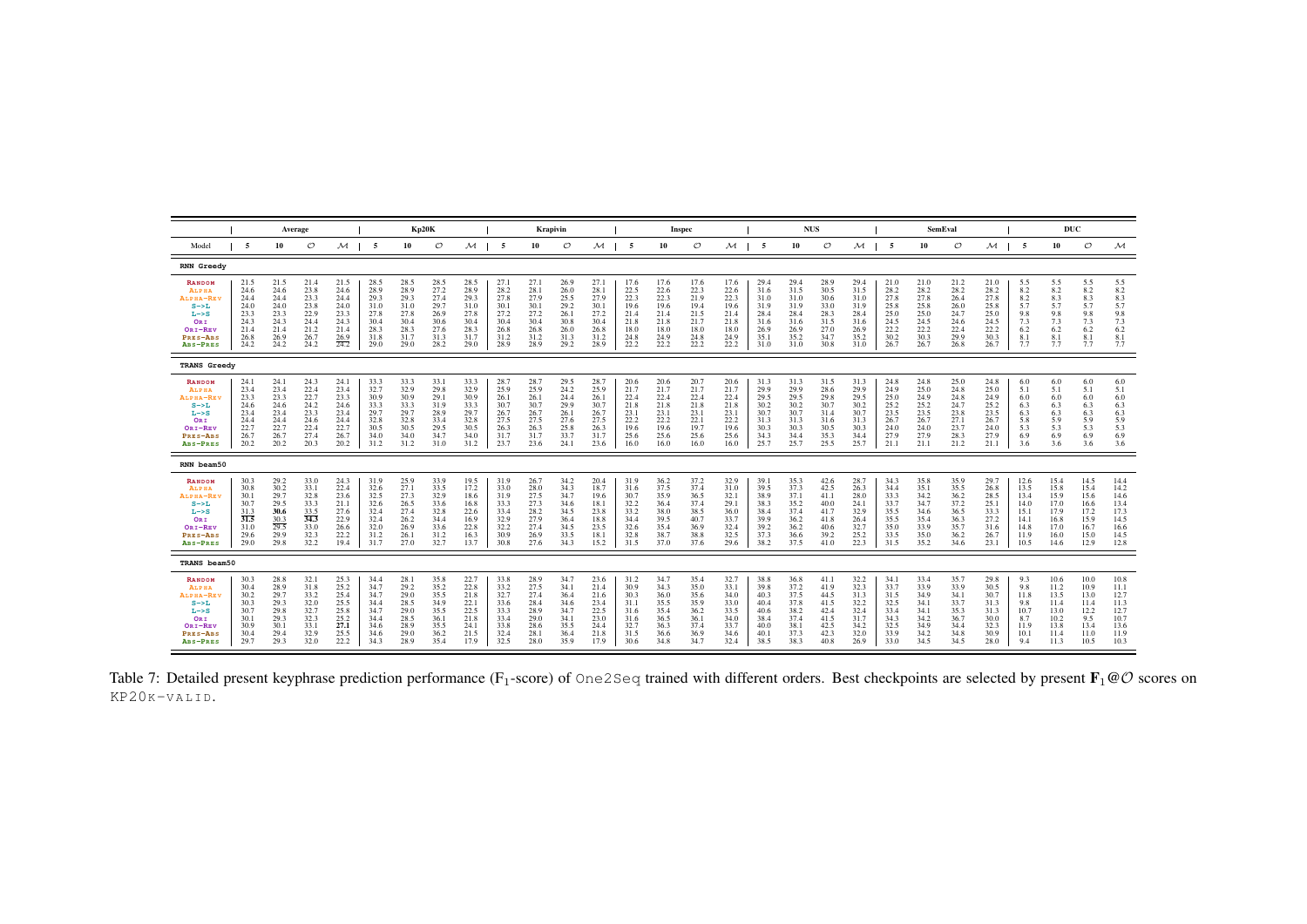|                                                                                                                                |                                                             | Average                                                      |                                                               |                                                                      | Kp20K                                                                |                                                                      |                                                                      | <b>Inspec</b>                                                        |                                                                      |                                                             | <b>Krapivin</b>                                             |                                                             |                                                               | <b>NUS</b>                                                          |                                                                     |                                                             | <b>SemEval</b>                                              |                                                             |                                                             | <b>DUC</b>                                                  |                                                             |
|--------------------------------------------------------------------------------------------------------------------------------|-------------------------------------------------------------|--------------------------------------------------------------|---------------------------------------------------------------|----------------------------------------------------------------------|----------------------------------------------------------------------|----------------------------------------------------------------------|----------------------------------------------------------------------|----------------------------------------------------------------------|----------------------------------------------------------------------|-------------------------------------------------------------|-------------------------------------------------------------|-------------------------------------------------------------|---------------------------------------------------------------|---------------------------------------------------------------------|---------------------------------------------------------------------|-------------------------------------------------------------|-------------------------------------------------------------|-------------------------------------------------------------|-------------------------------------------------------------|-------------------------------------------------------------|-------------------------------------------------------------|
| Model                                                                                                                          | 10                                                          | 50                                                           | м                                                             | 10                                                                   | 50                                                                   | м                                                                    | 10                                                                   | 50                                                                   | М                                                                    | 10                                                          | 50                                                          | м                                                           | 10                                                            | 50                                                                  | м                                                                   | 10                                                          | 50                                                          | $\mathcal M$                                                | 10                                                          | 50                                                          | ${\cal M}$                                                  |
| <b>RNN Greedy</b>                                                                                                              |                                                             |                                                              |                                                               |                                                                      |                                                                      |                                                                      |                                                                      |                                                                      |                                                                      |                                                             |                                                             |                                                             |                                                               |                                                                     |                                                                     |                                                             |                                                             |                                                             |                                                             |                                                             |                                                             |
| <b>RANDOM</b><br><b>ALPHA</b><br>ALPHA-REV<br>$S \rightarrow L$<br>$L->S$<br>ORI<br>ORI-REV<br>PRES-ABS<br>ABS-PRES            | 0.2<br>0.3<br>0.2<br>0.1<br>0.2<br>0.3<br>0.1<br>0.2<br>0.2 | 0.2<br>0.3<br>0.2<br>0.1<br>0.2<br>0.3<br>0.1<br>0.2<br>0.2  | 0.2<br>0.3<br>0.2<br>0.1<br>0.2<br>0.3<br>0.1<br>0.2<br>0.2   | 0.2<br>0.3<br>0.2<br>0.2<br>0.2<br>0.2<br>0.2<br>0.2<br>0.3          | 0.2<br>0.3<br>0.2<br>0.2<br>0.2<br>0.2<br>0.2<br>0.2<br>0.3          | 0.2<br>0.3<br>0.2<br>0.2<br>0.2<br>0.2<br>0.2<br>0.2<br>0.3          | 0.4<br>0.3<br>0.4<br>0.1<br>0.6<br>0.6<br>0.0<br>0.5<br>0.3          | 0.4<br>0.3<br>0.4<br>0.1<br>0.6<br>0.6<br>0.0<br>0.5<br>0.3          | 0.4<br>0.3<br>0.4<br>0.1<br>0.6<br>0.6<br>0.0<br>0.5<br>0.3          | 0.1<br>0.3<br>0.1<br>0.0<br>0.0<br>0.1<br>0.0<br>0.3<br>0.3 | 0.1<br>0.3<br>0.1<br>0.0<br>0.0<br>0.1<br>0.0<br>0.3<br>0.3 | 0.1<br>0.3<br>0.1<br>0.0<br>0.0<br>0.1<br>0.0<br>0.3<br>0.3 | 0.2<br>0.0<br>0.1<br>0.0<br>0.0<br>0.2<br>0.0<br>0.2<br>0.1   | 0.2<br>0.0<br>0.1<br>0.0<br>0.0<br>0.2<br>0.0<br>0.2<br>0.1         | 0.2<br>0.0<br>0.1<br>0.0<br>0.0<br>0.2<br>0.0<br>0.2<br>0.1         | 0.3<br>0.7<br>0.3<br>0.2<br>0.6<br>0.5<br>0.3<br>0.3<br>0.4 | 0.3<br>0.7<br>0.3<br>0.2<br>0.6<br>0.5<br>0.3<br>0.3<br>0.4 | 0.3<br>0.7<br>0.3<br>0.2<br>0.6<br>0.5<br>0.3<br>0.3<br>0.4 | 0.0<br>0.0<br>0.0<br>0.0<br>0.0<br>0.0<br>0.0<br>0.0<br>0.0 | 0.0<br>0.0<br>0.0<br>0.0<br>0.0<br>0.0<br>0.0<br>0.0<br>0.0 | 0.0<br>0.0<br>0.0<br>0.0<br>0.0<br>0.0<br>0.0<br>0.0<br>0.0 |
| <b>TRANS Greedy</b>                                                                                                            |                                                             |                                                              |                                                               |                                                                      |                                                                      |                                                                      |                                                                      |                                                                      |                                                                      |                                                             |                                                             |                                                             |                                                               |                                                                     |                                                                     |                                                             |                                                             |                                                             |                                                             |                                                             |                                                             |
| <b>RANDOM</b><br>ALPHA<br>ALPHA-REV<br>$S \rightarrow L$<br>$L->S$<br>ORI<br>ORI-REV<br>PRES-ABS<br>ABS-PRES                   | 1.8<br>1.5<br>1.6<br>1.4<br>1.3<br>1.5<br>1.1<br>1.3<br>1.8 | 1.8<br>1.5<br>1.6<br>1.4<br>1.3<br>1.5<br>1.1<br>1.3<br>1.8  | 1.8<br>1.5<br>1.6<br>1.4<br>1.3<br>1.5<br>1.1<br>1.3<br>1.8   | 2.8<br>3.0<br>2.5<br>2.8<br>2.4<br>2.5<br>2.5<br>2.3<br>2.8          | 2.8<br>3.0<br>2.5<br>2.8<br>2.4<br>2.5<br>2.5<br>2.3<br>2.8          | 2.8<br>3.0<br>2.5<br>2.8<br>2.4<br>2.5<br>2.5<br>2.3<br>2.8          | 2.2<br>3.4<br>3.9<br>2.5<br>2.4<br>3.1<br>2.0<br>2.7<br>3.8          | 2.2<br>3.4<br>3.9<br>2.5<br>2.4<br>3.1<br>2.0<br>2.7<br>3.8          | 2.2<br>3.4<br>3.9<br>2.5<br>2.4<br>3.1<br>2.0<br>2.7<br>3.8          | 0.8<br>0.9<br>1.0<br>0.3<br>0.6<br>1.1<br>0.5<br>0.9<br>0.6 | 0.8<br>0.9<br>1.0<br>0.3<br>0.6<br>1.1<br>0.5<br>0.9<br>0.6 | 0.8<br>0.9<br>1.0<br>0.3<br>0.6<br>1.1<br>0.5<br>0.9<br>0.6 | 3.1<br>0.9<br>1.4<br>1.8<br>1.6<br>1.2<br>0.8<br>1.0<br>2.0   | 3.1<br>0.9<br>1.4<br>1.8<br>1.6<br>1.2<br>0.8<br>1.0<br>2.0         | 3.1<br>0.9<br>1.4<br>1.8<br>1.6<br>1.2<br>0.8<br>1.0<br>2.0         | 2.1<br>1.1<br>0.7<br>1.3<br>0.8<br>0.9<br>0.8<br>1.2<br>1.6 | 2.1<br>1.1<br>0.7<br>1.3<br>0.8<br>0.9<br>0.8<br>1.2<br>1.6 | 2.1<br>1.1<br>0.7<br>1.3<br>0.8<br>0.9<br>0.8<br>1.2<br>1.6 | 0.0<br>0.0<br>0.0<br>0.0<br>0.0<br>0.1<br>0.0<br>0.0<br>0.0 | 0.0<br>0.0<br>0.0<br>0.0<br>0.0<br>0.1<br>0.0<br>0.0<br>0.0 | 0.0<br>0.0<br>0.0<br>0.0<br>0.0<br>0.1<br>0.0<br>0.0<br>0.0 |
| RNN beam50                                                                                                                     |                                                             |                                                              |                                                               |                                                                      |                                                                      |                                                                      |                                                                      |                                                                      |                                                                      |                                                             |                                                             |                                                             |                                                               |                                                                     |                                                                     |                                                             |                                                             |                                                             |                                                             |                                                             |                                                             |
| <b>RANDOM</b><br><b>ALPHA</b><br>ALPHA-REV<br>$S \rightarrow L$<br>$L \rightarrow S$<br>ORI<br>ORI-REV<br>PRES-ABS<br>ABS-PRES | 1.8<br>2.1<br>1.3<br>1.6<br>1.4<br>1.9<br>1.5<br>2.2<br>1.1 | 2.0<br>2.3<br>1.4<br>1.8<br>1.4<br>2.3<br>1.5<br>2.5<br>1.1  | 2.0<br>2.3<br>1.4<br>1.8<br>1.4<br>2.3<br>1.5<br>2.5<br>1.1   | 2.3<br>2.6<br>2.0<br>2.1<br>1.8<br>2.3<br>1.9<br>2.7<br>1.3          | 2.7<br>2.8<br>2.0<br>2.2<br>1.8<br>2.7<br>1.9<br>3.2<br>1.3          | 2.7<br>2.8<br>2.0<br>2.2<br>1.8<br>2.7<br>1.9<br>3.3<br>1.3          | 2.4<br>2.9<br>1.8<br>2.1<br>2.1<br>2.7<br>2.0<br>2.8<br>1.6          | 2.7<br>3.2<br>1.9<br>2.2<br>2.1<br>3.2<br>2.0<br>3.3<br>1.6          | 2.7<br>3.3<br>1.9<br>2.2<br>2.1<br>3.2<br>2.0<br>3.3<br>1.6          | 3.0<br>2.9<br>1.4<br>2.3<br>2.5<br>2.6<br>2.3<br>3.3<br>1.5 | 3.2<br>3.3<br>1.5<br>2.9<br>2.5<br>3.3<br>2.3<br>3.7<br>1.5 | 3.2<br>3.3<br>1.5<br>2.9<br>2.5<br>3.3<br>2.3<br>3.7<br>1.5 | 1.5<br>2.3<br>2.1<br>1.3<br>1.1<br>2.3<br>1.3<br>2.6<br>1.0   | 1.9<br>2.6<br>2.2<br>1.4<br>1.1<br>2.8<br>1.4<br>2.9<br>1.0         | 1.9<br>2.6<br>2.2<br>1.4<br>1.1<br>2.8<br>1.4<br>3.0<br>1.0         | 1.5<br>1.8<br>0.6<br>1.9<br>0.8<br>1.2<br>1.5<br>1.6<br>1.0 | 1.6<br>2.0<br>0.8<br>2.0<br>0.8<br>1.9<br>1.6<br>1.7<br>1.0 | 1.6<br>2.0<br>0.8<br>2.0<br>0.8<br>1.9<br>1.6<br>1.7<br>1.0 | 0.0<br>0.0<br>0.0<br>0.0<br>0.0<br>0.0<br>0.0<br>0.0<br>0.0 | 0.0<br>0.0<br>0.0<br>0.0<br>0.0<br>0.0<br>0.0<br>0.0<br>0.0 | 0.0<br>0.0<br>0.<br>0.2<br>0.0<br>0.0<br>0.0<br>0.0<br>0.0  |
| TRANS beam50                                                                                                                   |                                                             |                                                              |                                                               |                                                                      |                                                                      |                                                                      |                                                                      |                                                                      |                                                                      |                                                             |                                                             |                                                             |                                                               |                                                                     |                                                                     |                                                             |                                                             |                                                             |                                                             |                                                             |                                                             |
| <b>RANDOM</b><br><b>ALPHA</b><br>ALPHA-REV<br>$S \rightarrow L$<br>$L->S$<br>ORI<br>ORI-REV<br>PRES-ABS<br>ABS-PRES            | 6.6<br>6.5<br>6.7<br>6.3<br>6.7<br>6.9<br>7.2<br>7.0<br>6.1 | 7.9<br>9.0<br>9.4<br>8.3<br>9.4<br>9.7<br>10.3<br>9.8<br>6.9 | 8.2<br>9.3<br>9.6<br>8.4<br>9.7<br>9.9<br>10.7<br>10.2<br>6.9 | 10.2<br>10.9<br>10.5<br>10.2<br>11.0<br>11.0<br>11.2<br>11.1<br>10.2 | 12.5<br>14.6<br>14.7<br>13.0<br>15.2<br>14.7<br>15.9<br>15.0<br>11.3 | 12.7<br>14.8<br>15.0<br>13.2<br>15.6<br>15.1<br>16.5<br>15.5<br>11.4 | 11.3<br>12.3<br>10.9<br>10.8<br>11.4<br>11.7<br>12.0<br>12.1<br>10.3 | 12.9<br>16.6<br>14.8<br>14.0<br>14.9<br>16.5<br>16.7<br>16.6<br>11.1 | 13.1<br>16.9<br>15.0<br>14.0<br>15.4<br>16.7<br>17.1<br>17.5<br>11.1 | 3.5<br>3.9<br>2.8<br>3.1<br>3.9<br>5.0<br>4.7<br>4.2<br>3.8 | 5.4<br>5.5<br>5.7<br>5.2<br>6.4<br>7.4<br>7.0<br>6.7<br>5.0 | 5.5<br>6.1<br>6.1<br>5.2<br>7.0<br>7.6<br>7.7<br>7.1<br>5.0 | 10.0<br>7.3<br>11.2<br>9.0<br>9.2<br>8.9<br>9.8<br>9.0<br>7.4 | 11.2<br>10.6<br>14.6<br>11.0<br>12.7<br>12.2<br>13.7<br>12.5<br>7.8 | 11.5<br>10.8<br>15.0<br>11.3<br>12.8<br>12.6<br>14.3<br>12.7<br>7.8 | 4.9<br>4.7<br>4.6<br>5.0<br>4.9<br>4.6<br>5.3<br>5.9<br>4.9 | 5.7<br>6.8<br>6.5<br>6.6<br>7.1<br>7.3<br>8.2<br>8.3<br>6.0 | 6.0<br>7.1<br>6.6<br>6.9<br>7.2<br>7.5<br>8.4<br>8.4<br>6.0 | 0.1<br>0.0<br>0.0<br>0.0<br>0.0<br>0.1<br>0.0<br>0.0<br>0.0 | 0.1<br>0.0<br>0.0<br>0.0<br>0.0<br>0.1<br>0.0<br>0.0<br>0.0 | 0.1<br>0.0<br>0.2<br>0.0<br>0.0<br>0.1<br>0.0<br>0.0<br>0.0 |

<span id="page-18-0"></span>Table 8: Detailed absent keyphrase prediction performance (recall scores) of One2Seq trained with different orders. Best checkpoints are selected by absent R@50 scores on KP20K-VALID.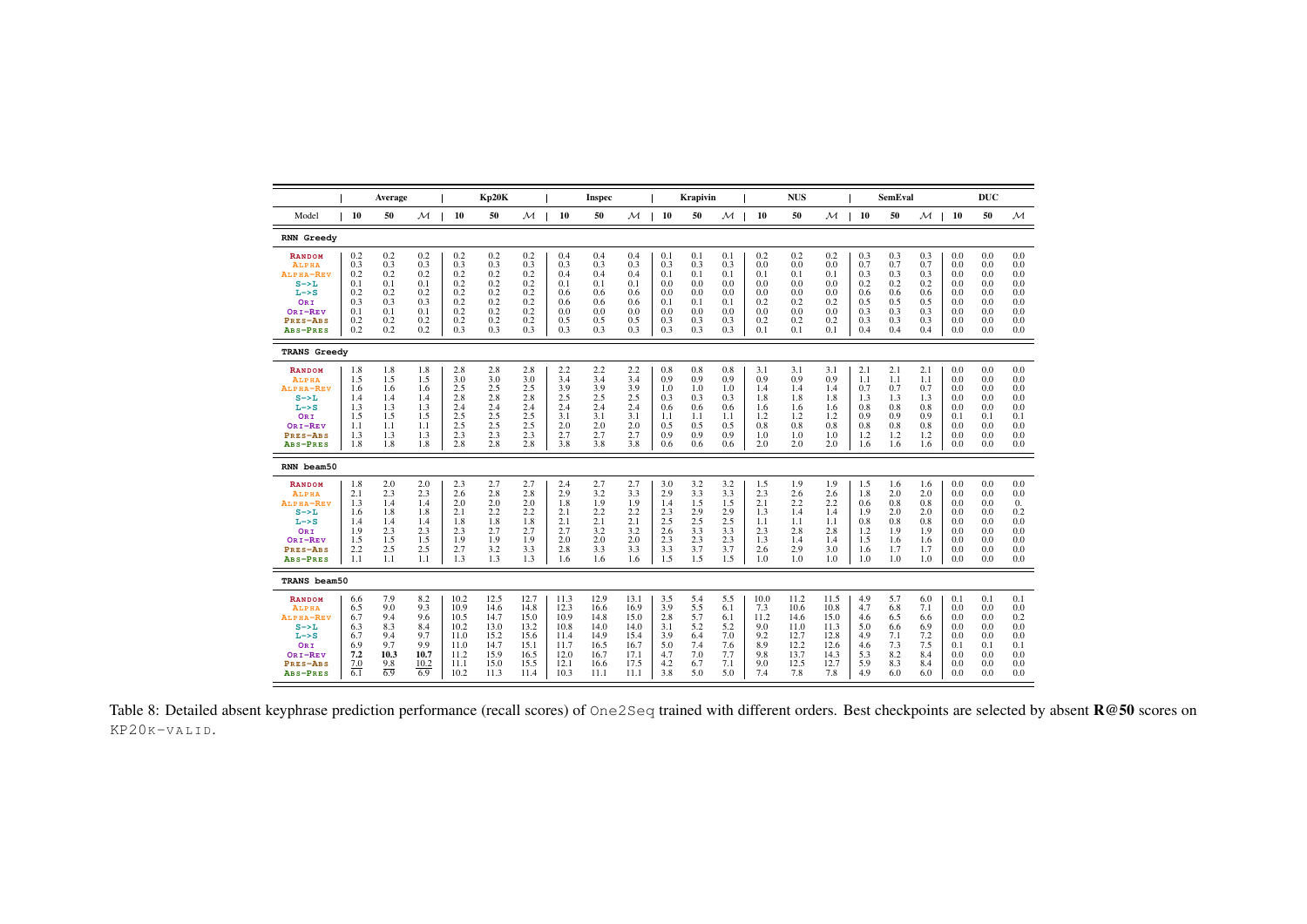<span id="page-19-0"></span>

|                                                                                                              |                                                                      | Average                                                                           |                                                                      |                                                                      |                                                                      |                                                                      | Kp20K                                                                |                                                                      |                                                                      |                                                                      | Krapivin                                                             |                                                                      |                                                                      |                                                                      | Inspec                                                               |                                                                      |                                                                      |                                                                      | <b>NUS</b>                                                           |                                                                      |                                                                      |                                                                      | <b>SemEval</b>                                                       |                                                                      |                                                                      | DUC                                                                  |                                                                      |                                                               |
|--------------------------------------------------------------------------------------------------------------|----------------------------------------------------------------------|-----------------------------------------------------------------------------------|----------------------------------------------------------------------|----------------------------------------------------------------------|----------------------------------------------------------------------|----------------------------------------------------------------------|----------------------------------------------------------------------|----------------------------------------------------------------------|----------------------------------------------------------------------|----------------------------------------------------------------------|----------------------------------------------------------------------|----------------------------------------------------------------------|----------------------------------------------------------------------|----------------------------------------------------------------------|----------------------------------------------------------------------|----------------------------------------------------------------------|----------------------------------------------------------------------|----------------------------------------------------------------------|----------------------------------------------------------------------|----------------------------------------------------------------------|----------------------------------------------------------------------|----------------------------------------------------------------------|----------------------------------------------------------------------|----------------------------------------------------------------------|----------------------------------------------------------------------|----------------------------------------------------------------------|----------------------------------------------------------------------|---------------------------------------------------------------|
| Model                                                                                                        | -5                                                                   | 10                                                                                | $\mathcal{O}$                                                        | м                                                                    | -5                                                                   | 10                                                                   | $\circ$                                                              | м                                                                    | -5                                                                   | 10                                                                   | $\mathcal{O}$                                                        | м                                                                    | -5                                                                   | 10                                                                   | $\circ$                                                              | м                                                                    | 5                                                                    | 10                                                                   | $\circ$                                                              | $\mathcal M$                                                         | 5                                                                    | 10                                                                   | $\circ$                                                              | $\mathcal M$                                                         | 5                                                                    | 10                                                                   | $\circ$                                                              | $\mathcal M$                                                  |
| <b>RNN Greedy</b>                                                                                            |                                                                      |                                                                                   |                                                                      |                                                                      |                                                                      |                                                                      |                                                                      |                                                                      |                                                                      |                                                                      |                                                                      |                                                                      |                                                                      |                                                                      |                                                                      |                                                                      |                                                                      |                                                                      |                                                                      |                                                                      |                                                                      |                                                                      |                                                                      |                                                                      |                                                                      |                                                                      |                                                                      |                                                               |
| <b>RANDOM</b><br>ALPHA<br>ALPHA-RE'<br>$S->L$<br>$L->S$<br>ORI<br>ORI-REV<br>PRES-ABS<br>ABS-PRES            | 13.9<br>17.0<br>16.8<br>15.7<br>15.9<br>16.6<br>13.9<br>18.8<br>16.6 | 13.9<br>16.5<br>16.6<br>15.7<br>15.6<br>16.6<br>13.9<br>18.6<br>16.4              | 14.0<br>16.9<br>16.8<br>15.8<br>16.0<br>16.7<br>14.0<br>18.9<br>16.6 | 13.9<br>16.5<br>16.6<br>15.7<br>15.6<br>16.6<br>13.9<br>18.6<br>16.4 | 19.3<br>21.3<br>21.6<br>22.1<br>19.9<br>21.7<br>19.2<br>23.7<br>20.9 | 19.3<br>20.4<br>21.3<br>22.1<br>19.6<br>21.7<br>19.0<br>23.4<br>20.7 | 19.6<br>21.6<br>21.8<br>22.3<br>20.4<br>22.0<br>19.4<br>24.3<br>21.2 | 19.3<br>20.4<br>21.3<br>22.1<br>19.6<br>21.7<br>19.0<br>23.4<br>20.7 | 17.5<br>20.1<br>19.5<br>19.7<br>18.3<br>20.9<br>17.2<br>22.0<br>19.9 | 17.4<br>19.6<br>19.1<br>19.7<br>18.0<br>20.8<br>17.1<br>21.7<br>19.7 | 17.6<br>20.2<br>19.7<br>20.1<br>18.6<br>21.3<br>17.4<br>22.4<br>20.2 | 17.4<br>19.6<br>19.1<br>19.7<br>18.0<br>20.8<br>17.1<br>21.7<br>19.7 | 13.9<br>18.2<br>18.2<br>15.6<br>17.7<br>17.5<br>14.1<br>20.4<br>18.1 | 13.9<br>17.7<br>18.0<br>15.6<br>17.5<br>17.5<br>14.0<br>20.2<br>17.9 | 13.9<br>18.0<br>18.0<br>15.4<br>17.7<br>17.5<br>14.1<br>20.6<br>17.9 | 13.9<br>17.7<br>18.0<br>15.6<br>17.5<br>17.5<br>14.0<br>20.2<br>17.9 | 17.5<br>20.1<br>20.3<br>19.1<br>16.8<br>20.2<br>16.6<br>22.6<br>19.5 | 17.5<br>19.4<br>20.1<br>19.1<br>16.4<br>20.2<br>16.5<br>22.2<br>19.3 | 17.5<br>19.8<br>20.2<br>19.4<br>17.0<br>20.2<br>16.7<br>22.2<br>19.3 | 17.5<br>19.4<br>20.1<br>19.1<br>16.4<br>20.2<br>16.5<br>22.2<br>19.3 | 10.3<br>14.9<br>14.4<br>12.6<br>13.0<br>12.6<br>11.0<br>16.2<br>14.1 | 10.3<br>14.5<br>14.3<br>12.6<br>12.9<br>12.6<br>11.0<br>16.3<br>14.1 | 10.3<br>14.5<br>14.3<br>12.6<br>12.9<br>12.6<br>11.0<br>16.3<br>14.1 | 10.3<br>14.5<br>14.3<br>12.6<br>12.9<br>12.6<br>11.0<br>16.3<br>14.1 | 4.9<br>7.5<br>6.8<br>5.1<br>9.6<br>6.6<br>5.5<br>7.7<br>7.1          | 4.9<br>7.5<br>6.9<br>5.1<br>9.4<br>6.6<br>5.5<br>7.7<br>7.1          | 4.9<br>7.5<br>6.8<br>5.1<br>9.4<br>6.6<br>5.5<br>7.7<br>7.1          | 4.9<br>7.5<br>6.9<br>5.1<br>9.4<br>6.6<br>5.5<br>7.7<br>7.1   |
| <b>TRANS Greedy</b>                                                                                          |                                                                      |                                                                                   |                                                                      |                                                                      |                                                                      |                                                                      |                                                                      |                                                                      |                                                                      |                                                                      |                                                                      |                                                                      |                                                                      |                                                                      |                                                                      |                                                                      |                                                                      |                                                                      |                                                                      |                                                                      |                                                                      |                                                                      |                                                                      |                                                                      |                                                                      |                                                                      |                                                                      |                                                               |
| <b>RANDOM</b><br>ALPHA<br>ALPHA-REV<br>$S->L$<br>$L->S$<br>ORI<br>ORI-REV<br>PRES-ABS<br>ABS-PRES            | 17.0<br>16.7<br>16.3<br>16.4<br>16.6<br>17.3<br>16.1<br>19.1<br>14.2 | 16.8<br>16.5<br>16.0<br>16.3<br>16.4<br>17.2<br>15.9<br>18.9<br>14.1              | 17.0<br>16.5<br>16.2<br>16.1<br>16.7<br>17.6<br>16.1<br>19.4<br>14.3 | 16.8<br>16.5<br>16.0<br>16.3<br>16.4<br>17.2<br>15.9<br>18.9<br>14.1 | 26.3<br>26.3<br>23.0<br>25.4<br>22.3<br>26.2<br>22.6<br>25.6<br>24.7 | 26.3<br>26.5<br>22.5<br>25.4<br>21.9<br>26.2<br>22.2<br>25.3<br>24.7 | 26.3<br>25.8<br>23.2<br>25.2<br>22.8<br>26.4<br>22.9<br>26.5<br>24.8 | 26.3<br>26.5<br>22.5<br>25.4<br>21.9<br>26.2<br>22.2<br>25.3<br>24.7 | 20.0<br>18.3<br>18.8<br>19.4<br>19.0<br>19.8<br>19.6<br>23.5<br>16.6 | 19.6<br>17.5<br>18.4<br>19.1<br>18.7<br>19.6<br>19.3<br>23.2<br>16.2 | 20.3<br>18.1<br>18.9<br>18.6<br>19.2<br>20.5<br>19.7<br>24.4<br>16.9 | 19.6<br>17.5<br>18.4<br>19.1<br>18.7<br>19.6<br>19.3<br>23.2<br>16.2 | 16.4<br>17.4<br>17.9<br>15.5<br>18.3<br>17.8<br>16.3<br>20.8<br>12.8 | 16.3<br>17.0<br>17.7<br>15.4<br>18.1<br>17.7<br>16.1<br>20.5<br>12.7 | 16.4<br>17.2<br>18.0<br>15.2<br>18.2<br>17.8<br>16.3<br>20.8<br>12.7 | 16.3<br>17.0<br>17.7<br>15.4<br>18.1<br>17.7<br>16.1<br>20.5<br>12.7 | 20.5<br>19.8<br>18.9<br>19.8<br>20.6<br>20.2<br>19.9<br>22.8<br>16.5 | 20.4<br>19.3<br>18.5<br>19.6<br>20.4<br>20.1<br>19.6<br>22.8<br>16.4 | 20.6<br>19.6<br>18.6<br>19.5<br>21.1<br>20.8<br>19.8<br>23.1<br>16.8 | 20.4<br>19.3<br>18.5<br>19.6<br>20.4<br>20.1<br>19.6<br>22.8<br>16.4 | 13.4<br>13.9<br>13.5<br>13.7<br>13.5<br>14.5<br>13.3<br>15.7<br>11.7 | 13.2<br>13.8<br>13.4<br>13.7<br>13.3<br>14.5<br>13.3<br>15.6<br>11.6 | 13.2<br>13.8<br>13.4<br>13.7<br>13.3<br>14.5<br>13.3<br>15.6<br>11.6 | 13.2<br>13.8<br>13.4<br>13.7<br>13.3<br>14.5<br>13.3<br>15.6<br>11.6 | 5.3<br>4.6<br>5.5<br>4.4<br>5.8<br>5.4<br>4.6<br>6.3<br>3.1          | 5.1<br>4.6<br>5.4<br>4.4<br>5.7<br>5.4<br>4.5<br>6.2<br>3.1          | 5.1<br>4.6<br>5.4<br>4.4<br>5.7<br>5.4<br>4.5<br>6.2<br>3.1          | 5.1<br>4.6<br>5.4<br>4.4<br>5.7<br>5.4<br>4.5<br>6.2<br>3.1   |
| RNN beam50                                                                                                   |                                                                      |                                                                                   |                                                                      |                                                                      |                                                                      |                                                                      |                                                                      |                                                                      |                                                                      |                                                                      |                                                                      |                                                                      |                                                                      |                                                                      |                                                                      |                                                                      |                                                                      |                                                                      |                                                                      |                                                                      |                                                                      |                                                                      |                                                                      |                                                                      |                                                                      |                                                                      |                                                                      |                                                               |
| <b>RANDOM</b><br>ALPHA<br>ALPHA-REV<br>$S->L$<br>$L->S$<br>ORI<br>ORI-REV<br>PRES-ABS<br>ABS-PRES            | 24.0<br>23.7<br>23.4<br>24.1<br>24.2<br>24.3<br>24.1<br>22.9<br>22.8 | 24.4<br>24.9<br>24.3<br>24.6<br>25.2<br>24.9<br>$\overline{24.5}$<br>24.7<br>24.7 | 25.9<br>26.4<br>26.0<br>25.9<br>26.9<br>26.7<br>26.0<br>26.2<br>26.3 | 11.0<br>10.1<br>15.2<br>9.0<br>22.6<br>10.5<br>20.4<br>8.9<br>11.0   | 27.2<br>27.5<br>27.3<br>27.7<br>27.1<br>27.2<br>27.3<br>26.2<br>26.8 | 23.1<br>24.4<br>24.2<br>24.0<br>24.3<br>23.3<br>23.9<br>23.3<br>24.3 | 27.9<br>28.1<br>27.9<br>28.2<br>27.9<br>28.0<br>27.9<br>26.8<br>27.6 | 9.2<br>8.3<br>12.7<br>7.7<br>19.5<br>8.1<br>18.0<br>6.7<br>8.0       | 25.8<br>26.6<br>25.7<br>26.5<br>26.9<br>26.6<br>26.3<br>25.0<br>25.0 | 23.6<br>24.2<br>23.8<br>23.8<br>24.2<br>24.1<br>24.2<br>23.1<br>24.2 | 27.4<br>28.4<br>27.6<br>27.8<br>28.2<br>28.9<br>27.7<br>27.3<br>27.5 | 9.2<br>8.1<br>12.9<br>7.4<br>20.1<br>8.8<br>18.6<br>7.1<br>8.4       | 28.7<br>27.6<br>26.9<br>28.6<br>28.9<br>29.9<br>28.8<br>28.9<br>27.2 | 32.4<br>32.9<br>31.7<br>32.2<br>33.7<br>34.6<br>32.4<br>34.7<br>32.9 | 33.7<br>33.9<br>33.3<br>33.3<br>35.0<br>35.9<br>32.9<br>35.9<br>35.4 | 16.1<br>14.5<br>21.9<br>13.3<br>31.2<br>16.6<br>27.9<br>13.6<br>18.3 | 28.3<br>27.2<br>28.0<br>27.7<br>27.2<br>28.2<br>28.0<br>26.4<br>27.4 | 27.4<br>28.4<br>28.5<br>27.7<br>28.5<br>27.9<br>27.3<br>27.8<br>28.5 | 28.9<br>30.0<br>30.1<br>28.0<br>29.9<br>29.2<br>29.4<br>28.2<br>30.2 | 12.2<br>11.2<br>17.7<br>10.0<br>25.5<br>11.6<br>23.2<br>9.7<br>12.3  | 20.7<br>19.9<br>19.5<br>20.8<br>21.0<br>21.0<br>20.6<br>19.5<br>20.0 | 23.8<br>23.9<br>22.2<br>23.8<br>23.5<br>24.0<br>23.1<br>24.1<br>24.2 | 22.6<br>23.4<br>22.5<br>22.6<br>23.9<br>23.4<br>22.4<br>24.2<br>24.8 | 12.5<br>11.5<br>17.1<br>10.2<br>23.6<br>11.1<br>21.0<br>10.2<br>12.0 | 13.2<br>13.4<br>12.7<br>13.5<br>14.3<br>13.0<br>13.7<br>11.2<br>10.1 | 15.8<br>15.3<br>15.2<br>15.9<br>16.8<br>15.8<br>16.3<br>15.0<br>14.2 | 15.1<br>14.8<br>14.2<br>15.5<br>16.4<br>15.1<br>15.9<br>14.4<br>12.4 | 7.0<br>6.9<br>8.9<br>5.5<br>15.8<br>6.6<br>13.8<br>6.1<br>7.0 |
| TRANS beam50                                                                                                 |                                                                      |                                                                                   |                                                                      |                                                                      |                                                                      |                                                                      |                                                                      |                                                                      |                                                                      |                                                                      |                                                                      |                                                                      |                                                                      |                                                                      |                                                                      |                                                                      |                                                                      |                                                                      |                                                                      |                                                                      |                                                                      |                                                                      |                                                                      |                                                                      |                                                                      |                                                                      |                                                                      |                                                               |
| <b>RANDOM</b><br>ALPHA<br>ALPHA-REV<br>$S \rightarrow L$<br>$L->S$<br>ORI<br>ORI-REV<br>PRES-ABS<br>ABS-PRES | 22.8<br>22.5<br>23.2<br>22.5<br>23.2<br>22.2<br>23.0<br>22.6<br>22.7 | 22.2<br>22.7<br>23.7<br>22.8<br>23.6<br>22.4<br>23.3<br>23.0<br>23.4              | 23.8<br>24.4<br>25.6<br>24.6<br>25.2<br>23.8<br>24.8<br>24.6<br>25.1 | 11.3<br>12.1<br>13.0<br>6.9<br>11.8<br>12.6<br>14.7<br>6.7<br>11.5   | 28.7<br>28.8<br>28.9<br>28.6<br>29.1<br>28.7<br>28.7<br>28.9<br>28.8 | 24.7<br>26.0<br>25.9<br>25.5<br>25.8<br>25.2<br>25.6<br>25.8<br>26.0 | 29.4<br>29.7<br>29.9<br>29.2<br>29.9<br>29.4<br>29.4<br>30.0<br>29.8 | 11.5<br>11.9<br>11.8<br>6.6<br>11.5<br>12.1<br>14.6<br>6.4<br>10.2   | 27.3<br>26.9<br>26.4<br>27.0<br>26.4<br>26.7<br>26.8<br>26.3<br>26.9 | 24.2<br>24.1<br>24.0<br>24.6<br>25.1<br>24.4<br>24.8<br>24.4<br>25.2 | 28.1<br>27.5<br>27.9<br>28.8<br>27.9<br>27.2<br>28.8<br>28.0<br>28.8 | 10.8<br>11.3<br>10.8<br>6.2<br>10.0<br>12.2<br>13.9<br>5.9<br>10.1   | 25.4<br>24.4<br>26.5<br>24.9<br>25.9<br>25.1<br>25.4<br>25.3<br>25.7 | 27.9<br>27.1<br>29.1<br>27.8<br>29.0<br>27.4<br>28.5<br>28.5<br>28.2 | 28.5<br>28.6<br>30.7<br>29.2<br>29.8<br>29.1<br>29.7<br>29.7<br>29.7 | 15.2<br>16.0<br>17.4<br>9.7<br>15.8<br>17.3<br>18.8<br>9.6<br>17.4   | 27.3<br>27.4<br>27.7<br>27.5<br>28.4<br>26.4<br>27.7<br>27.2<br>26.8 | 26.7<br>27.8<br>27.3<br>28.0<br>28.1<br>27.6<br>28.2<br>27.6<br>28.6 | 28.2<br>29.7<br>29.4<br>28.8<br>30.3<br>29.0<br>29.7<br>29.4<br>29.5 | 13.7<br>15.6<br>15.8<br>8.4<br>14.0<br>15.8<br>18.9<br>8.1<br>14.1   | 20.1<br>19.2<br>18.2<br>18.8<br>19.4<br>19.5<br>19.8<br>19.2<br>19.6 | 21.6<br>22.5<br>23.4<br>21.9<br>22.4<br>22.2<br>22.5<br>22.2<br>22.6 | 20.5<br>21.8<br>23.4<br>22.0<br>22.1<br>21.4<br>20.7<br>21.2<br>23.4 | 12.3<br>13.9<br>15.8<br>8.5<br>12.9<br>14.4<br>15.9<br>7.3<br>14.0   | 7.9<br>8.3<br>11.4<br>8.4<br>9.7<br>7.0<br>9.4<br>8.9<br>8.3         | 8.2<br>9.1<br>12.2<br>9.1<br>11.0<br>7.4<br>10.2<br>9.3<br>9.8       | 8.2<br>9.0<br>12.1<br>9.3<br>10.9<br>7.0<br>10.4<br>9.4<br>9.4       | 4.0<br>4.0<br>6.6<br>2.2<br>6.5<br>3.5<br>5.9<br>2.5<br>3.2   |

Table 9: Detailed keyphrase prediction performance all phrases (present+absent) of One2Seq trained with different orders. Best checkpoints are selected by  $\mathbf{F}_1 \text{@} \mathcal{O}$  scores on KP20K-VALID.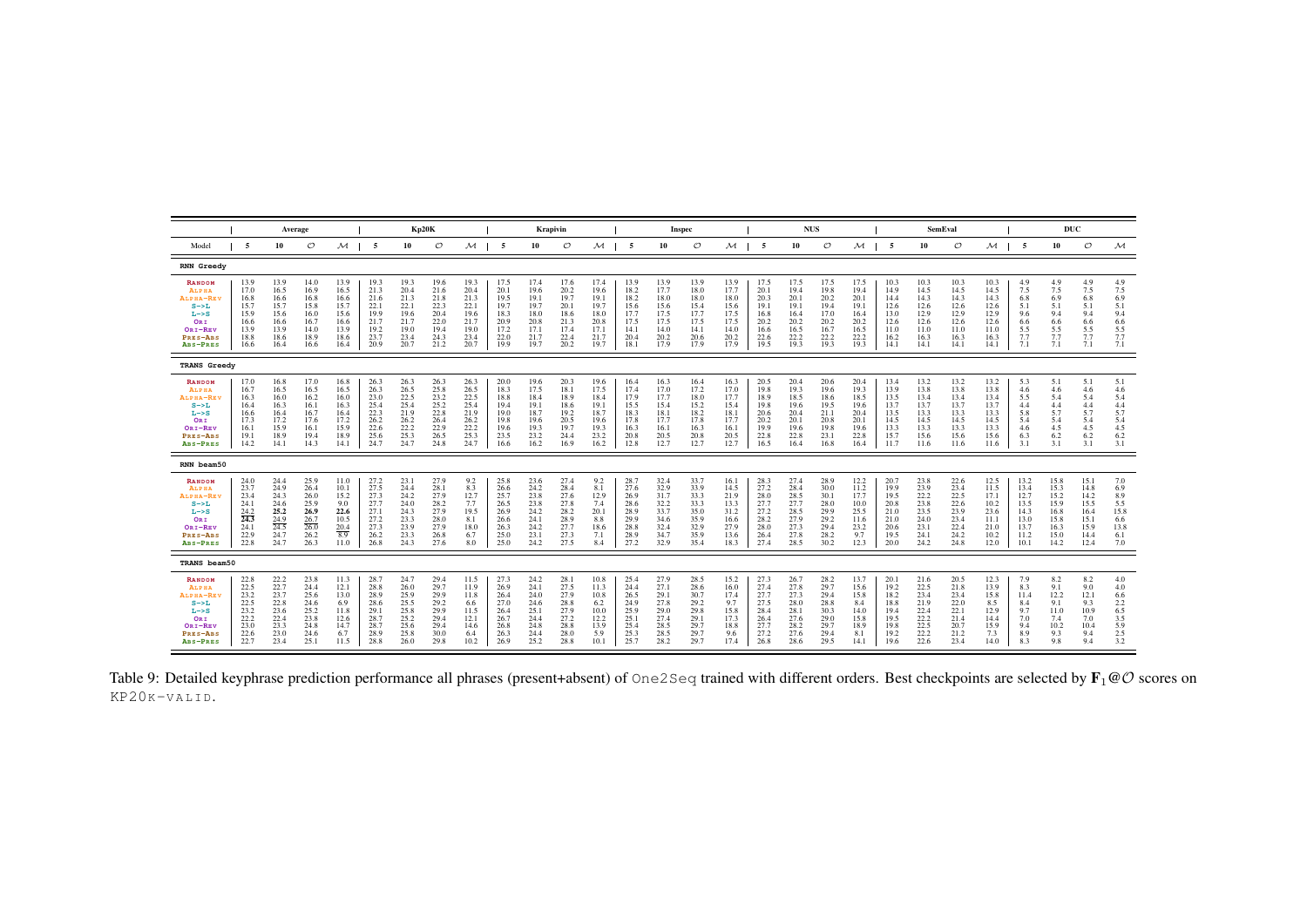<span id="page-20-0"></span>

Figure 9: Present keyphrase generation testing scores ( $\mathbf{F}_1 \otimes \mathcal{O}$ ). Colors represent the relative performance, normalized per row.

<span id="page-20-1"></span>

Figure 10: Present keyphrase generation testing scores ( $\mathbf{F}_1 \textcircled{a} 10$ ). Colors represent the relative performance, normalized per row.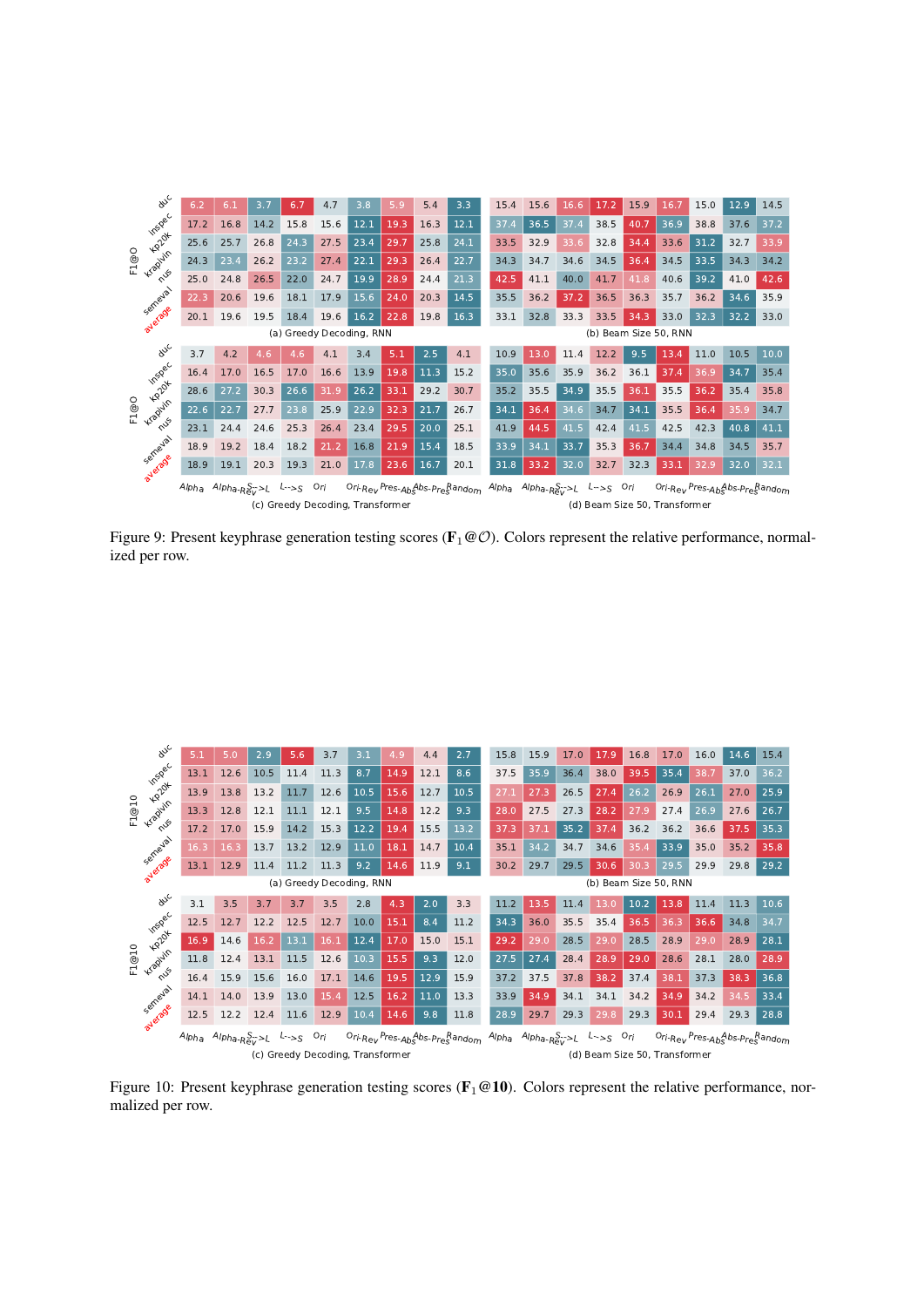<span id="page-21-1"></span>

Figure 11: Absent keyphrase generation testing scores on  $\mathbb{R} \omega$  50. Colors represent the relative performance, normalized per row.

<span id="page-21-0"></span>

Figure 12: Unique number of keyphrases generated during test. Colors represent the relative performance, normalized per row. Best checkpoints are selected by  $\mathbf{F}_1 \textcircled{O}$  scores on KP20K-VALID.